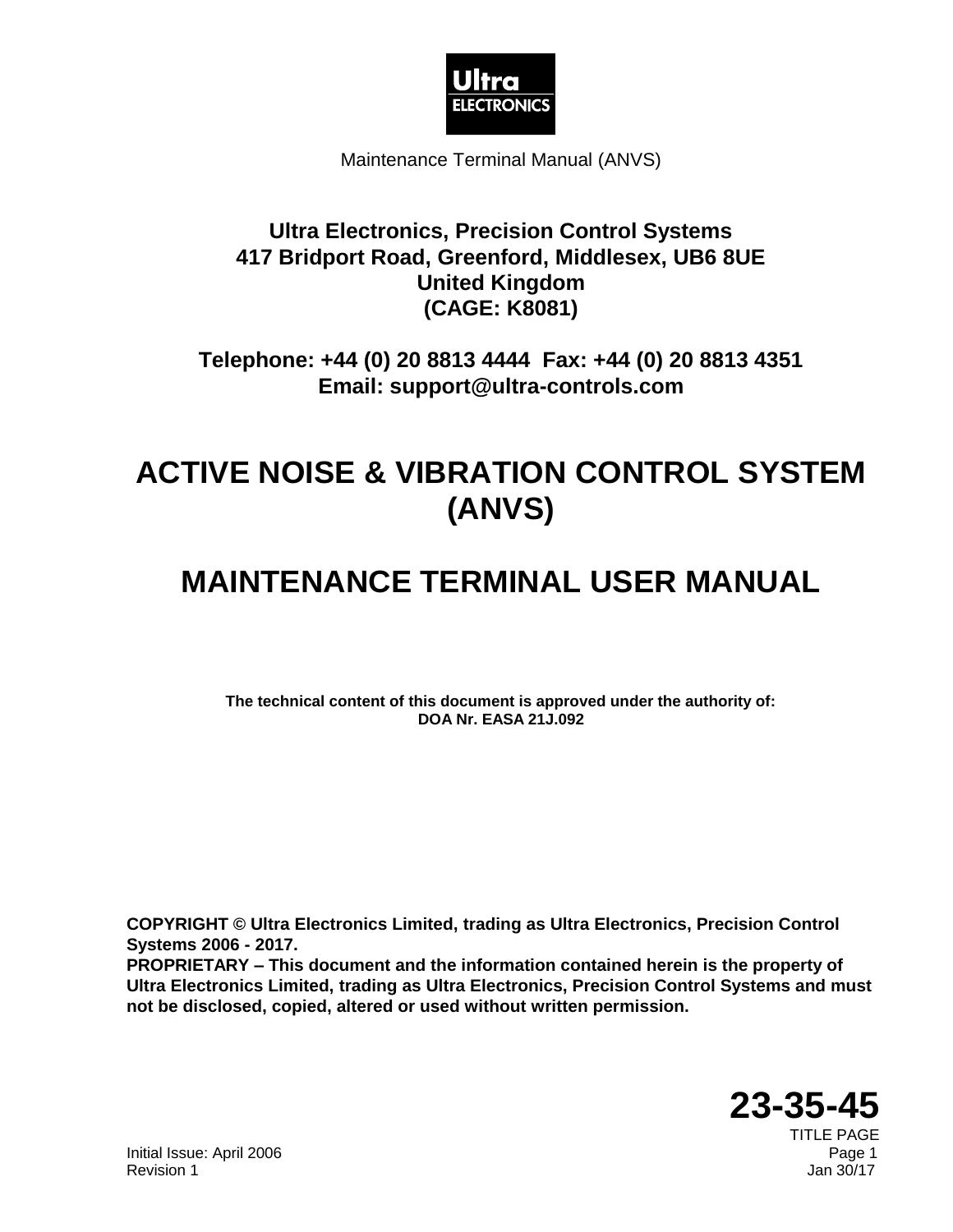

# **PRODUCT SUPPORT CENTRE**

# **Customer Support Department Ultra Electronics, Precision Control Systems (Cambridge)**

Vitrum Building, St John's Innovation Park, Cowley Road, Cambridge, CB4 0DS, United Kingdom.

Tel: +44 (0)208 813 4444 Fax: +44 (0)208 813 4351

Email: [support@ultra-controls.com](mailto:support@ultra-controls.com)



TITLE PAGE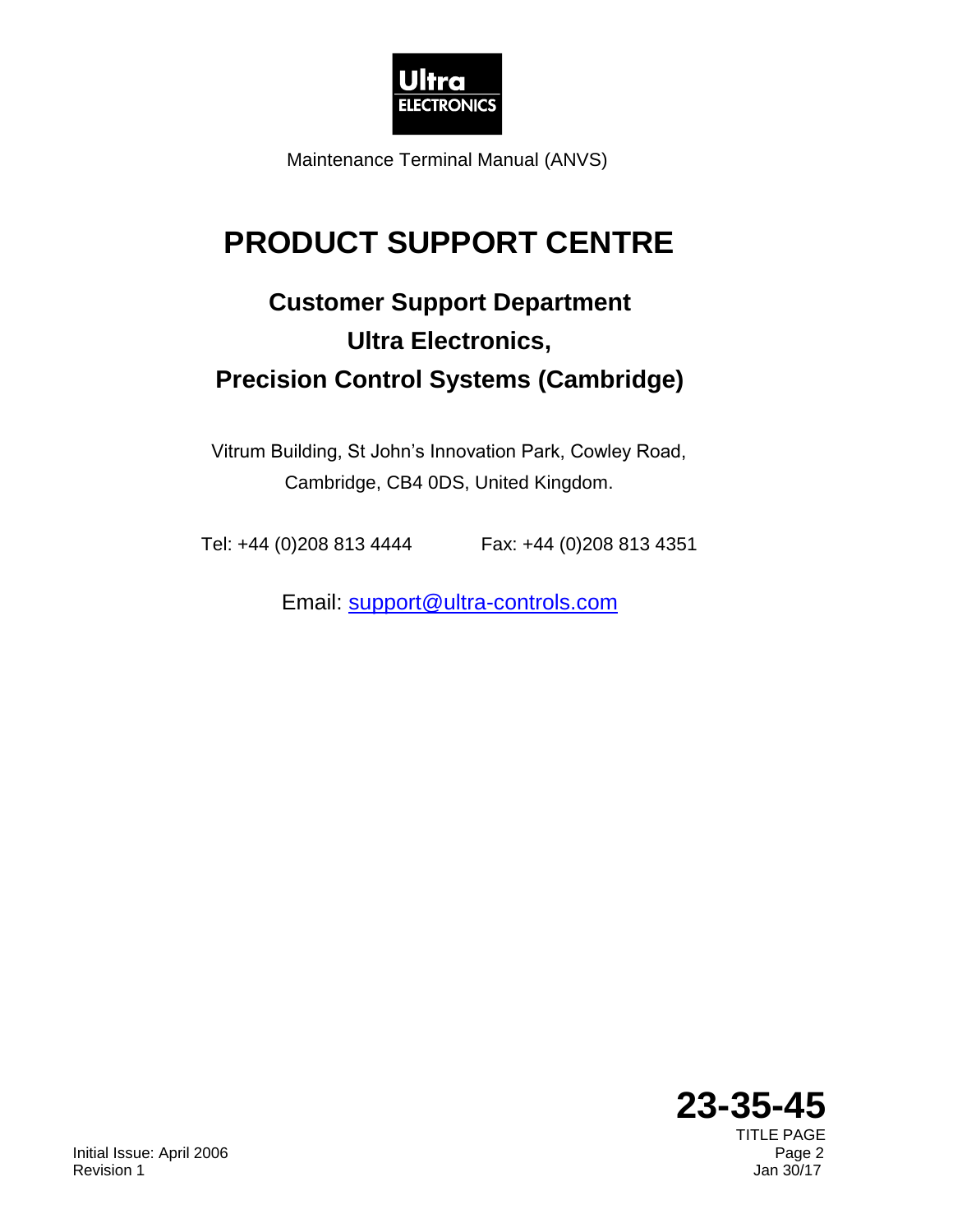

## **RECORD OF REVISIONS**

<span id="page-2-0"></span>

| Jan 30/17<br><b>UEPCS</b><br>1 | Revision No. | <b>Insertion Date</b> | Initial | Revision No. | <b>Insertion Date</b> | Initial |
|--------------------------------|--------------|-----------------------|---------|--------------|-----------------------|---------|
|                                |              |                       |         |              |                       |         |
|                                |              |                       |         |              |                       |         |
|                                |              |                       |         |              |                       |         |
|                                |              |                       |         |              |                       |         |
|                                |              |                       |         |              |                       |         |
|                                |              |                       |         |              |                       |         |
|                                |              |                       |         |              |                       |         |
|                                |              |                       |         |              |                       |         |
|                                |              |                       |         |              |                       |         |
|                                |              |                       |         |              |                       |         |
|                                |              |                       |         |              |                       |         |
|                                |              |                       |         |              |                       |         |
|                                |              |                       |         |              |                       |         |
|                                |              |                       |         |              |                       |         |
|                                |              |                       |         |              |                       |         |
|                                |              |                       |         |              |                       |         |
|                                |              |                       |         |              |                       |         |
|                                |              |                       |         |              |                       |         |
|                                |              |                       |         |              |                       |         |
|                                |              |                       |         |              |                       |         |
|                                |              |                       |         |              |                       |         |
|                                |              |                       |         |              |                       |         |
|                                |              |                       |         |              |                       |         |
|                                |              |                       |         |              |                       |         |
|                                |              |                       |         |              |                       |         |
|                                |              |                       |         |              |                       |         |
|                                |              |                       |         |              |                       |         |
|                                |              |                       |         |              |                       |         |
|                                |              |                       |         |              |                       |         |
|                                |              |                       |         |              |                       |         |
|                                |              |                       |         |              |                       |         |
|                                |              |                       |         |              |                       |         |
|                                |              |                       |         |              |                       |         |

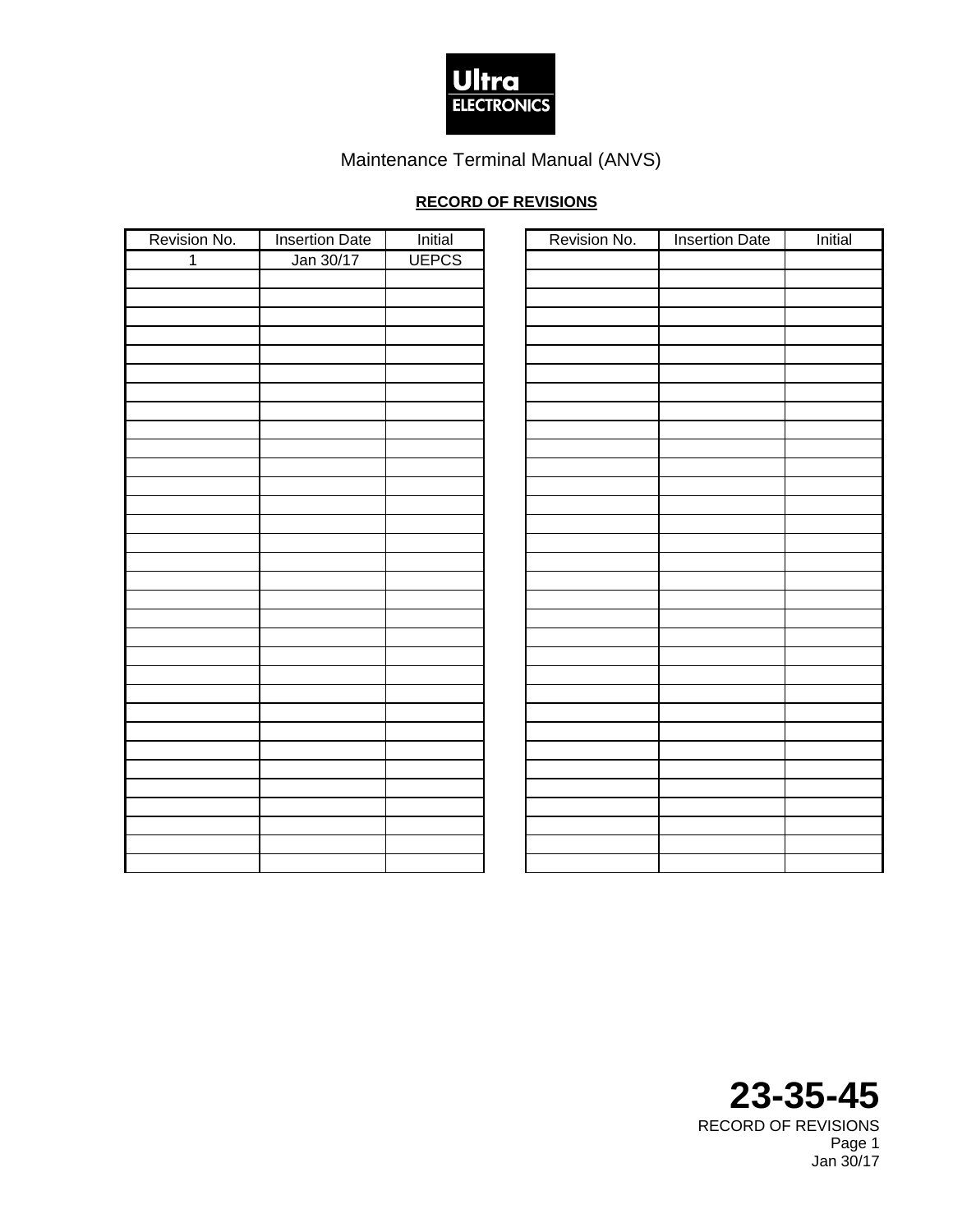

**This Page Intentionally Left Blank**



RECORD OF REVISIONS Page 2 Jan 30/17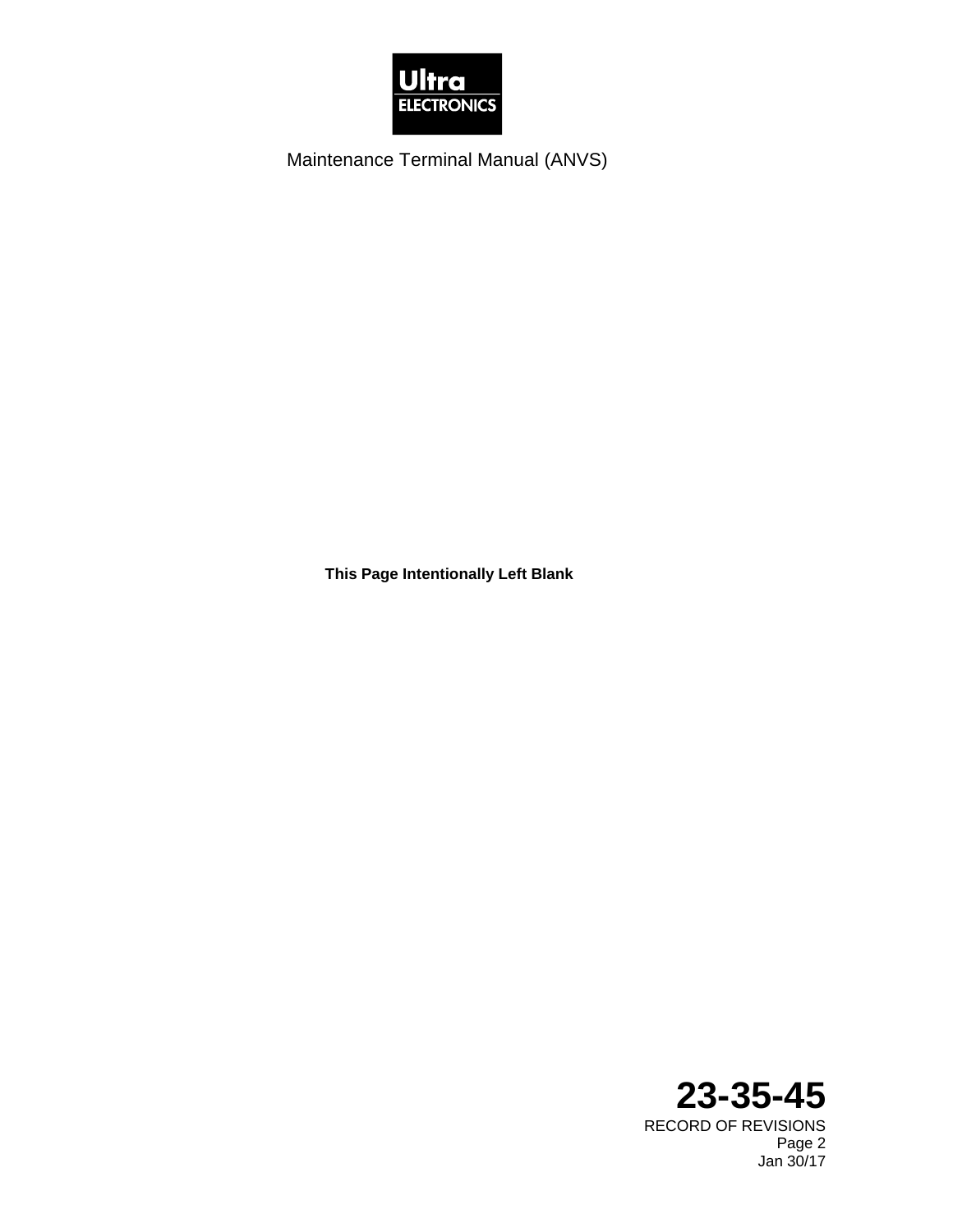

## **RECORD OF TEMPORARY REVISIONS**

<span id="page-4-0"></span>

| Revision No. | <b>Insertion Date</b> | Initial | Revision No. | <b>Insertion Date</b> | Initial |
|--------------|-----------------------|---------|--------------|-----------------------|---------|
|              |                       |         |              |                       |         |
|              |                       |         |              |                       |         |
|              |                       |         |              |                       |         |
|              |                       |         |              |                       |         |
|              |                       |         |              |                       |         |
|              |                       |         |              |                       |         |
|              |                       |         |              |                       |         |
|              |                       |         |              |                       |         |
|              |                       |         |              |                       |         |
|              |                       |         |              |                       |         |
|              |                       |         |              |                       |         |
|              |                       |         |              |                       |         |
|              |                       |         |              |                       |         |
|              |                       |         |              |                       |         |
|              |                       |         |              |                       |         |
|              |                       |         |              |                       |         |
|              |                       |         |              |                       |         |
|              |                       |         |              |                       |         |
|              |                       |         |              |                       |         |
|              |                       |         |              |                       |         |
|              |                       |         |              |                       |         |
|              |                       |         |              |                       |         |
|              |                       |         |              |                       |         |
|              |                       |         |              |                       |         |
|              |                       |         |              |                       |         |
|              |                       |         |              |                       |         |
|              |                       |         |              |                       |         |
|              |                       |         |              |                       |         |
|              |                       |         |              |                       |         |
|              |                       |         |              |                       |         |
|              |                       |         |              |                       |         |
|              |                       |         |              |                       |         |

**23-35-45** RECORD OF TEMPORARY REVISIONS Page 1 Jan 30/17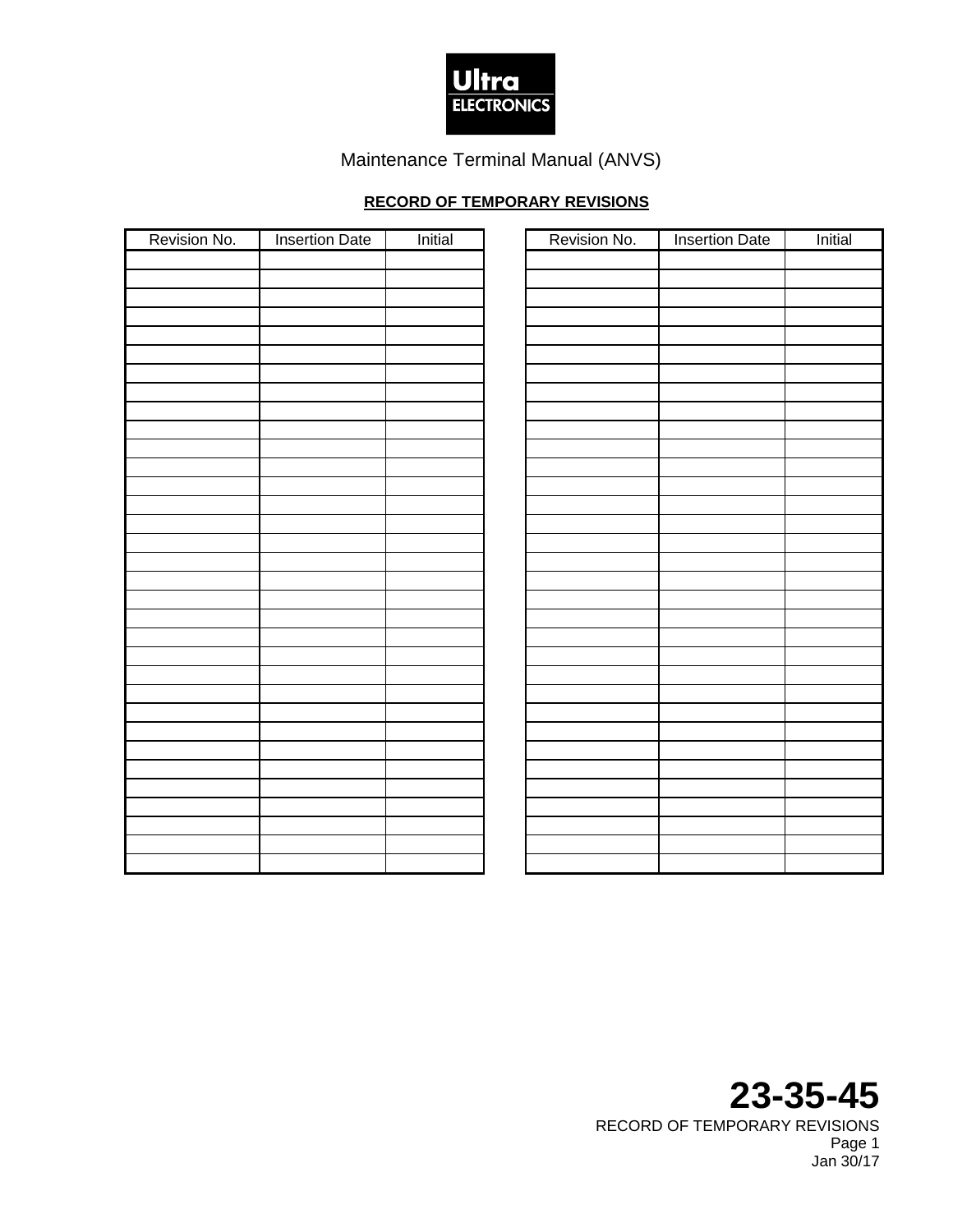

**This Page Intentionally Left Blank**

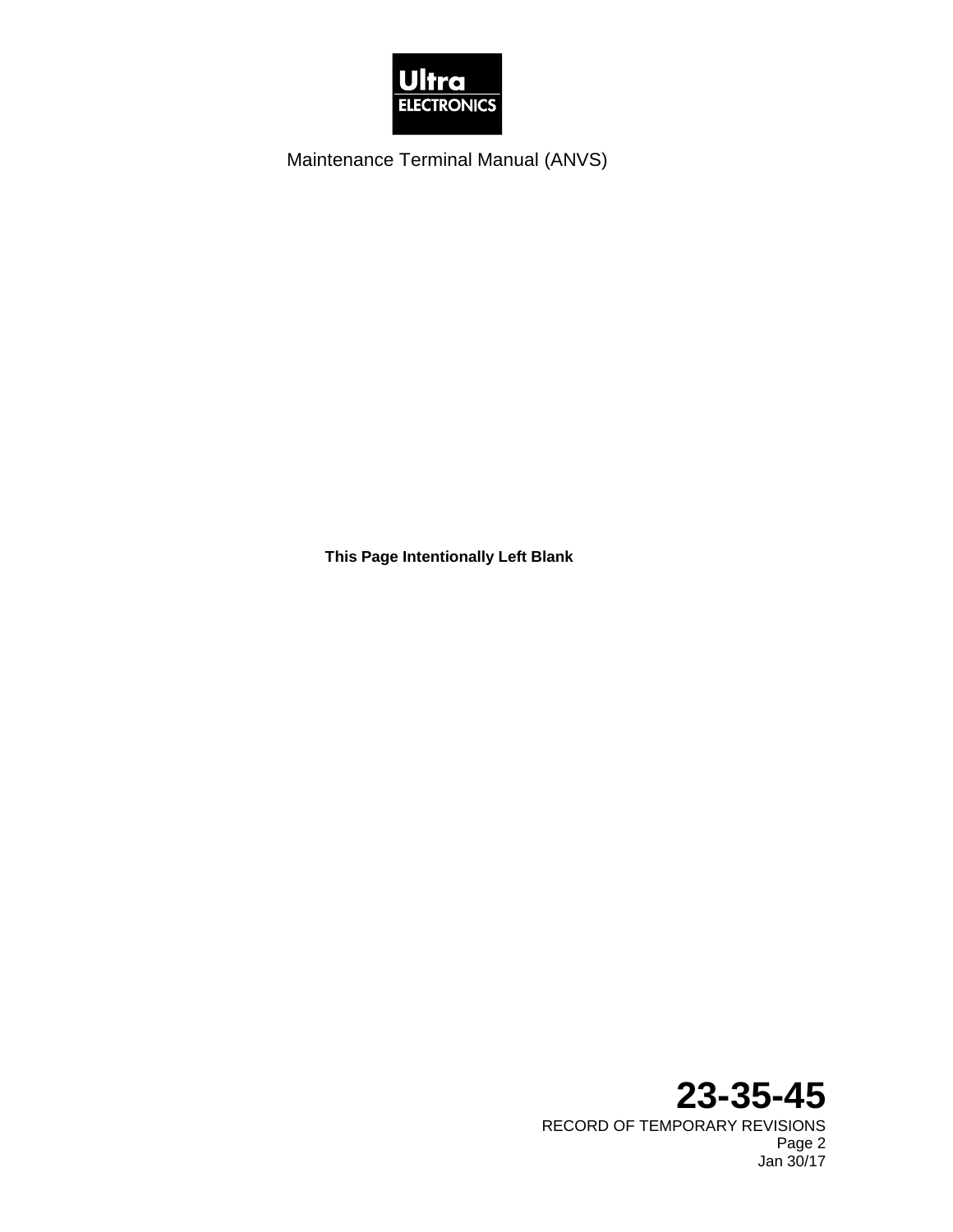

## **LIST OF EFFECTIVE PAGES**

<span id="page-6-0"></span>

|                              | Page           |           |                      | Page     |           |
|------------------------------|----------------|-----------|----------------------|----------|-----------|
|                              | No.            |           |                      | No.      |           |
| <b>Tile Page</b>             | 1              | Jan 30/17 | Maintenance Terminal | $3 - 1$  | Jan 30/17 |
|                              | $\overline{2}$ | Jan 30/17 | Operation with Type  | $3 - 2$  | Jan 30/17 |
|                              |                |           | 830, 831, 832 & 833  | $3 - 3$  | Jan 30/17 |
| <b>Record of Revisions</b>   | 1              | Jan 30/17 | <b>ANCUs</b>         | $3 - 4$  | Jan 30/17 |
|                              | $\overline{2}$ | Jan 30/17 |                      | $3-5$    | Jan 30/17 |
|                              |                |           |                      | $3-6$    | Jan 30/17 |
| Record of Temporary          | 1              | Jan 30/17 |                      | $3 - 7$  | Jan 30/17 |
| <b>Revisions</b>             | $\overline{2}$ | Jan 30/17 |                      | $3 - 8$  | Jan 30/17 |
|                              |                |           |                      | $3-9$    | Jan 30/17 |
| List of Effective Pages      | 1              | Jan 30/17 |                      | $3 - 10$ | Jan 30/17 |
|                              | $\overline{2}$ | Jan 30/17 |                      | $3 - 11$ | Jan 30/17 |
|                              |                |           |                      | $3 - 12$ | Jan 30/17 |
| <b>Service Bulletin List</b> | 1              | Jan 30/17 |                      | $3 - 13$ | Jan 30/17 |
|                              | $\overline{2}$ | Jan 30/17 |                      | $3 - 14$ | Jan 30/17 |
|                              |                |           |                      | $3 - 15$ | Jan 30/17 |
| <b>Table of Contents</b>     | 1              | Jan 30/17 |                      | $3 - 16$ | Jan 30/17 |
|                              | $\overline{2}$ | Jan 30/17 |                      | $3 - 17$ | Jan 30/17 |
|                              |                |           |                      | $3 - 18$ | Jan 30/17 |
| Introduction                 | 1              | Jan 30/17 |                      | $3 - 19$ | Jan 30/17 |
|                              | $\overline{2}$ | Jan 30/17 |                      | $3 - 20$ | Jan 30/17 |
|                              |                |           |                      | $3 - 21$ | Jan 30/17 |
| Abbreviations &              | 1              | Jan 30/17 |                      |          |           |
| Acronyms                     | $\overline{2}$ | Jan 30/17 |                      |          |           |
| <b>Maintenance Terminal</b>  | $1 - 1$        | Jan 30/17 |                      |          |           |
| Introduction                 | $1 - 2$        | Jan 30/17 |                      |          |           |
|                              | $1 - 3$        | Jan 30/17 |                      |          |           |
|                              | $1 - 4$        | Jan 30/17 |                      |          |           |
|                              | $1 - 5$        | Jan 30/17 |                      |          |           |
|                              | $1 - 6$        | Jan 30/17 |                      |          |           |
|                              | $1 - 7$        | Jan 30/17 |                      |          |           |
|                              | $1 - 8$        | Jan 30/17 |                      |          |           |
| <b>Maintenance Terminal</b>  | $2 - 1$        | Jan 30/17 |                      |          |           |
| <b>Functions</b>             | $2 - 2$        | Jan 30/17 |                      |          |           |

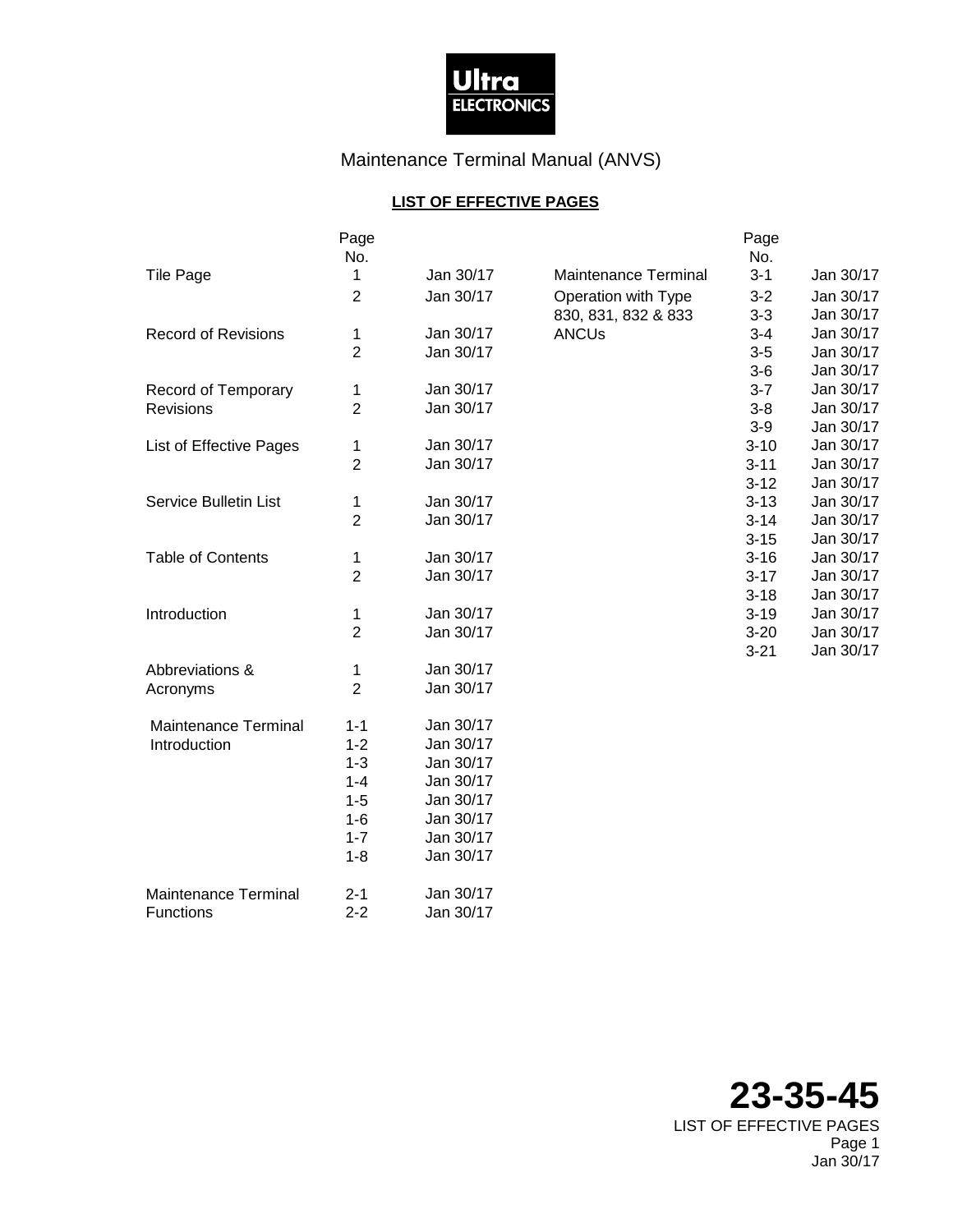

**This Page Intentionally Left Blank**



LIST OF EFFECTIVE PAGES Page 2 Jan 30/17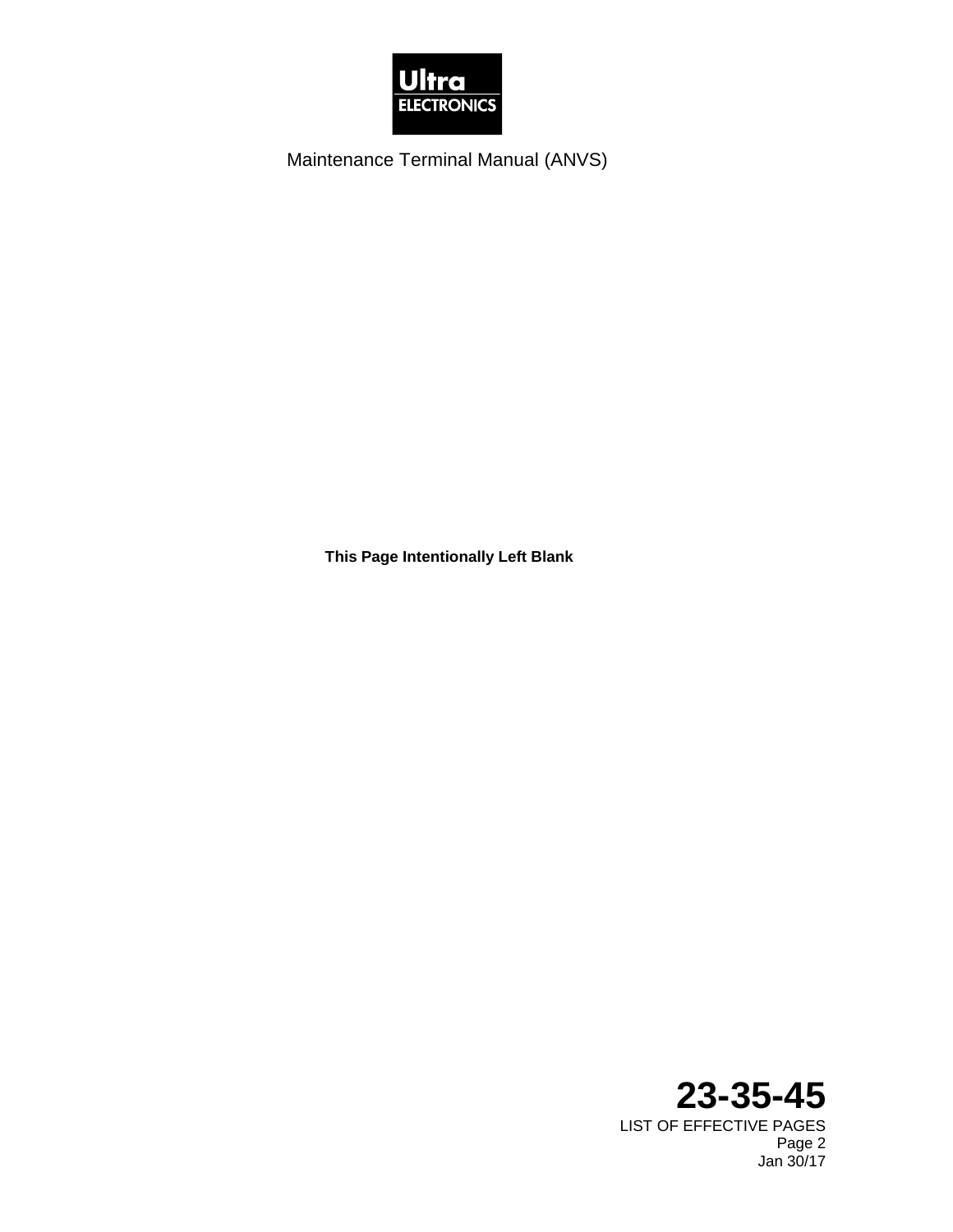

## **SERVICE BULLETIN LIST**

<span id="page-8-0"></span>

| Number | Description | <b>Insertion Date</b> | Initial |
|--------|-------------|-----------------------|---------|
|        |             |                       |         |
|        |             |                       |         |
|        |             |                       |         |
|        |             |                       |         |
|        |             |                       |         |
|        |             |                       |         |
|        |             |                       |         |
|        |             |                       |         |
|        |             |                       |         |
|        |             |                       |         |
|        |             |                       |         |
|        |             |                       |         |
|        |             |                       |         |
|        |             |                       |         |
|        |             |                       |         |
|        |             |                       |         |
|        |             |                       |         |
|        |             |                       |         |
|        |             |                       |         |
|        |             |                       |         |
|        |             |                       |         |
|        |             |                       |         |
|        |             |                       |         |
|        |             |                       |         |
|        |             |                       |         |
|        |             |                       |         |
|        |             |                       |         |
|        |             |                       |         |
|        |             |                       |         |
|        |             |                       |         |
|        |             |                       |         |



SERVICE BULLETIN LIST Page 1 Jan 30/17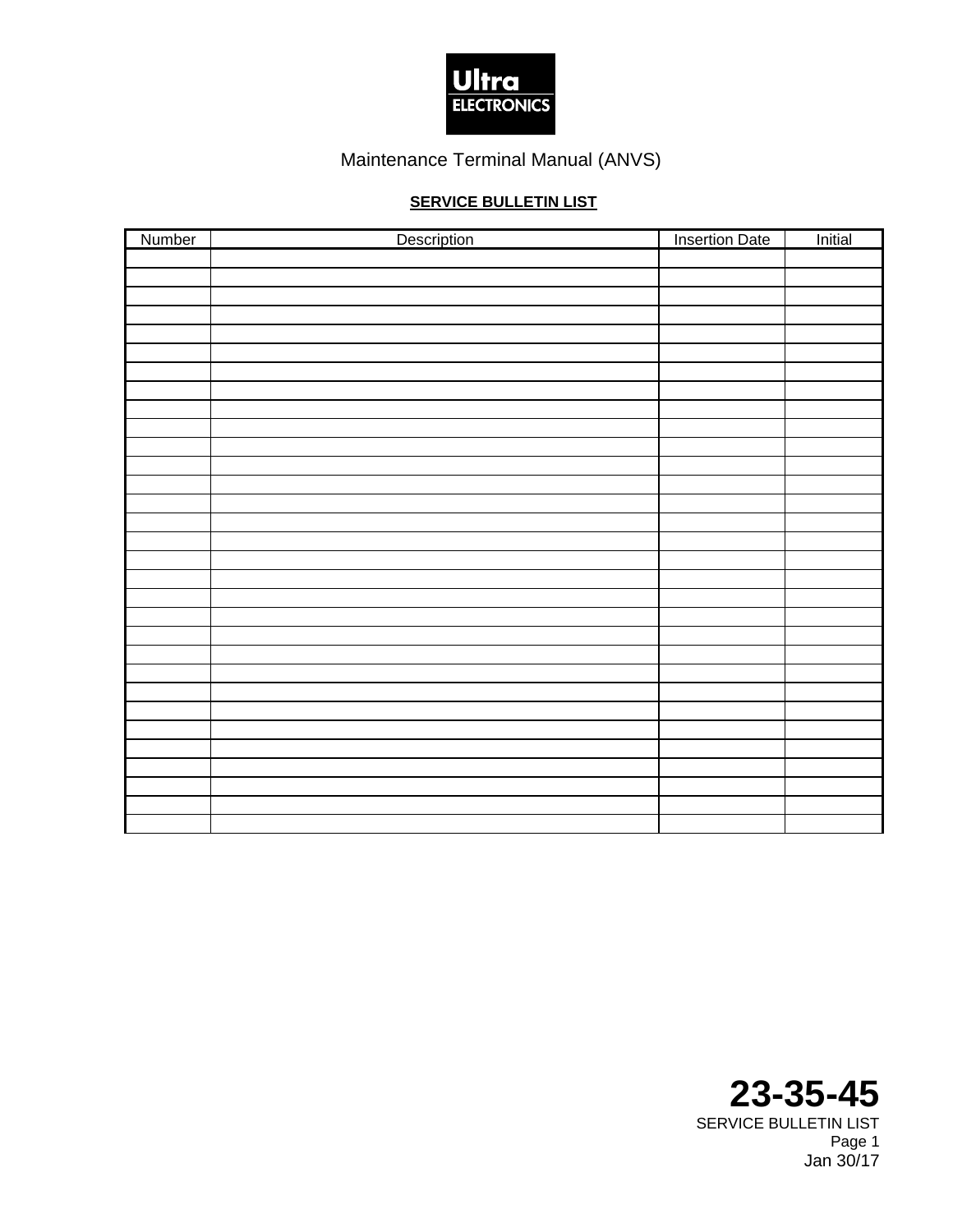

**This Page Intentionally Left Blank**



SERVICE BULLETIN LIST Page 2 Jan 30/17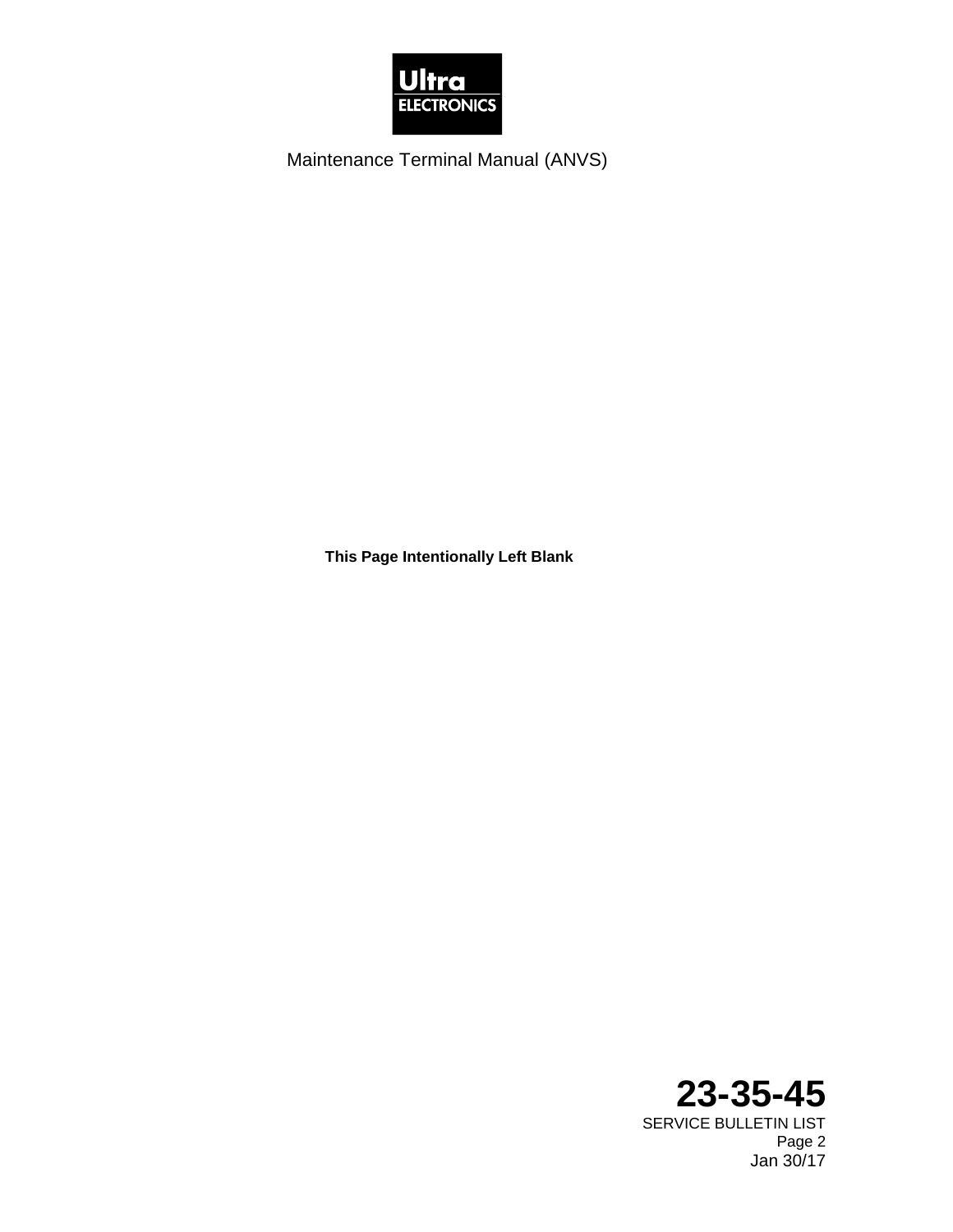

## **TABLE OF CONTENTS**

#### Page

| <b>Title Page</b> |                                |                                                                      |
|-------------------|--------------------------------|----------------------------------------------------------------------|
|                   | <b>Record of Revisions</b>     |                                                                      |
|                   |                                |                                                                      |
|                   | <b>List of Effective Pages</b> |                                                                      |
|                   | <b>Service Bulletin List</b>   |                                                                      |
|                   | Introduction                   |                                                                      |
|                   |                                |                                                                      |
| 1.                |                                | MAINTENANCE TERMINAL INTRODUCTION                                    |
|                   | A                              |                                                                      |
|                   | B                              |                                                                      |
|                   | С                              |                                                                      |
|                   | D                              |                                                                      |
|                   | Е                              |                                                                      |
|                   | F                              |                                                                      |
|                   | G                              | Set the Calibration File Directory for Type 810, 811 & 823 ANCUs 1-7 |
| 2.                |                                | <b>MAINTENANCE TERMINAL FUNCTIONS</b>                                |
|                   | $\overline{A}$                 |                                                                      |
|                   | B                              |                                                                      |
| 3.                |                                | MAINTENANCE TERMINAL OPERATION WITH TYPE 830, 831, 832 & 833 ANCU's  |
|                   | A                              |                                                                      |
|                   | B                              |                                                                      |
|                   | С                              |                                                                      |
|                   | D                              |                                                                      |
|                   | Е                              |                                                                      |
|                   | F                              |                                                                      |
|                   | G                              |                                                                      |
|                   | н                              |                                                                      |
|                   | L                              |                                                                      |
|                   | J                              |                                                                      |

 $\overline{\phantom{a}}$ 



TABLE OF CONTENTS Page 1<br>Page 1<br>Jan 30/17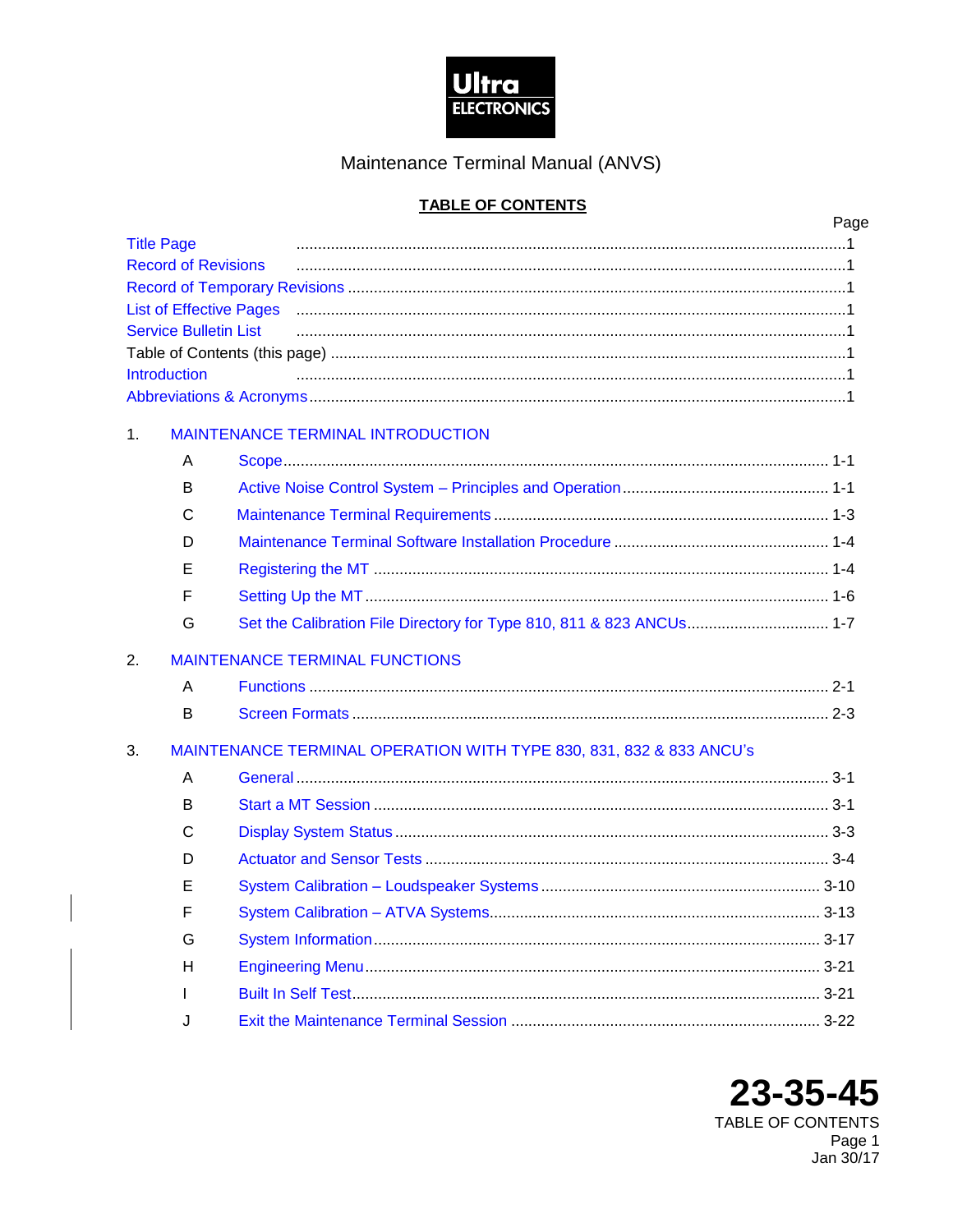

**This Page Intentionally Left Blank**



TABLE OF CONTENTS Page 2 Jan 30/17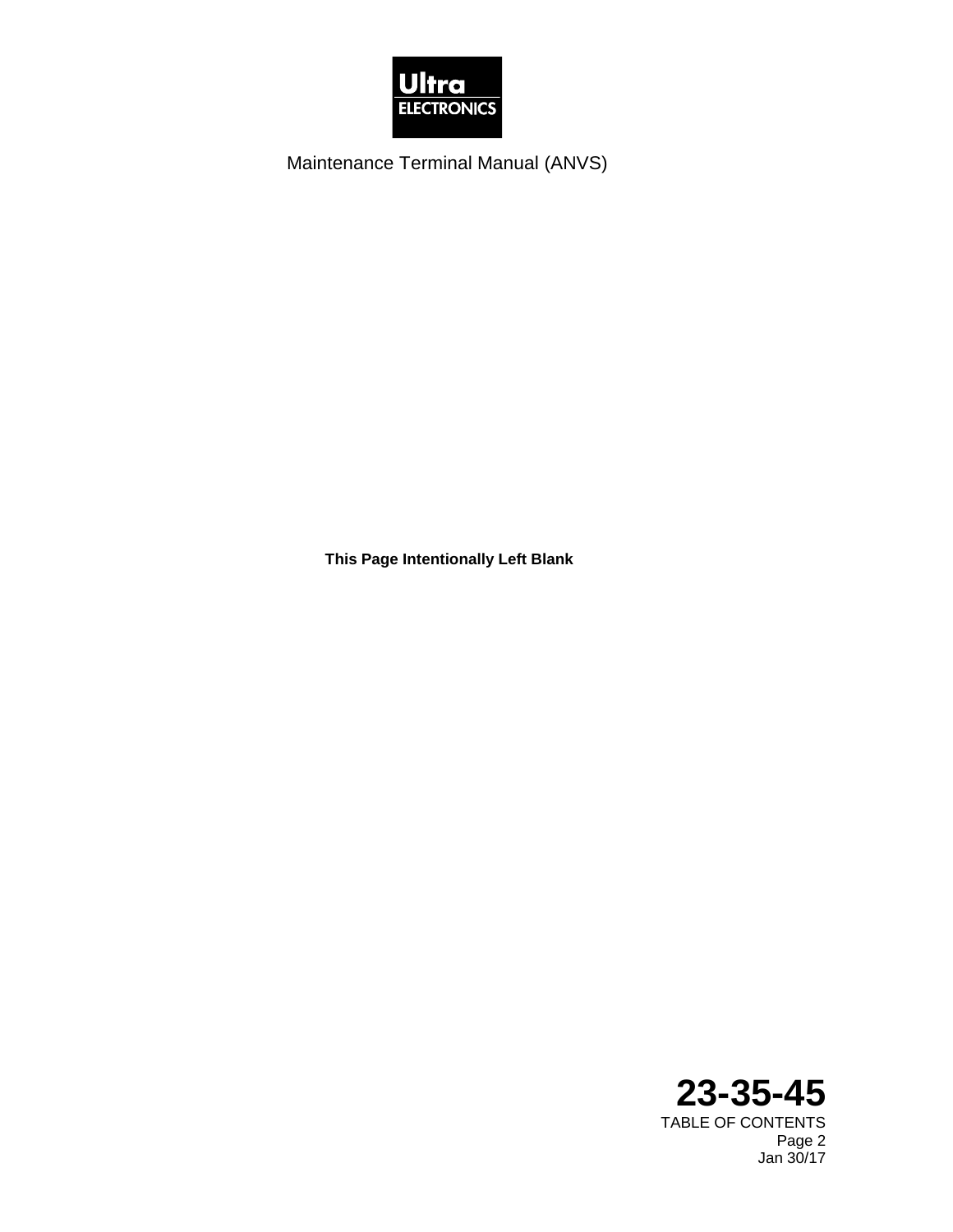

#### <span id="page-12-0"></span>**INTRODUCTION**

1. General

This manual contains instructions for the Maintenance Terminal to be used with Ultra Electronics Active Noise and Vibration Control Systems.

The manual is divided into the sections given in the ATA 100 Specification and listed in the Table of Contents. The information will let the user:

- Determine the condition of the Active Noise and Vibration Control System.
- Carry out a System Calibration.

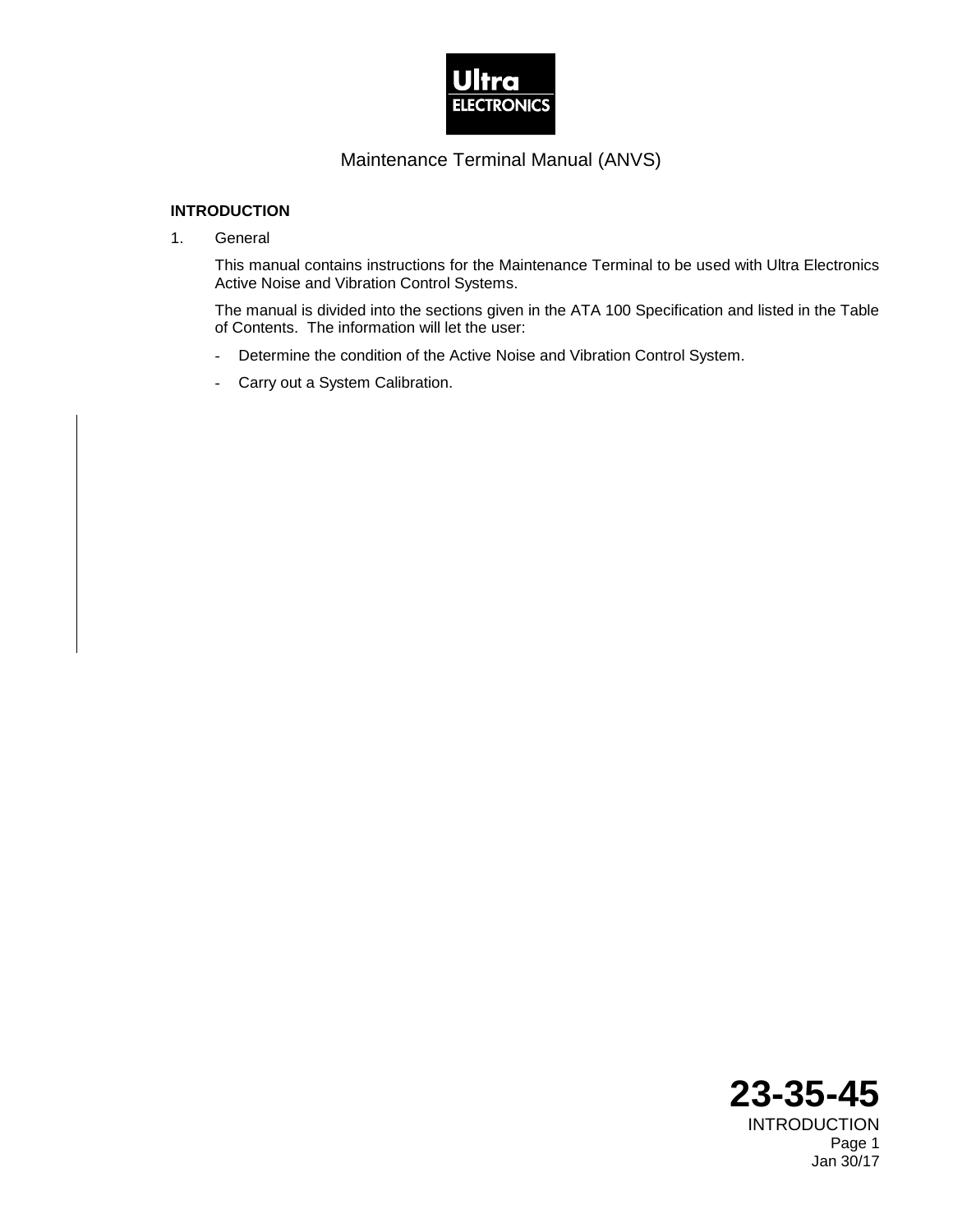

**This Page Intentionally Left Blank**



Page 2 Jan 30/17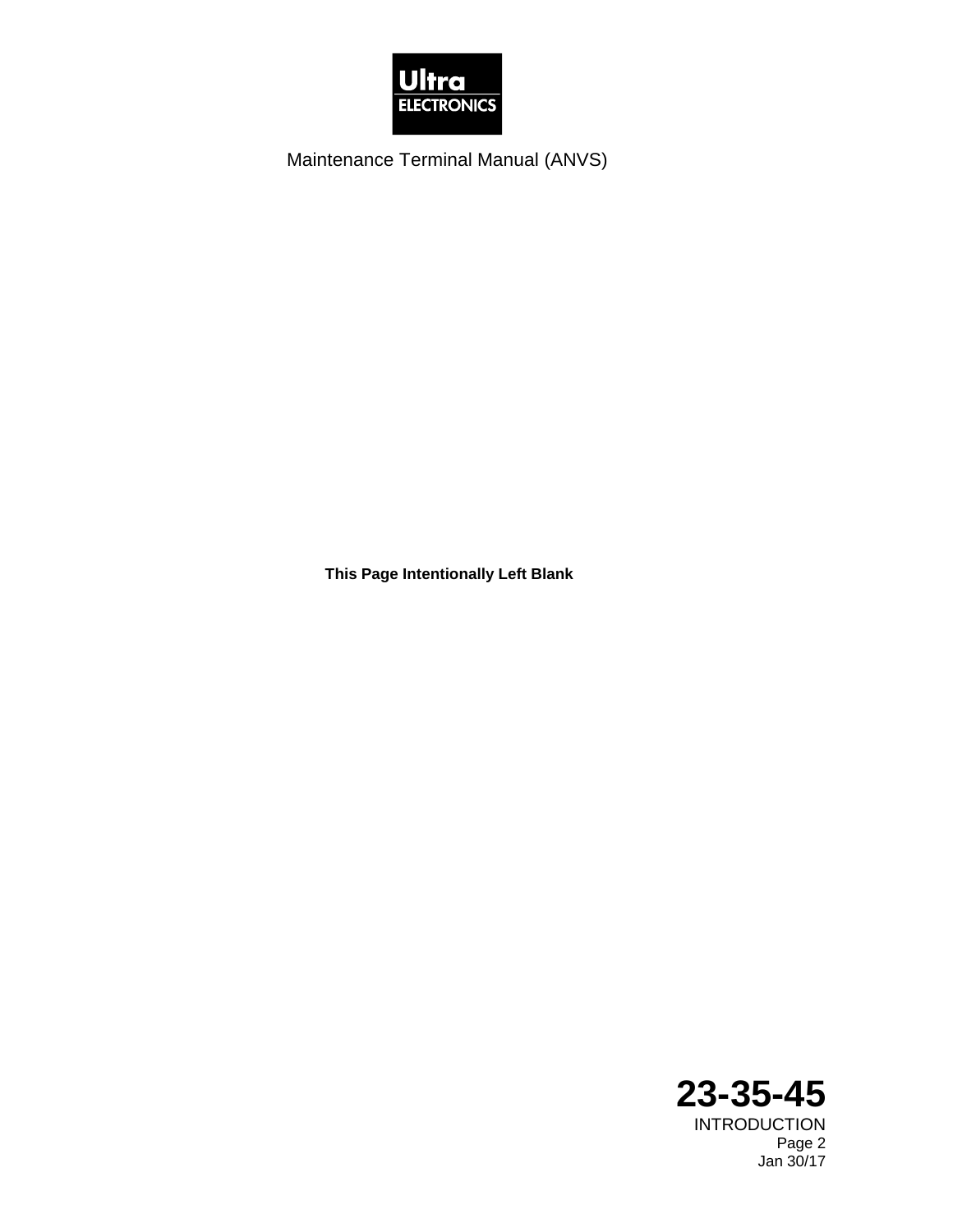

#### **ABBREVIATIONS AND ACRONYMS**

<span id="page-14-0"></span>

| Abbreviations                                                               | Definition                                                                                                                                                                                                                                                                                          |
|-----------------------------------------------------------------------------|-----------------------------------------------------------------------------------------------------------------------------------------------------------------------------------------------------------------------------------------------------------------------------------------------------|
| AC.<br>ATA<br>ANCU<br><b>ANVC</b><br>ATVA<br>мт<br>RAM<br><b>RPM</b><br>VGA | <b>Alternating Current</b><br>Air Transport Association of America<br><b>Active Noise Control Unit</b><br>Active Noise and Vibration Control<br>Active Tuned Vibration Attenuator<br><b>Maintenance Terminal</b><br>Random Access Memory<br><b>Revolutions Per Minute</b><br>Video Graphics Adaptor |
|                                                                             |                                                                                                                                                                                                                                                                                                     |

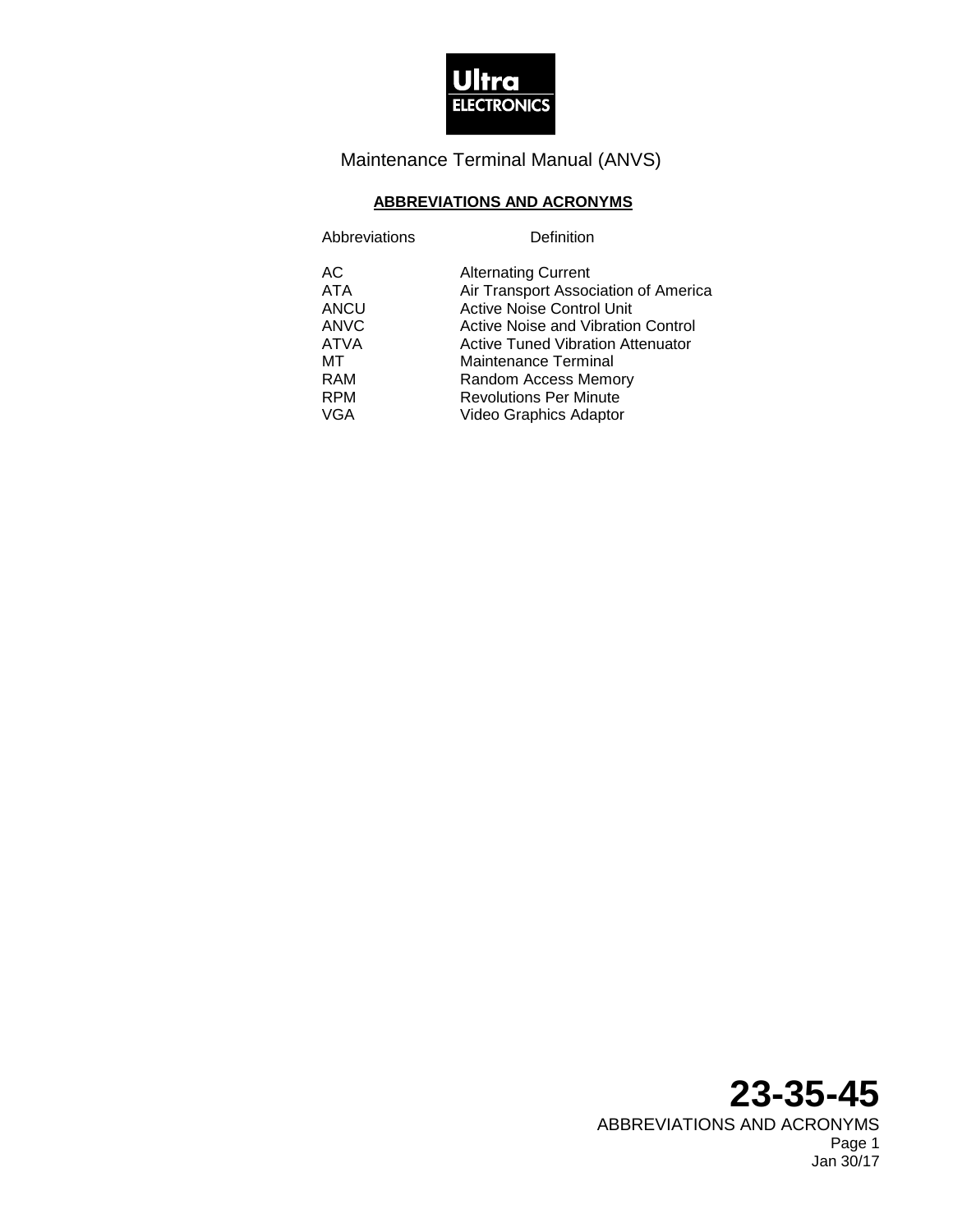

**This Page Intentionally Left Blank**



ABBREVIATIONS AND ACRONYMS Page 2 Jan 30/17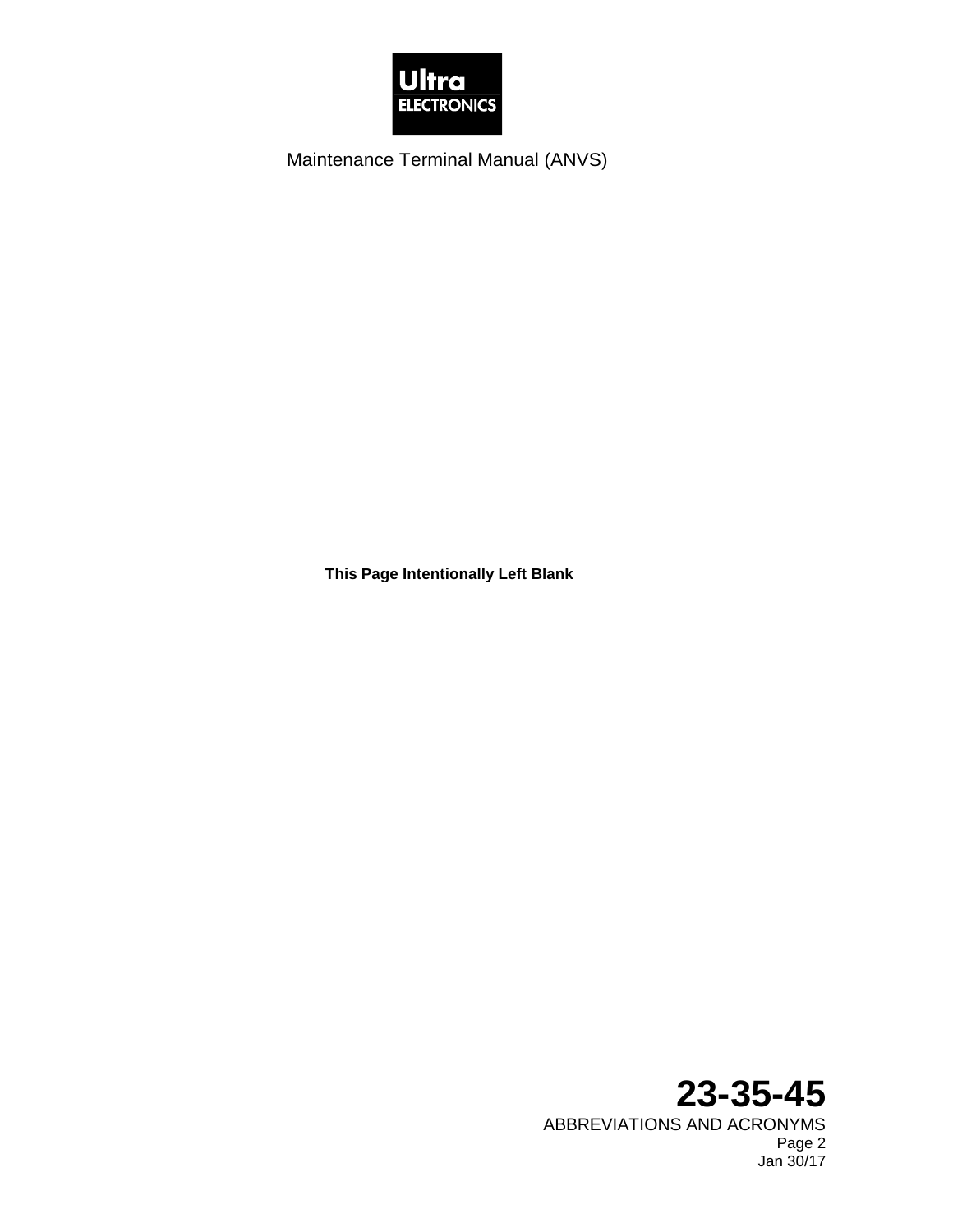

#### <span id="page-16-1"></span><span id="page-16-0"></span>**4. MAINTENANCE TERMINAL INTRODUCTION**

#### A. Scope

- (1) This manual provides information on the Maintenance Terminal (MT) supplied by Ultra Electronics, Precision Control Systems used to test Ultra Active Noise & Vibration Control Systems.
- <span id="page-16-2"></span>B. Active Noise & Vibration Control system Principles and Operation
	- (1) The Active Noise & Vibration Control (ANVC) system reduces the level of the periodic noise and vibration in the passenger cabin caused by the aircraft engines or propellers. This is done by manufacturing another (secondary) field in the cabin, which is in antiphase with the primary (original) field. The primary and secondary fields come together and cancel each other out to produce lower noise levels.
	- (2) The ANVC system consists of the Active Noise Control Unit (ANCU), Sensors and Actuators placed around the aircraft cabin, and Power Amplifiers to operate the actuators.
		- The Sensors are Microphones, which are attached to the aircraft trim, ceiling and overhead lockers or Accelerometers (Q400), which are mounted on the aircraft structure.
		- The Actuators are Loudspeakers which are attached to the aircraft trim, ceiling and overhead lockers and mounted in enclosures, or Active Tuned Vibration Attenuators (ATVAs) which are mounted on fuselage frames or other structural components such as bulkheads.
		- The Power Amplifiers are mounted with, or near, the actuators.
	- (3) The fundamental frequencies of the noise are measured by the ANCU. The measurement inputs are taken from either the engine tachometers, or wild bus AC alternator signals which provide frequency data. The ANCU processes this information (together with the noise levels measured by the Sensors) and sends out noise control signals to the Actuators via the Power Amplifiers.
	- (4) [Figure 1.10](#page-17-0) shows a typical installation for a turbo-prop aircraft system using Loudspeakers.
	- (5) The ANCU performs a Self-Test whenever power is applied or after it is reset. If all the tests are passed, the ANCU is initialised from configuration data, calibration data and system status data stored in non-volatile memory.
	- (6) Following successful initialisation, the ANCU will start Active Control when at least one frequency input is in the range of control as defined in the configuration data (normally set as all flight RPM but on some aircraft taxi RPM is also in range).

**23-35-45** MAINTENANCE TERMINAL INTRODUCTION Page 1-1 Jan 30/17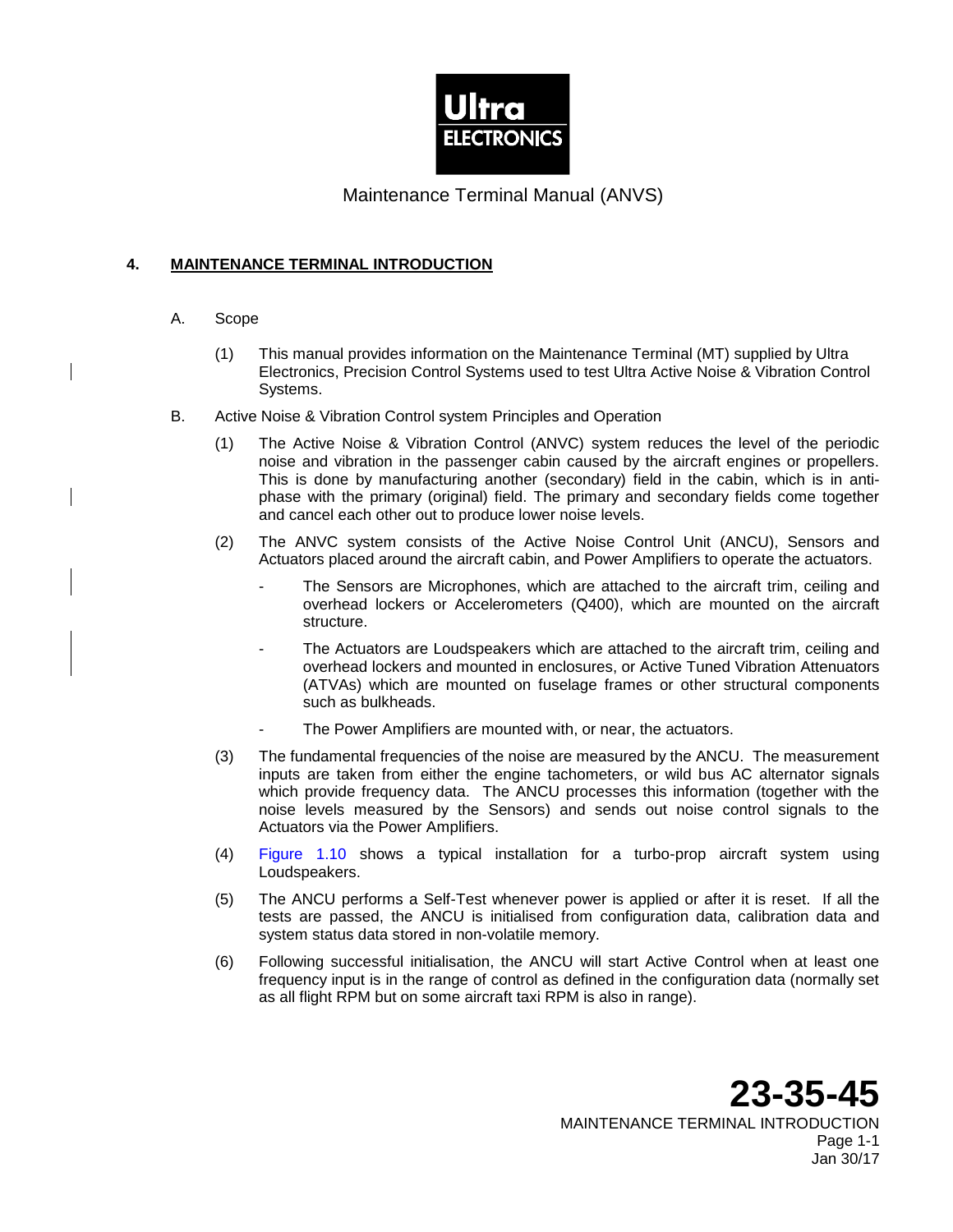



Figure 1.10 - System Schematic

- <span id="page-17-0"></span>(7) During Active Control, the ANCU:
	- (a) Measures the tonal noise from the engines or propellers contained in the signals received from the Sensors.
	- (b) From the pressure input, measures the difference between internal and external cabin air pressure (systems using ATVAs only).
	- (c) Calculates the actuator outputs necessary to cause noise reduction.
	- (d) Transmits the necessary output signals to the Actuators.
- (8) During Active Control, the ANCU checks the operation of the system's Sensors and Actuators. A signal that cannot be heard is applied to each Actuator and the Actuator outputs are measured at each Sensor. If a faulty Actuator or Sensor is found, the applicable channels are not used for the remainder of the flight. The failure is recorded in non-volatile memory. Faulty Actuators or Sensors are restored to operation when the ANCU weight-on-wheels signal is received or the ANCU is re-initialised either by reset or application of power.
- (9) Any Actuator or Sensor that is found to be faulty for a number of successive flights is permanently failed until maintenance action is taken. The number of successive flights is defined in the configuration data. When the number of permanent failures is more than the Degraded Limit, the System Status indicator on the front panel changes from green to orange and the DEGRADED output is enabled; the system will operate with slightly degraded performance. No maintenance action is required.
- (10) When the number of failures is more than the Failed Limit, the ANCU stops Active Control. The System Status indicator on the front panel changes from green to red. The SYSTEM FAULT output is enabled and maintenance is required.

**23-35-45** MAINTENANCE TERMINAL INTRODUCTION Page 1-2 Jan 30/17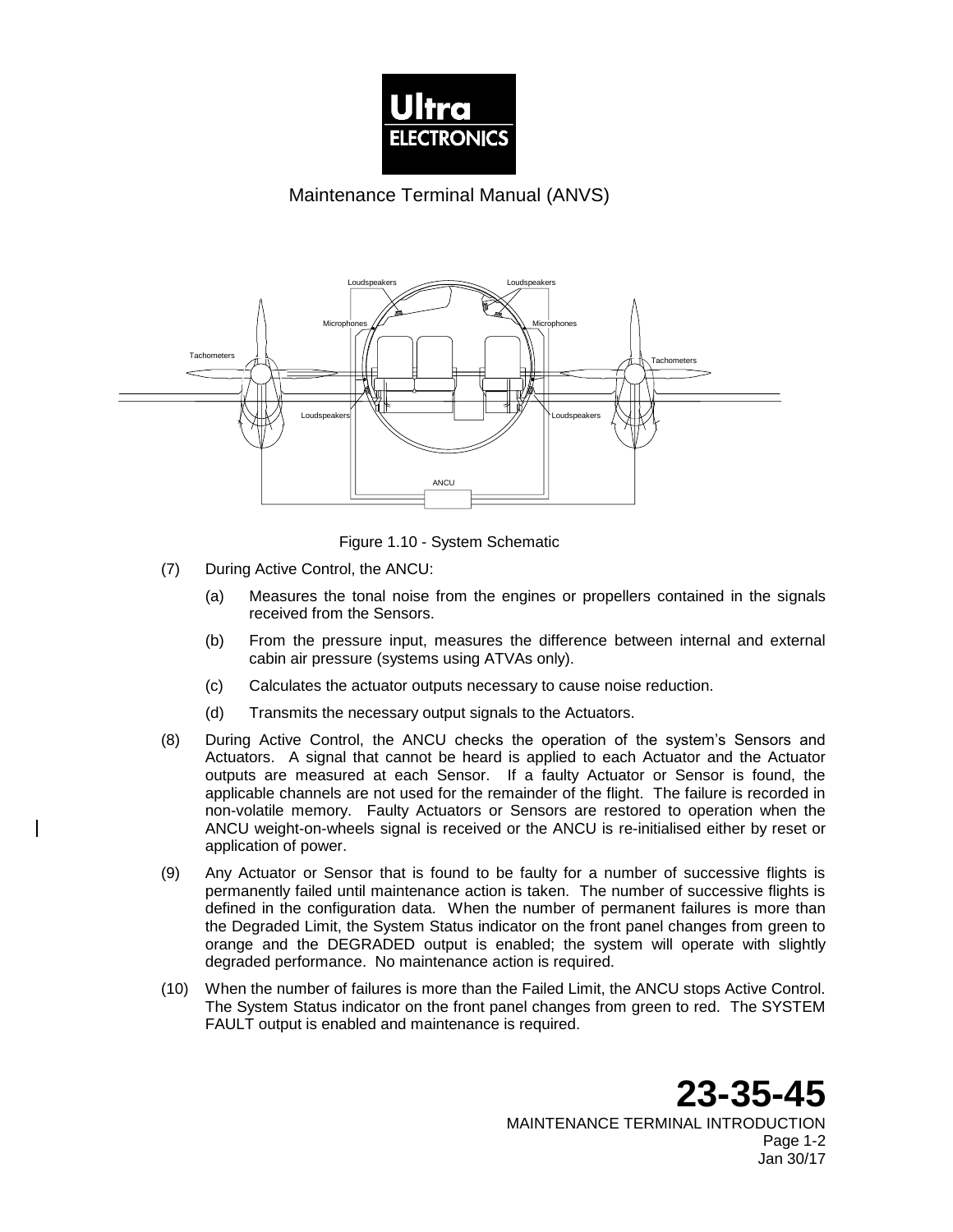

- (11) If the PAUSE input is set to PAUSE, the ANCU stops the signals to the Actuators and therefore stops controlling. When the PAUSE input is set to CONTROL, the ANCU restarts control by gradually increasing the output to the Actuators.
- (12) If the pressure input goes outside the range defined in the configuration parameters stored in the ANCU, the ANCU stops Active Control. Active Control will restart when the pressure input comes back into range. (This only applies to systems using ATVAs.)
- (13) When the Weight-on-Wheels input goes from 'In-Air' to 'On-Ground' the event triggers the increment of the 'flight count' stored in the Controller and subsequent processing of data affected by the 'flight count', e.g. the number of successive flights for which an actuator has failed.
- (14) If a fault is detected which cannot be corrected, or a unit fault is detected:
	- The System Status indicator on the front panel changes from green to red;
	- The SYSTEM FAULT output is enabled and maintenance is required.
- <span id="page-18-0"></span>C. Maintenance Terminal Requirements
	- (1) Hardware

A 386 SX Processor or above.

A PCMCIA drive (optional).

A VGA compatible display.

Windows XP or 7 operating system.

A minimum of 1 Mbyte of RAM.

A hard disk with at least 10 Mbytes of free disk space.

Battery power with a minimum battery life of at least 1.5 hours.

CD ROM Drive.

(2) Software

Maintenance Terminal Software CD-ROM Part No. 8-800-07-030 (Windows XP OS) that contains:

- Version 3 of the Ultra Electronics Noise and Vibration Control System Maintenance Terminal (MT830) Software.
- Version 2 of the Ultra Electronics Propeller Balance Monitor System (PBMS) Software.

Maintenance Terminal Software CD-ROM Part No. 8-800-07-040 (Windows 7 OS) that contains:

 Version 4 of the Ultra Electronics Noise and Vibration Control System Maintenance Terminal (MT830) Software.

> MAINTENANCE TERMINAL INTRODUCTION Page 1-3 Jan 30/17

**23-35-45**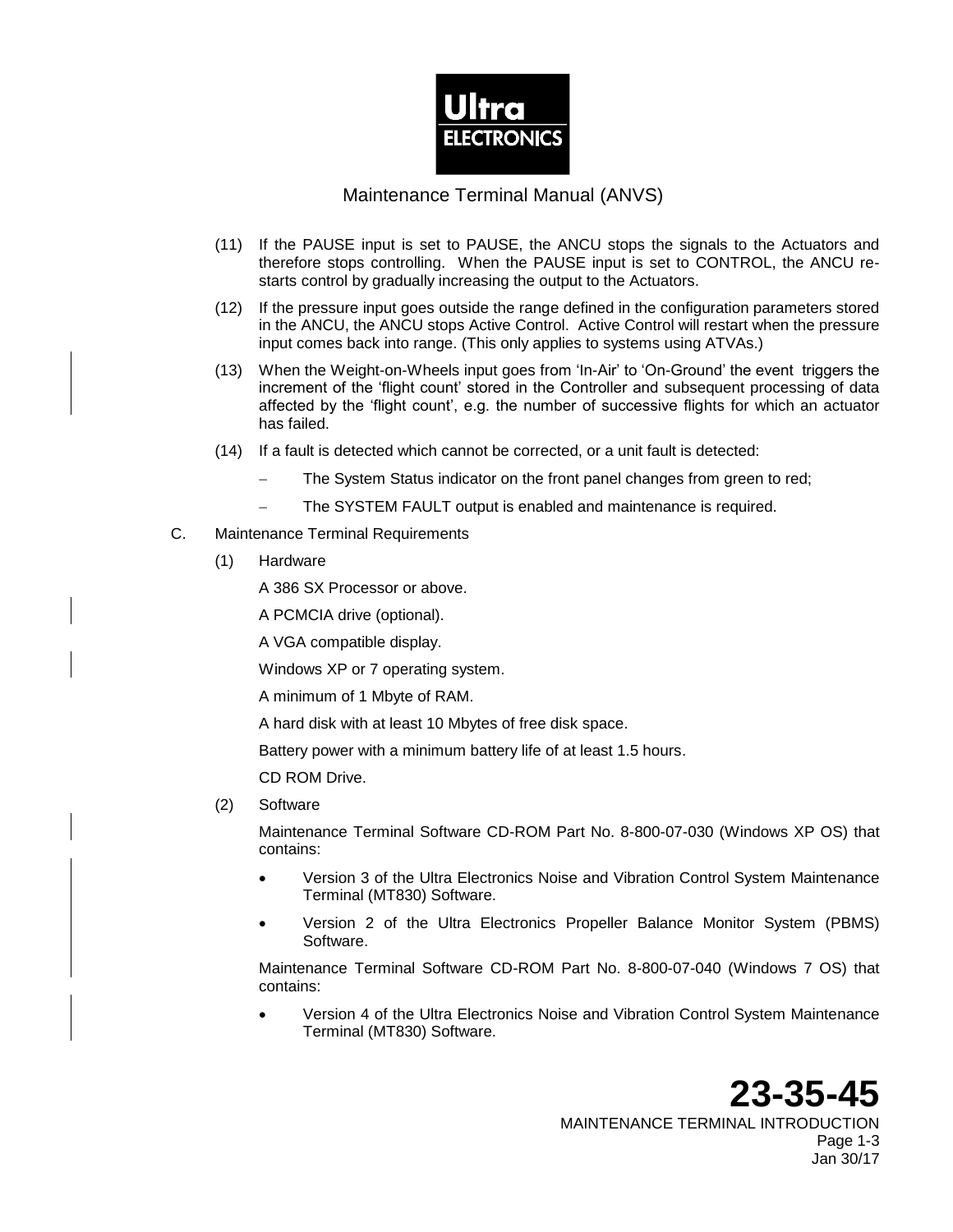

- Version 3 of the Ultra Electronics Propeller Balance Monitoring System (PBMS) software.
- (3) Maintenance Terminal Database

The Maintenance Terminal Software requires a database of aircraft configuration data, which is different for each aircraft type. These are also on the Maintenance Terminal Software CD-ROM and the required database is selected during installation.

- <span id="page-19-0"></span>D. Maintenance Terminal Software Installation Procedure
	- (1) Install the Maintenance Terminal Software using the procedure detailed in the applicable service bulletin for the Maintenance Terminal Software being used.
- <span id="page-19-1"></span>E. Registering the MT
	- (1) This process is required to be followed the first time after the MT software has been installed onto a laptop computer and when the authorisation code expires.

#### **NOTE: YOU DO NOT HAVE TO CONNECT THE MT TO THE ANCU FOR THE REGISTRATION PROCESS.**

- (2) Switch the Laptop PC on and start the Maintenance Terminal software as follows:
- (3) Click the newly created icon on the desktop named MT830.
- (4) After a few seconds the 'Welcome Screen' will be displayed (Ref. Figure 1.11) followed by the 'Registration Check Screen' (Ref. [Figure 1.12\)](#page-20-0).

| =VELCOME=                                                                      |  |
|--------------------------------------------------------------------------------|--|
| UltraQuiet - Active Noise and Uibration<br>Control System Maintenance Software |  |
| Ultra Part Number: SW-830-09-017<br>Version: 4.0                               |  |
| Copyright Ultra Electronics Ltd 2011                                           |  |

Figure 1.11- 'Welcome Screen'

**23-35-45** MAINTENANCE TERMINAL INTRODUCTION Page 1-4 Jan 30/17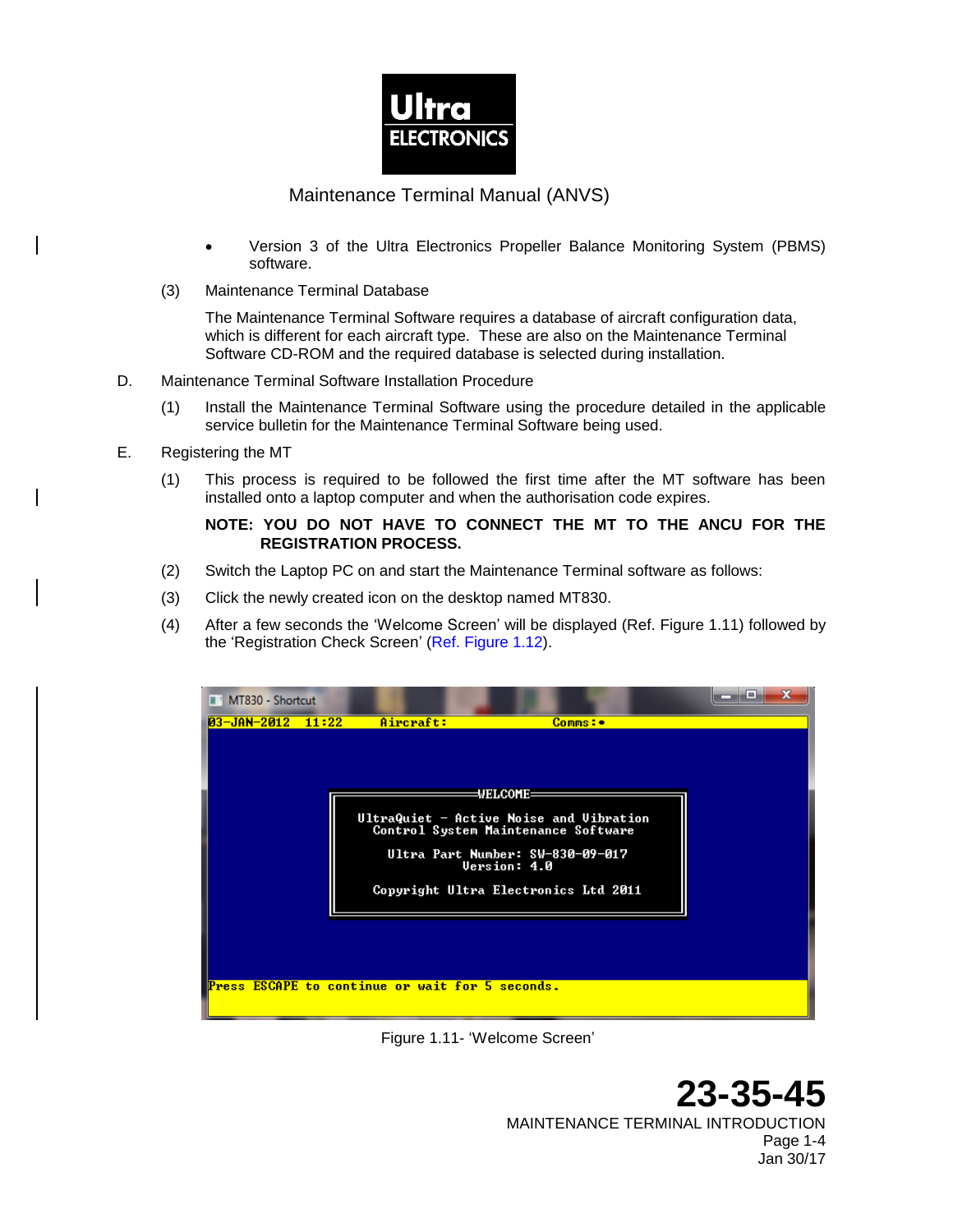



Figure 1.12 – 'Registration Check Screen'

- <span id="page-20-0"></span>(5) Call or e-mail Customer Support Ultra Electronics, Precision Control Systems for your Authorisation Code. You will need to give the following information:
	- (a) Your / Company name and contact details.
	- (b) The software licence number from your licence agreement document.
	- (c) The Registration Number generated by the MT (Ref. Figure 1.12).
	- (d) A contact telephone number and email address.
- (6) Once you have an Authorisation code press <ENTER>. The Software Registration Screen will be displayed (Ref. Figure 1.13).

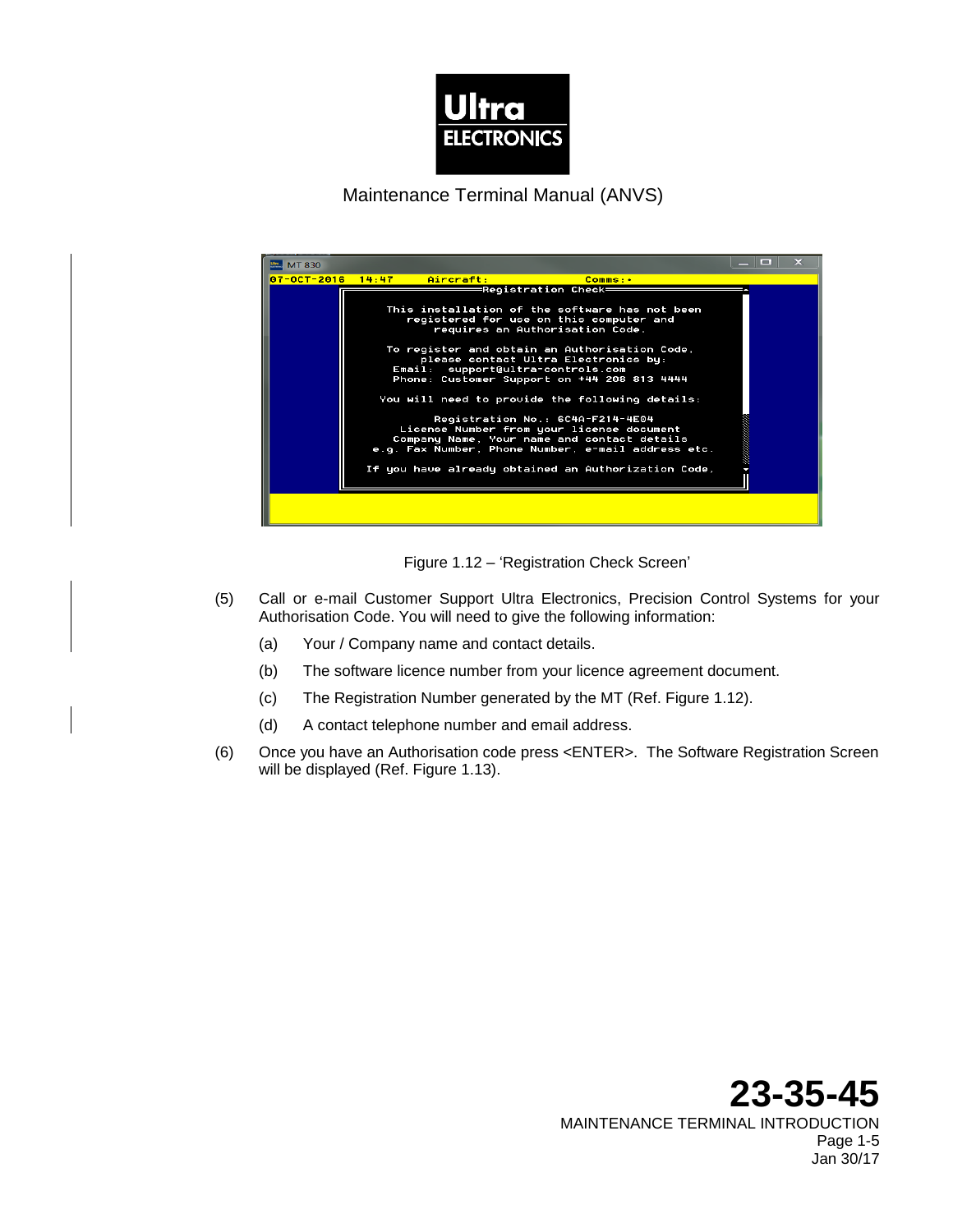

| MT 830                           |                                                      | $=$<br>— |
|----------------------------------|------------------------------------------------------|----------|
|                                  | 07-OCT-2016 14:59 Aircraft: 1<br>Comms:              |          |
|                                  |                                                      |          |
|                                  |                                                      |          |
|                                  | =Software Registration=                              |          |
|                                  |                                                      |          |
|                                  | Please enter the following information:              |          |
|                                  | License Number                                       |          |
|                                  |                                                      |          |
|                                  | Authorisation Code                                   |          |
|                                  |                                                      |          |
|                                  |                                                      |          |
|                                  |                                                      |          |
|                                  |                                                      |          |
|                                  |                                                      |          |
|                                  |                                                      |          |
| Use Cursor keys to position      |                                                      |          |
|                                  | Enter the desired data and press ENTER when finished |          |
| Press ENTER again to accept data |                                                      |          |

Figure 1.13 - Software Registration Screen

- (7) Enter the licence number which is detailed on the inside of the CD-ROM sleeve.
- (8) Enter the Authorisation Code as supplied by Ultra Electronics, Precision Control Systems and press <ENTER>.
- <span id="page-21-0"></span>F. Setting Up the MT
	- (1) The MT will now show the Default Directories Screen for MT830 Software operation with the Type 830 range of ANCUs (Ref. figure 1.14). Each directory will be set to the default. The default is shown with a single dot. The default directory will be the directory where you have stored the MT program files. This should be C:\MT830.

| 10-DEC-1999 10:09<br>Aircraft:                                                                                          | Comms:• |
|-------------------------------------------------------------------------------------------------------------------------|---------|
| Aircraft Database Directory                                                                                             |         |
| Aircraft Log File Directory                                                                                             |         |
| Calibration Data File Directory<br>F:                                                                                   |         |
| Comms Log File Directory                                                                                                |         |
| MT Error Log File Directory                                                                                             |         |
|                                                                                                                         |         |
| Use Cursor keys to position<br>Enter the desired data and press ENTER when finished<br>Press ENTER again to accept data |         |

Figure 1.14 - Default Directories Screen

**23-35-45** MAINTENANCE TERMINAL INTRODUCTION Page 1-6 Jan 30/17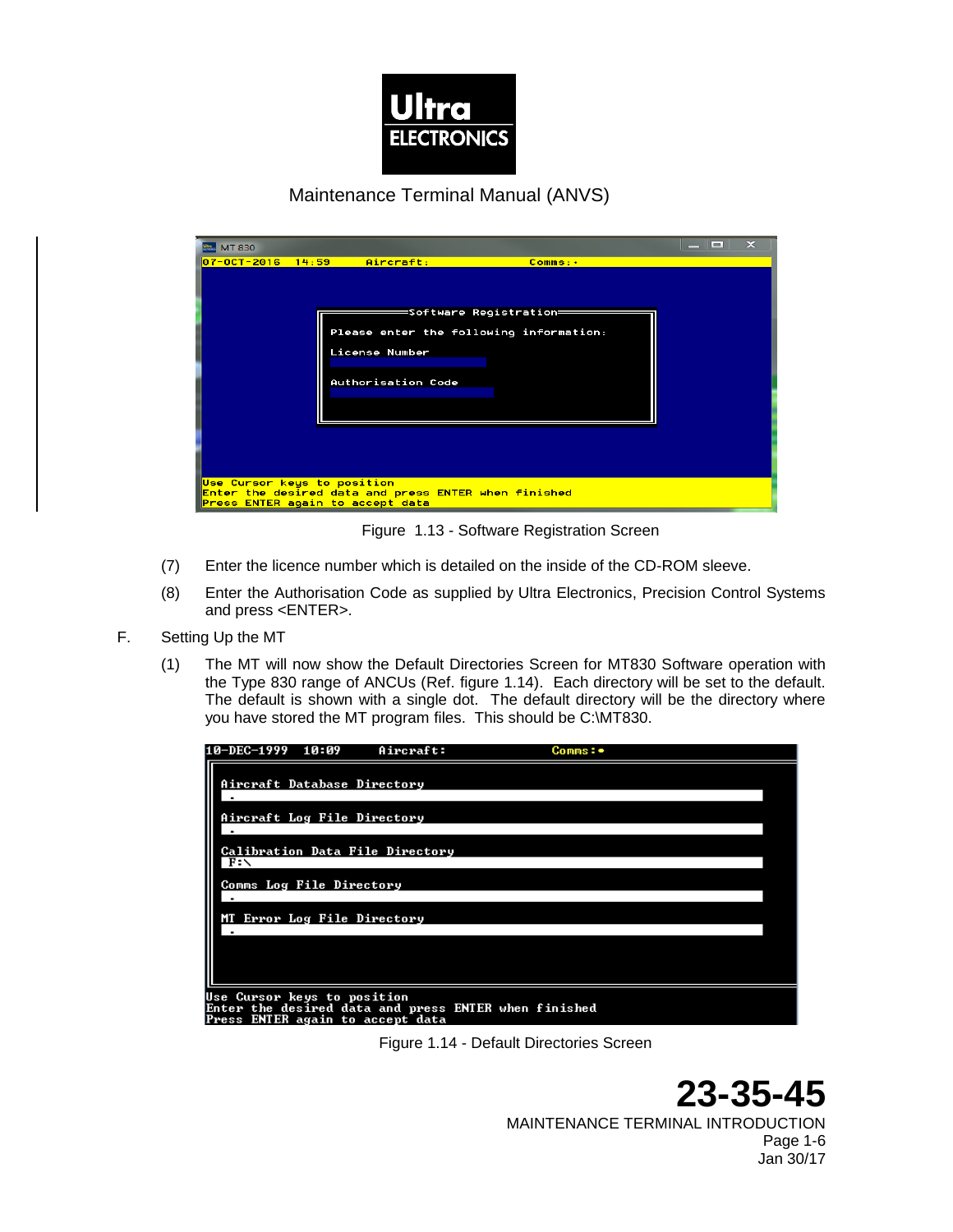

- (2) Use the cursor keys to move to the Calibration Data File Directory and delete the default directory.
	- **NOTE: THE CALIBRATION DATA FILE DIRECTORY FOR THE MT 830 SOFTWARE OPERATION WITH THE TYPE 811 RANGE OF ANCU'S IS DETAILED IN PARA 'G' AND REQUIRES THAT THE MAINTENANCE TERMINAL IS CONNECTED TO THE REMOTE MAINTENANCE PORT ON THE AIRCRAFT.**
	- **NOTE: USERS OF LAPTOP PCs AS MAINTENANCE TERMINALS MUST IDENTIFY THE CORRECT DRIVE LETTER FOR THE PCMCIA or USB DRIVE AND SUBSTITUTE "F" IN FIG. 1.14 ABOVE WITH THE CORRECT DRIVE LETTER.**
- (3) Press <ENTER> to exit the Default Directories Screen and the MT will now try to establish communications with the ANCU. If you are not connected to an ANCU press <CTRL> and <C> to escape out of the MT software.

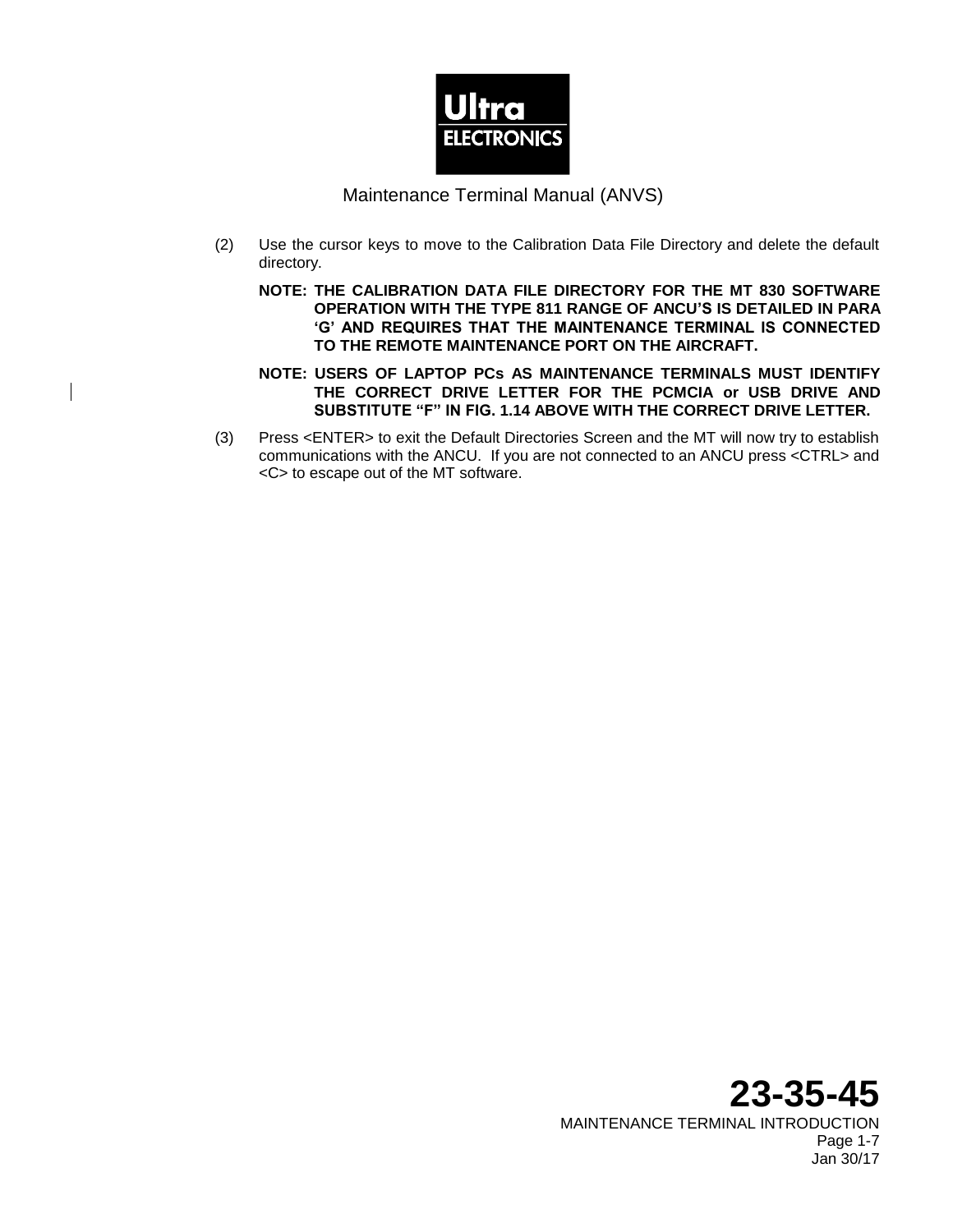

- <span id="page-23-0"></span>G. Set The Calibration File Directory for type 810, 811 & 823 ANCUs
	- (1) To set the Calibration Data File Directory for the Type 810, 811 and 823 ranges of ANCUs, proceed as follows:
		- (a) Connect the MT to the aircraft remote maintenance port and establish communications with the ANCU.
		- (b) From the 'Main Menu', select the 'Calibration Menu'.
		- (c) From the 'Calibration Menu', select 'Edit Calibration Files Directory'.
		- (d) The MT will now show the 'Edit Calibration Files Directory' screen. The directory will be set to the default. The default is shown with a single dot. The default directory will be the directory where you have stored the MT program files. This should be C:\MT830.
		- (e) Delete the default "." and type the required drive letter (eg. F:\) then press <ENTER>.
		- (f) Press <ESC> twice to return to the Main Menu. Select Exit and press <ENTER>.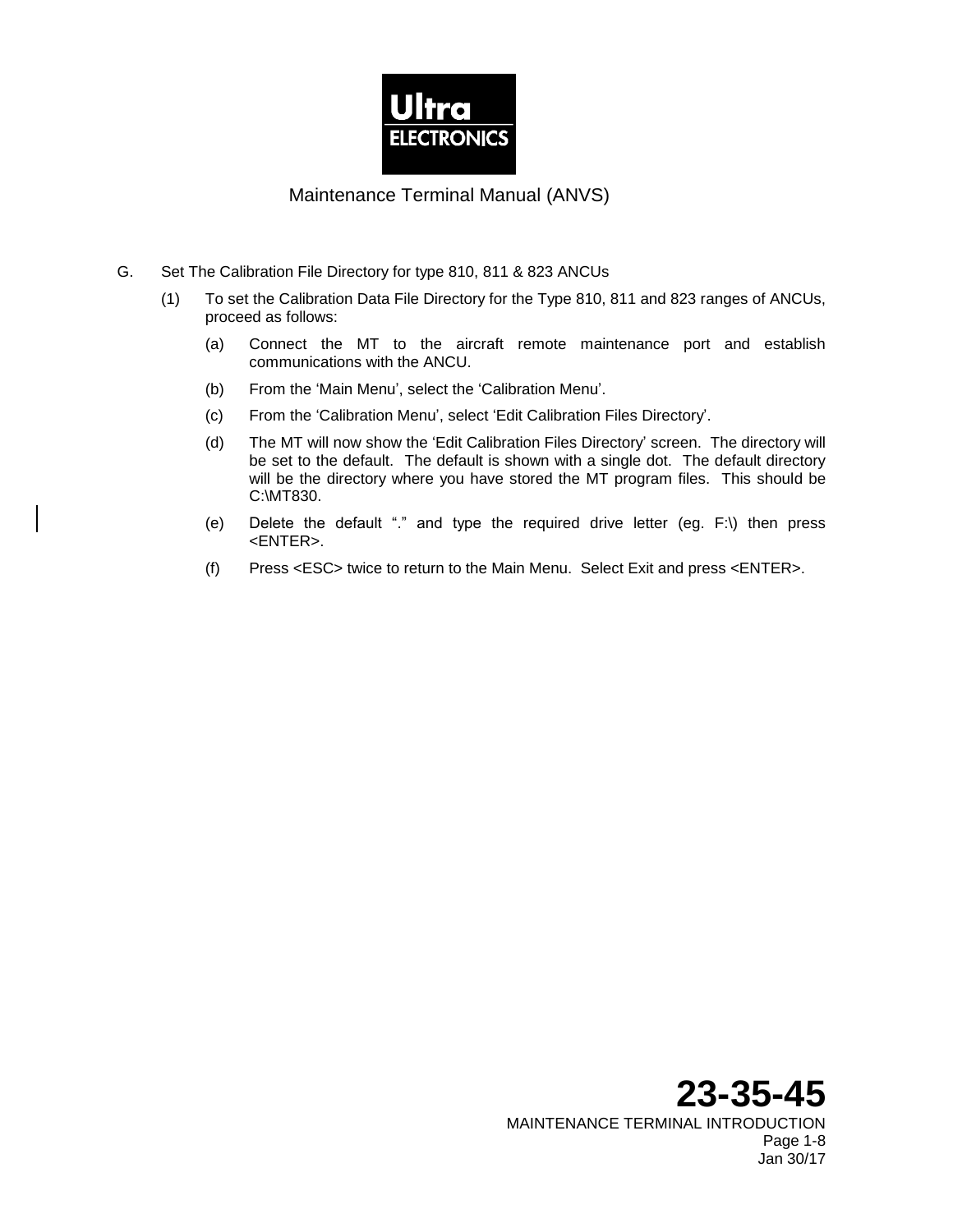

**This Page Intentionally Left Blank**

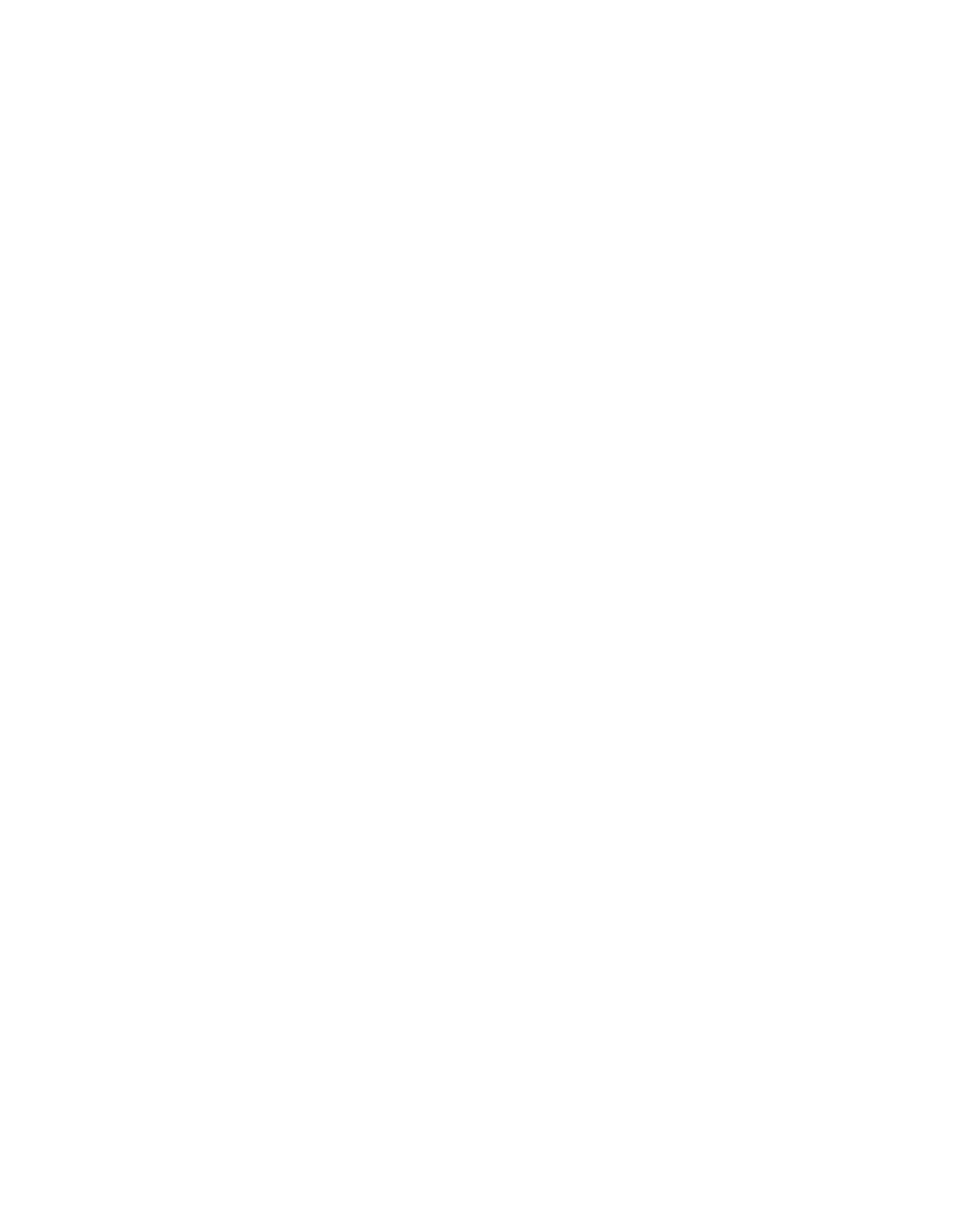

#### <span id="page-26-0"></span>**2. MAINTENANCE TERMINAL FUNCTIONS**

The Maintenance Terminal MT830 software contains software to communicate with all type 83(X) range of Controllers. MT830 software also contains AMT (Advanced Maintenance Terminal Software) to communicate with the 81(X) and 82(X) range of Controller types.

When the Maintenance Terminal is switched on the MT830 software will try to establish if you are connected to a type 83(X) Controller or one of the other Controller types.

If you are connected to a type 81(X) or 82(X) Controller using software 8-800-07-030 then the MT830 software will automatically start the AMT software. If you are using software 8-800-07-040 you should use the AMT icon. Information on the use of the AMT software is contained in the Maintenance Terminal Manual 23-35-40.

If you are connected to a type 83(X) Controller then continue as follows:

<span id="page-26-1"></span>A. Functions

The Maintenance Terminal (MT) provides the user with test, diagnostic and troubleshooting functions for the Active Noise and Vibration Control system. The different functions provided are described in the following paragraphs.

(1) Set ANCU Configuration

The MT loads the ANCU with the configuration data file appropriate to the aircraft installation. This operation is performed automatically, the MT identifying the installation by aircraft wiring loom hardwired inputs to the ANCU which define the specific installation.

(2) Display System Status Data

The MT reads and displays system failure information stored in non-volatile memory in the ANCU.

(3) Automatic Actuator and Sensor Test

The operation of the actuators and sensors installed on the aircraft is tested.

(4) Step Through Actuator Test

The operation of the actuators installed on the aircraft can be stepped through manually by the maintenance personnel.

(5) Manual Actuator Test

The operation of individual actuators installed on the aircraft can be done by the maintenance personnel.

(6) Sensor Test

The MT gives a display of the input signals to the ANCU from each sensor.

**23-35-45** MAINTENANCE TERMINAL FUNCTIONS Page 2-1 Jan 30 2017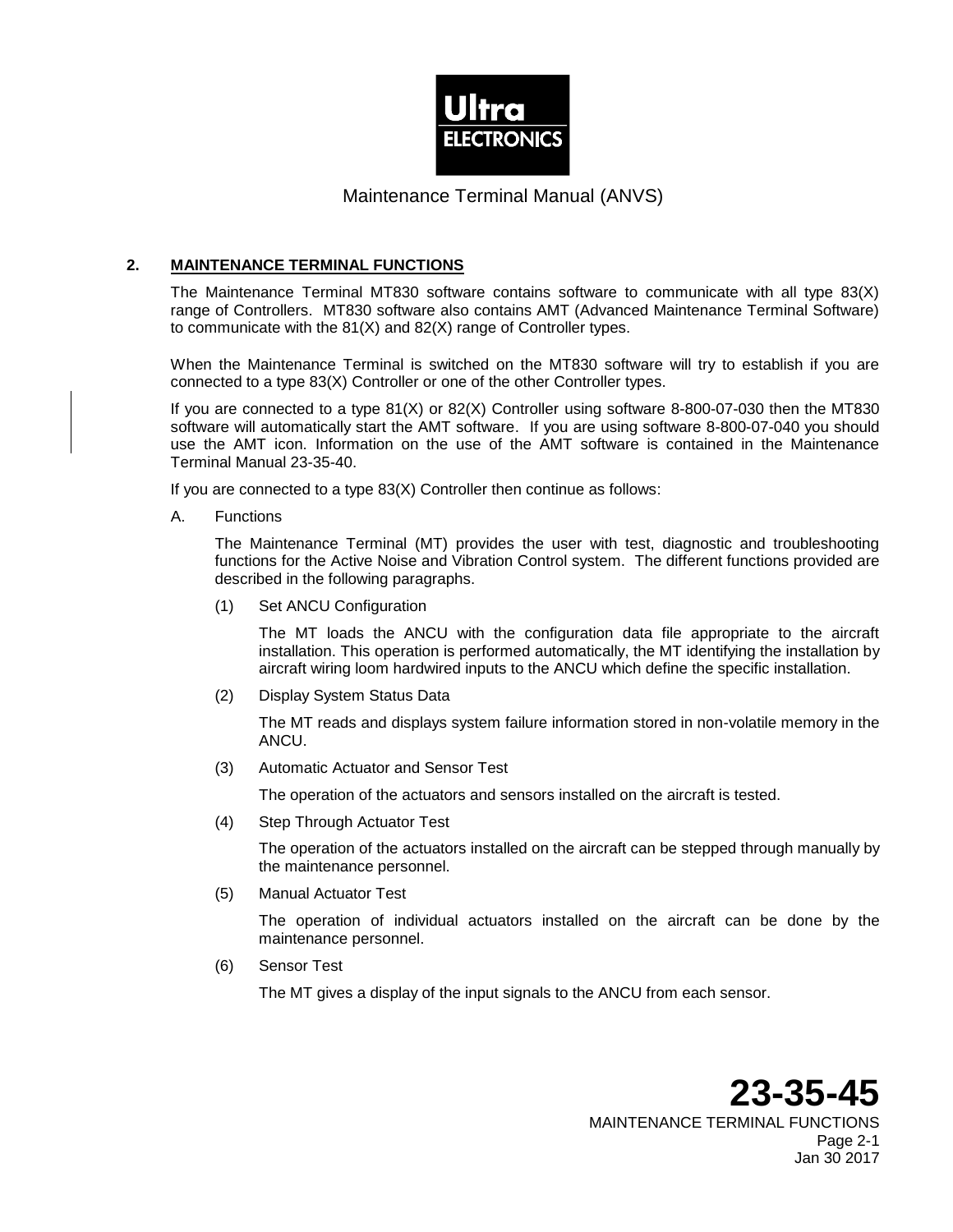

(7) Calibration

The MT initiates the system calibration function. The ANCU calculates and stores the Calibration Data for the actuator/sensor array installed in the aircraft. For ANVC systems calibration must be performed at different air pressures and Calibration Data stored for each pressure setting.

(8) Read Calibration Data from the ANCU

The MT can read the Calibration Data stored in the ANCUs non-volatile memory and store on a diskette, flashcard or the laptop hard drive.

(9) Write Calibration Data onto the ANCU

The MT writes a data file stored on a diskette or flashcard containing aircraft specific Calibration Data into the ANCU.

(10) Erase Calibration Data on the ANCU

The MT erases the Calibration Data stored in the ANCU's non-volatile memory.

(11) ANCU Built-in-Self-Test

The ANCU will perform a set of Built-in-Self-Tests when requested by the MT and the results will be displayed on the MT screen.

(12) System Information

The MT provides information on the aircraft inputs to the ANCU, the software installed in the ANCU and the number of hours/flights.

(13) Restore Factory Defaults

The MT will erase all calibration data and configuration data from the ANCU. This selection is password protected.

- <span id="page-27-0"></span>B. Screen Formats
	- (1) The MT uses a standard screen format consisting of a header, data panel and footer. There are 6 types of data panel:
		- (a) Information panels inform the user on what function is being implemented.
		- (b) Data Entry panels require the user to enter information.
		- (c) Menu panels identify the selections which the user can make at that stage.
		- (d) Result panels display the data received from the System/ANCU at the completion of a test.
		- (e) Warning panels inform the user that the operation requested cannot be reversed and provides the option to cancel the operation.
		- (f) Error panels inform the user that the requested operation could not be performed.
	- (2) The footer provides instructions to the user

**23-35-45**

MAINTENANCE TERMINAL FUNCTIONS Page 2-2 Jan 30 2017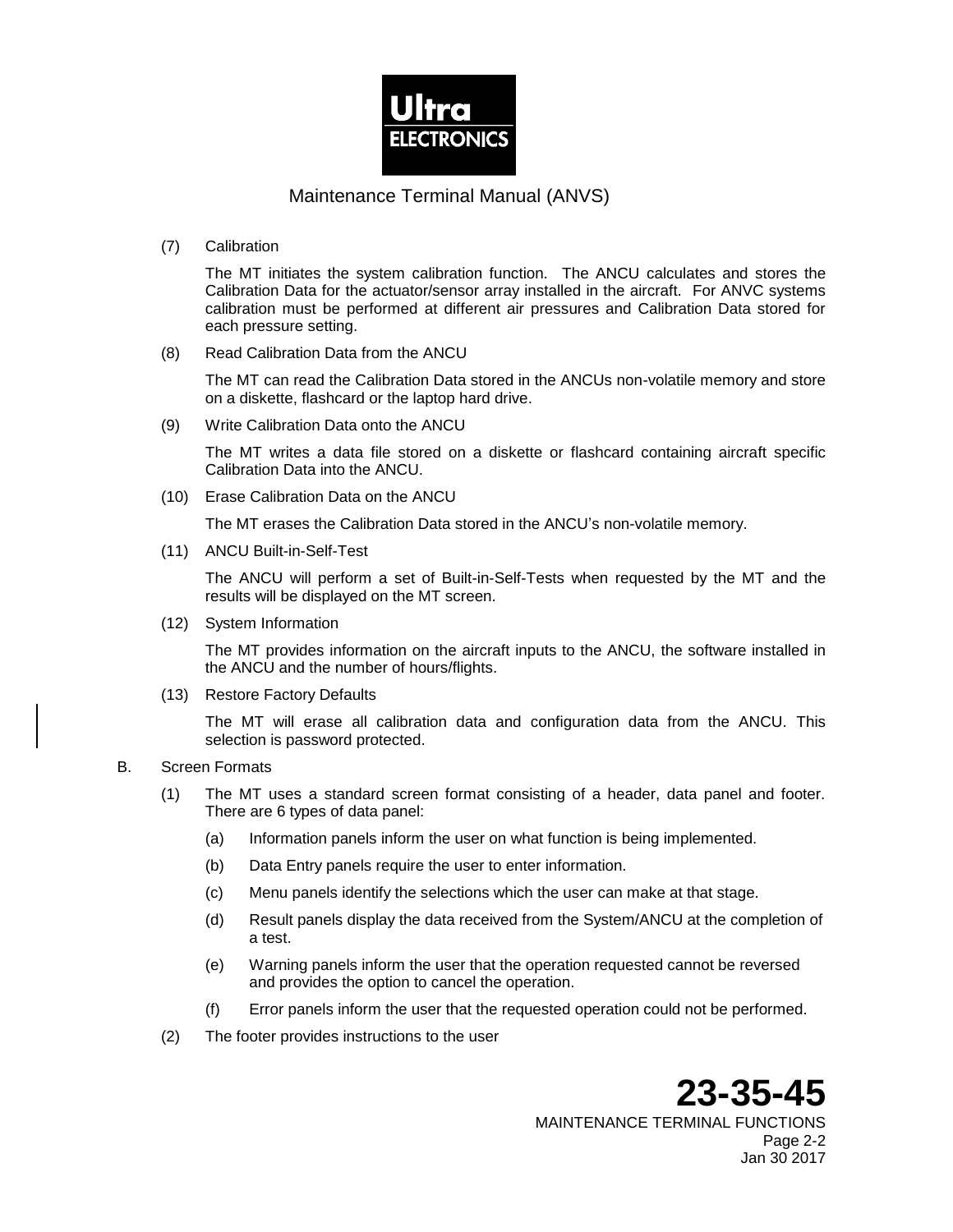

#### <span id="page-28-0"></span>**3. MAINTENANCE TERMINAL OPERATION WITH TYPE 830, 831, 832 & 833 ANCUs**

- <span id="page-28-1"></span>NOTE: A Type 830 ANCU is one in which the part number has the format 8-830-01-xxx A Type 831 ANCU is one in which the part number has the format 8-831-01-xxx A Type 832 ANCU is one in which the part number has the format 8-832-01-xxx A Type 833 ANCU is one in which the part number has the format 8-833-01-xxx
	- A. General.

This section details the procedures for using the Maintenance Terminal (MT). (Note: the term MT is used to describe the Maintenance Terminal Software operating on a PC.) The procedures that follow are described:

- [Start a MT Session.](#page-28-3)
- [Display System Status Data.](#page-30-1)
- [Actuator and Sensor Tests.](#page-31-1)
- [Calibration.](#page-37-1)
- [Read Calibration Data.](#page-39-0)
- [Write Calibration Data.](#page-39-1)
- **[ANCU Tests.](#page-48-2)**
- [Read System Information.](#page-44-1)

The screens shown in these procedures are examples. The text detail, for each screen may be slightly different from that shown in this manual.

- <span id="page-28-3"></span><span id="page-28-2"></span>B. Start a MT Session
	- (1) This process is required to be followed each time the MT is connected to the ANCU.
	- (2) Switch on the MT Terminal (laptop PC).
	- (3) Click the MT830 icon on the desktop.

The 'Welcome Screen' will be shown on the MT display.

(4) After 5 seconds the MT will show the message:

"Initialising communication with ANCU, Please wait."

(5) After communications with the ANCU are successfully established the 'Aircraft Type' screen will be shown on the MT display (Ref. Figure 3.10).

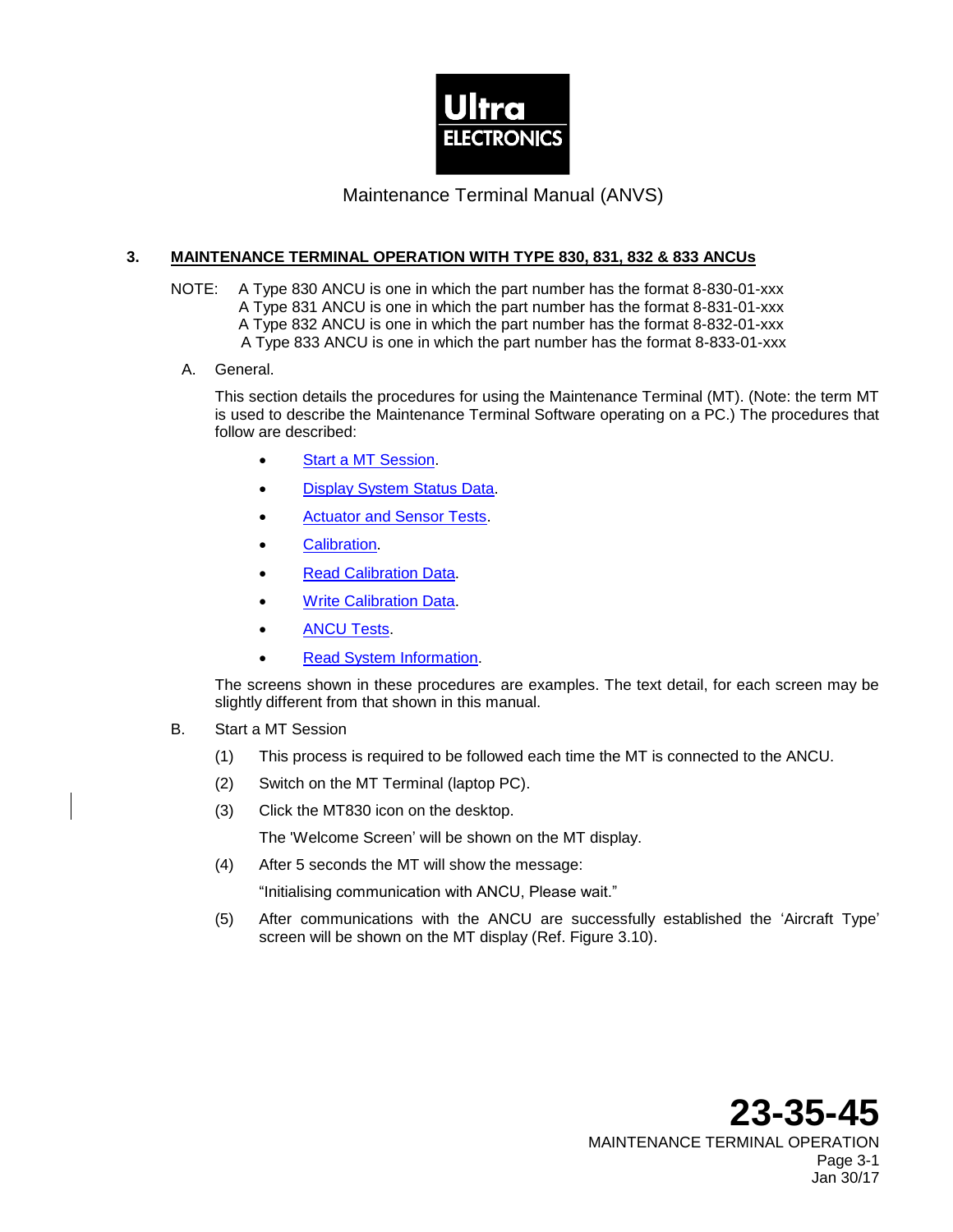

| 15:39<br>12-MAR-99 | Aircraft:                       | Comms:                | ٠ |  |
|--------------------|---------------------------------|-----------------------|---|--|
|                    |                                 |                       |   |  |
|                    |                                 |                       |   |  |
|                    |                                 | $A$ ircraft Types $=$ |   |  |
|                    | Please select aircraft type:    |                       |   |  |
|                    |                                 |                       |   |  |
|                    |                                 |                       |   |  |
|                    | 1. KingAir 350<br>2. Not Listed |                       |   |  |
|                    |                                 |                       |   |  |
|                    |                                 |                       |   |  |
|                    |                                 |                       |   |  |
|                    |                                 |                       |   |  |
|                    |                                 |                       |   |  |
|                    |                                 |                       |   |  |
|                    |                                 |                       |   |  |
|                    |                                 |                       |   |  |

Figure 3.10 - 'Aircraft Type' screen.

(6) Select the aircraft type using the curser keys and press <ENTER>. The 'Log File Details' screen will be shown on the MT display (Ref. Figure 3.11).

| 12-MAR-99 | 15:39<br>Aircraft:<br>Comms:                                                                                            |
|-----------|-------------------------------------------------------------------------------------------------------------------------|
|           | Log File Details =                                                                                                      |
|           | Aircraft Type: KingAir 350<br>ANCU Serial No.: N/A                                                                      |
|           | Log File Name:                                                                                                          |
|           | Please Enter:<br>Aircraft Serial Number:<br>User ID:                                                                    |
|           | Date: 12/03/1999<br>Time: 15:41                                                                                         |
|           |                                                                                                                         |
|           |                                                                                                                         |
|           | Use Cursor keys to position<br>Enter the desired data and press ENTER when finished<br>Press ENTER again to accept data |

Figure 3.11 - 'Log File Details' screen.

- (7) Enter the Aircraft Serial Number and the User ID (your name) and press <ENTER>.
- (8) The MT will show the log file name in which the maintenance session record will be stored. Press <ENTER> to confirm the data.

**NOTE: THE MT WILL AUTOMATICALLY READ THE CONTROLLER SERIAL NUMBER FROM THE ANCU AND WILL SHOW THE CURRENT DATE.**

(9) The MT will show the message:

"Checking Configuration on ANCU. Please Wait….".

**23-35-45** MAINTENANCE TERMINAL OPERATION Page 3-2 Jan 30/17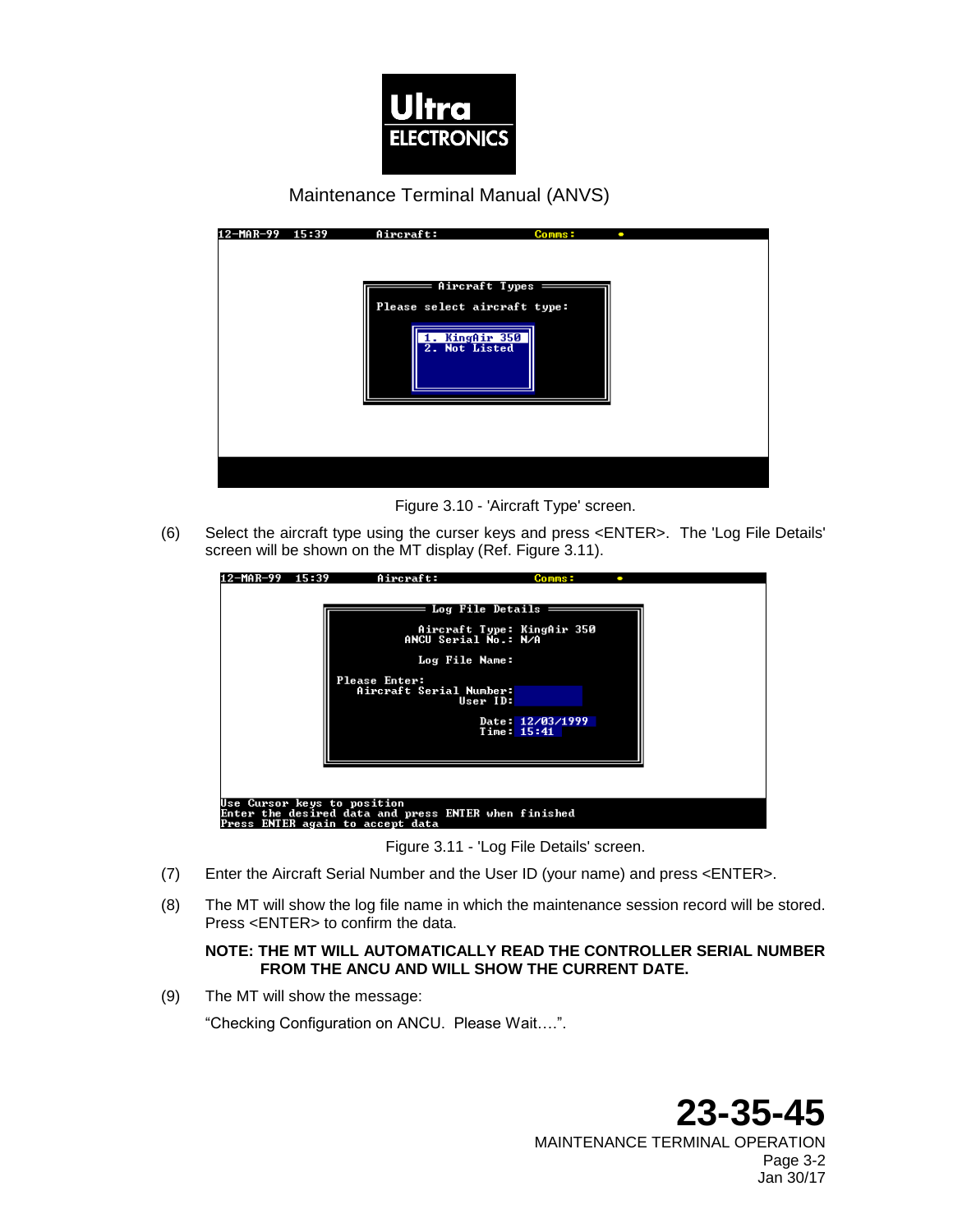

- (10) The MT will read the Configuration Parameters stored in the ANCU and compare them with the data stored in the appropriate file in its database. If the Configuration Parameters are good the 'Main Menu' will be shown on the MT display (Ref. Figure 3.12).
- (11) If the configuration parameters are not good or not correct for the aircraft type then the MT will load the appropriate configuration parameters into the ANCU. When complete, the MT will reset the ANCU. After the ANCU resets the message:

"Validating Parameters. Please Wait…."

will be shown and the MT will read the configuration parameters back and compare them with the file in its database to verify that they have been correctly loaded. When the Configuration Parameters are validated the 'Main Menu' will be shown on the MT display (Ref. Figure 3.12).

| FEB-99 14:33 | Aircraft:TEST                                                                                                                                                                                | Comms: | D |
|--------------|----------------------------------------------------------------------------------------------------------------------------------------------------------------------------------------------|--------|---|
|              |                                                                                                                                                                                              |        |   |
|              | Main Menu =<br> <br>1. Display System Status<br>2. Actuator and Sensor Test Menu<br>3. System Calibration Menu<br>4. System Information Menu<br>5. Engineering Menu<br>6. Built In Self Test |        |   |
|              | 7. Quit                                                                                                                                                                                      |        |   |
|              | Use Cursor Keys or numbers to highlight option<br>Press ENTER to make selection                                                                                                              |        |   |

Figure 3.12 - Main Menu Screen.

- <span id="page-30-1"></span><span id="page-30-0"></span>C. Display System Status Data
	- (1) Select 'Display System Status' from the 'Main Menu' and press <ENTER>. The MT will show the message "Reading System Status" while the data is read from the ANCU. The 'System Status' screen will then be shown on the MT display (Ref. Figure 3.13).
	- (2) Failed Actuator and Sensor Channel numbers are shown. Disabled actuator or sensor channels are shown with a letter 'D'. Any error codes will also be shown with a description of the fault. Press the F10 key for a suggested course of action.
		- **NOTE: THE SUGGESTED COURSE OF ACTION MUST ONLY BE USED FOR GUIDANCE. REFER TO THE AIRCRAFT MAINTENANCE MANUAL OR COMPONENT MAINTENANCE MANUAL FOR THE CORRECT MAINTENANCE PROCEDURES.**

**23-35-45** MAINTENANCE TERMINAL OPERATION Page 3-3 Jan 30/17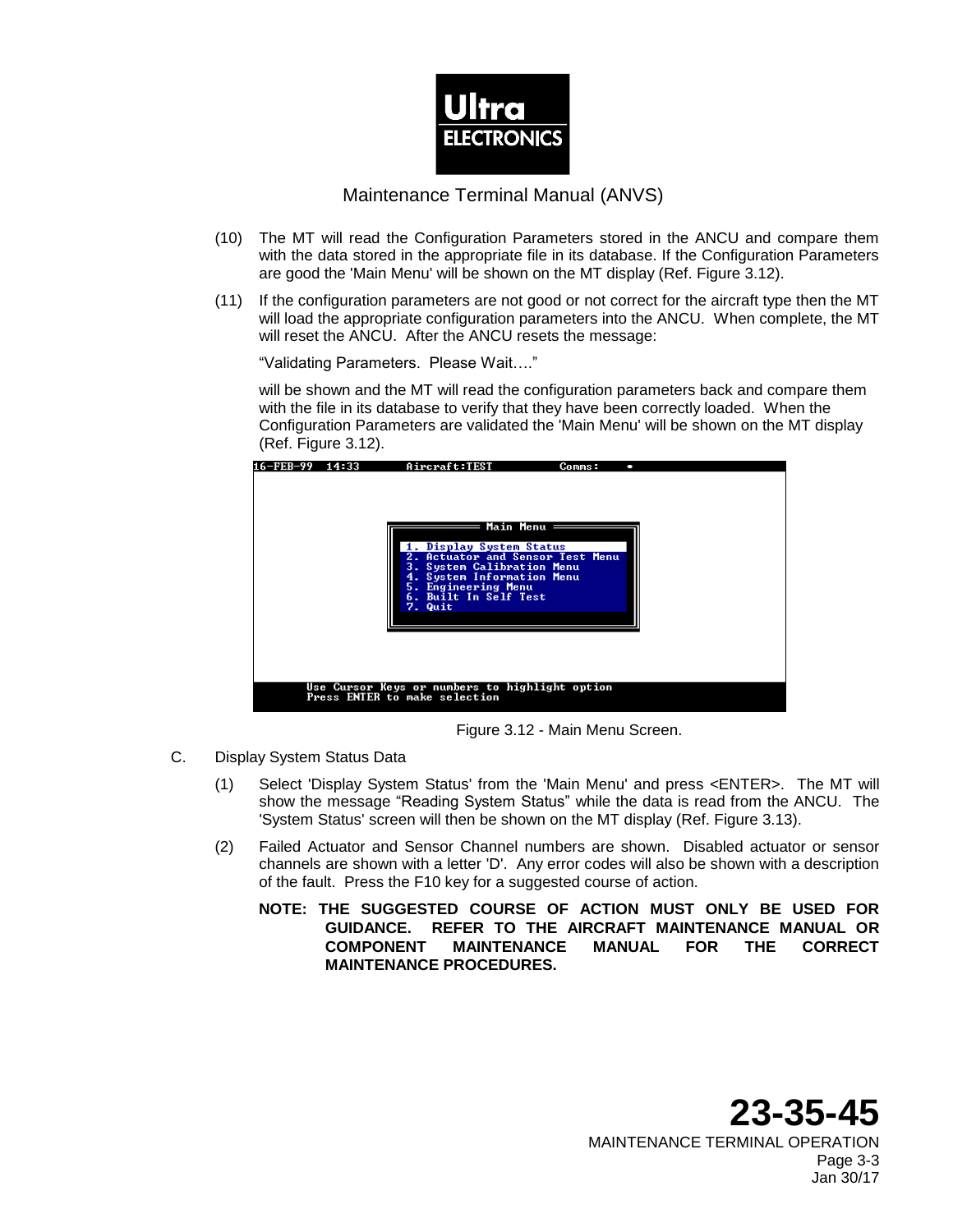

| 12-MAR-99 15:41<br>Aircraft:1006<br>Comms:<br>o<br>System Status =<br><b>ANCU State: FAILED</b> |                                                               |                                 |                       |                          |  |  |  |  |
|-------------------------------------------------------------------------------------------------|---------------------------------------------------------------|---------------------------------|-----------------------|--------------------------|--|--|--|--|
|                                                                                                 | Failed<br>Actuators                                           | <b>Failed</b><br><b>Sensors</b> | ANCU<br><b>Errors</b> | Description              |  |  |  |  |
|                                                                                                 | <b>None</b>                                                   | $4 - D$<br>6                    | 91                    | Invalid Calibration Data |  |  |  |  |
|                                                                                                 |                                                               |                                 |                       |                          |  |  |  |  |
|                                                                                                 | Press F10 to show ANCU Error help<br>Press ESCAPE to continue |                                 |                       |                          |  |  |  |  |

Figure 3.13 – 'System Status' screen.

- <span id="page-31-1"></span><span id="page-31-0"></span>D. Actuator and Sensor Tests
	- (1) Actuator and Sensor Test Menu
		- (a) Select 'Actuator and Sensor Test Menu' from the 'Main Menu' and press <ENTER>. The 'Actuator and Sensor Test Menu' will be shown on the MT display (Ref. Figure  $3.14$

| 16-FEB-99 14:34 | Aircraft:TEST                                                                                                                                       | Comms : | J |  |
|-----------------|-----------------------------------------------------------------------------------------------------------------------------------------------------|---------|---|--|
|                 |                                                                                                                                                     |         |   |  |
|                 | Actuator and Sensor Test Menu =<br>Automatic Actuator and Sensor Test<br>2. Step Through Actuator Test<br>3. Manual Actuator Test<br>4. Sensor Test |         |   |  |
|                 |                                                                                                                                                     |         |   |  |
|                 | Use Cursor Keys or numbers to highlight option<br>Press ENTER to make selection<br>Press ESC to return to previous menu                             |         |   |  |

Figure 3.14 – 'Actuator and Sensor Test Menu'.

- (2) Automatic Actuator and Sensor Test
	- (a) Select 'Automatic Actuator and Sensor Test' and press <ENTER>. The 'Automatic Actuator and Sensor Test' screen will be shown on the MT display (Ref. Figure 3.15).

**23-35-45** MAINTENANCE TERMINAL OPERATION Page 3-4 Jan 30/17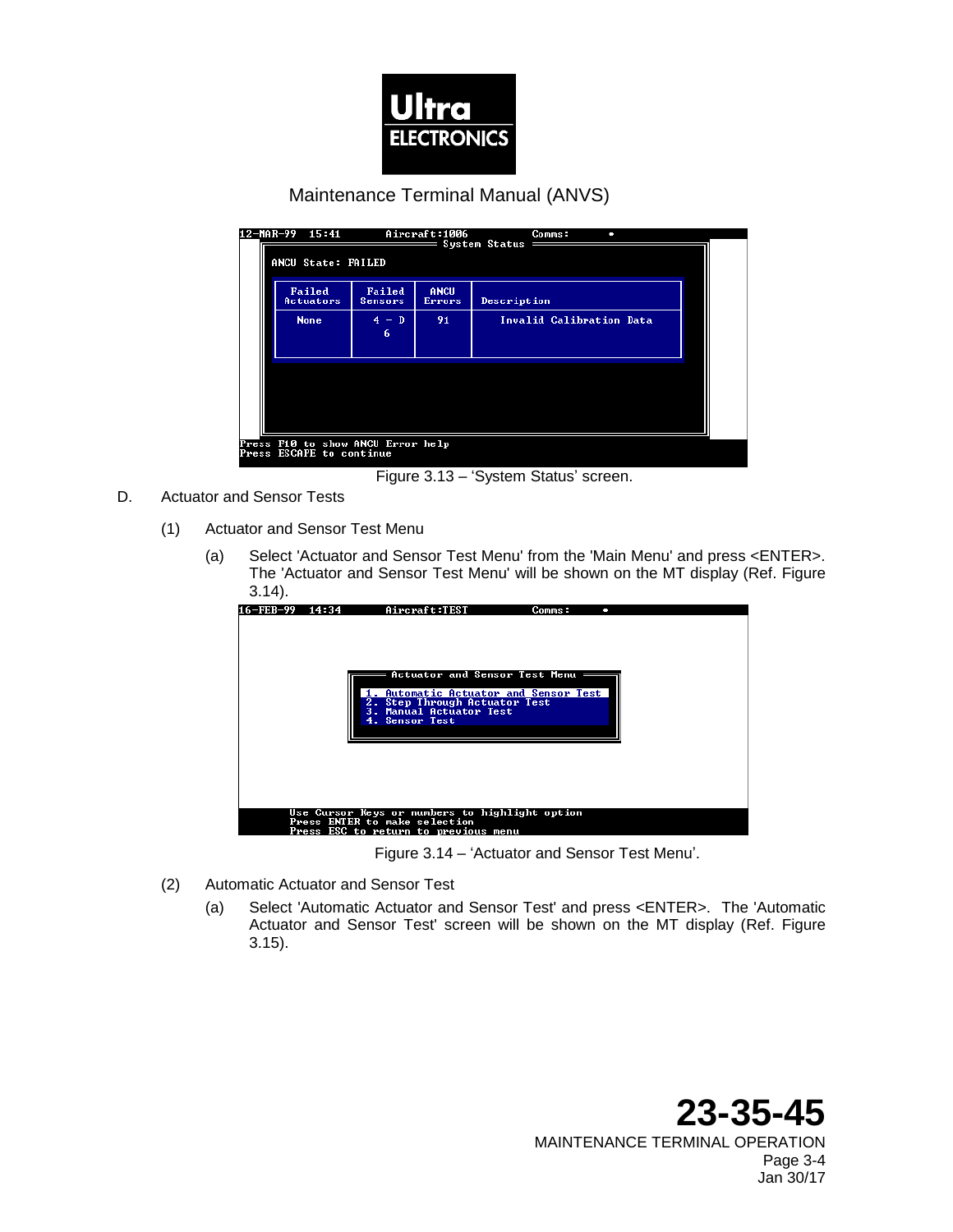

| 08-DEC-1999 11:00 | Aircraft:Q400TST<br><b>Comms:</b><br>$\bullet$     |  |
|-------------------|----------------------------------------------------|--|
|                   | Automatic Actuator and Sensor Test $=$             |  |
|                   | Actuator No.: 2<br>Actuator Position: 258-068 CB01 |  |
|                   |                                                    |  |
|                   |                                                    |  |
| Please Wait       |                                                    |  |

Figure 3.15 – 'Automatic Actuator and Sensor Test' screen.

- (b) Each actuator will be driven in sequence with a single test tone. During the test all the sensors will monitor the actuator output level and distortion.
- (c) The number displayed on the MT screen corresponds to the actuator number. The actuator position text shows the physical location of the actuator in the aircraft by frame and stringer number. Also shown is the circuit breaker from the power distribution box that supplies 28Vdc to the actuator / power amplifier channel.
- (d) On completion of the test the results will be shown on the MT display (Ref. Figure 3.16).



Figure 3.16 – 'Automatic IO Check Results' screen.

**23-35-45** MAINTENANCE TERMINAL OPERATION Page 3-5 Jan 30/17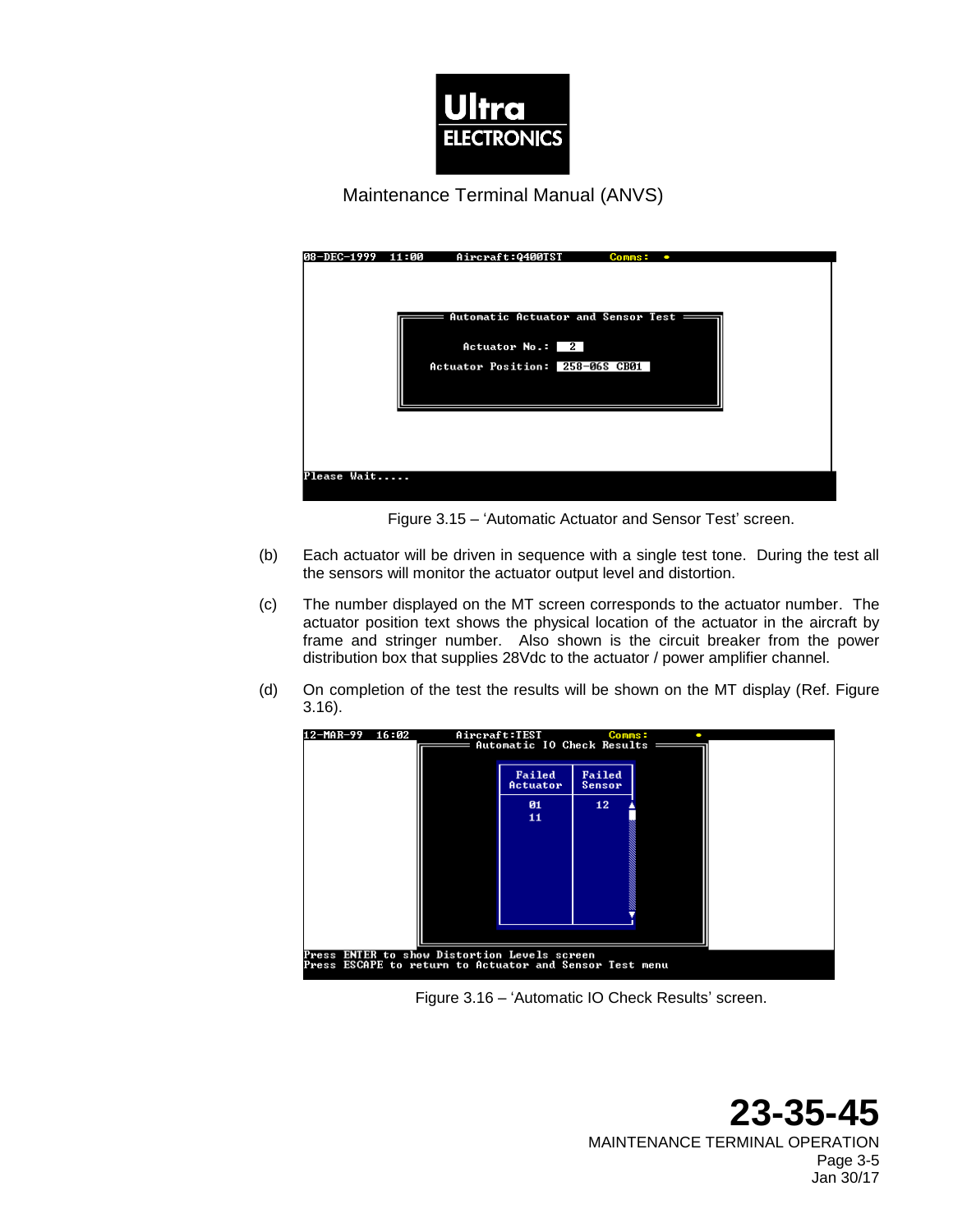

(e) Press <ENTER> to display the 'Distortion Levels' screen (Ref. Figure 3.17).

| Actuator | Harmonic       | <b>Status</b> | Distortion      |  |
|----------|----------------|---------------|-----------------|--|
| 01       | 01             |               | $1$ %           |  |
| 02       | 02<br>01       |               | 9%<br>$1$ %     |  |
| 03       | 02<br>01       |               | $8\times$<br>6% |  |
| 04       | 02<br>01<br>02 |               | $1$ %<br>$1$ %  |  |
| 05       | 01<br>02       |               | $8\times$<br>6% |  |
| 06       | 01<br>02       |               | 9%<br>5%        |  |
| 07       | 01             |               | Øz.<br>5%       |  |
|          |                |               |                 |  |

Figure 3.17 – 'Distortion Levels' screen.

- (f) Press <ENTER> to return to the 'Automatic IO Check Results' screen (Ref. Figure 3.16).
- (g) Press <ESC> to return to the 'Actuator and Sensor Test Menu' (Ref. Figure 3.14).
- (3) Step Through Actuator Test
	- (a) From the 'Actuator and Sensor Test Menu' (Ref. Figure 3.14), select 'Step Through Actuator Test' and press <ENTER>. The 'Step Through Actuator Test' screen will be shown on the MT display (Ref. Figure 3.18).

| 12-MAR-99 16:08 | Aircraft:TEST<br>Comms:<br>O                                                                                      |  |
|-----------------|-------------------------------------------------------------------------------------------------------------------|--|
|                 | Step Through Actuator Test =<br>Actuator $No.: 2$<br>Actuator Position: 258-068 CB01<br>ENABLE/DISABLE            |  |
|                 | Actuator Test: Use left and right cursors to select ENABLE/DISABLE<br>then ENTER to confirm: Press ESC to cancel. |  |

Figure 3.18 – 'Step Through Actuator Test' screen.

**23-35-45** MAINTENANCE TERMINAL OPERATION Page 3-6 Jan 30/17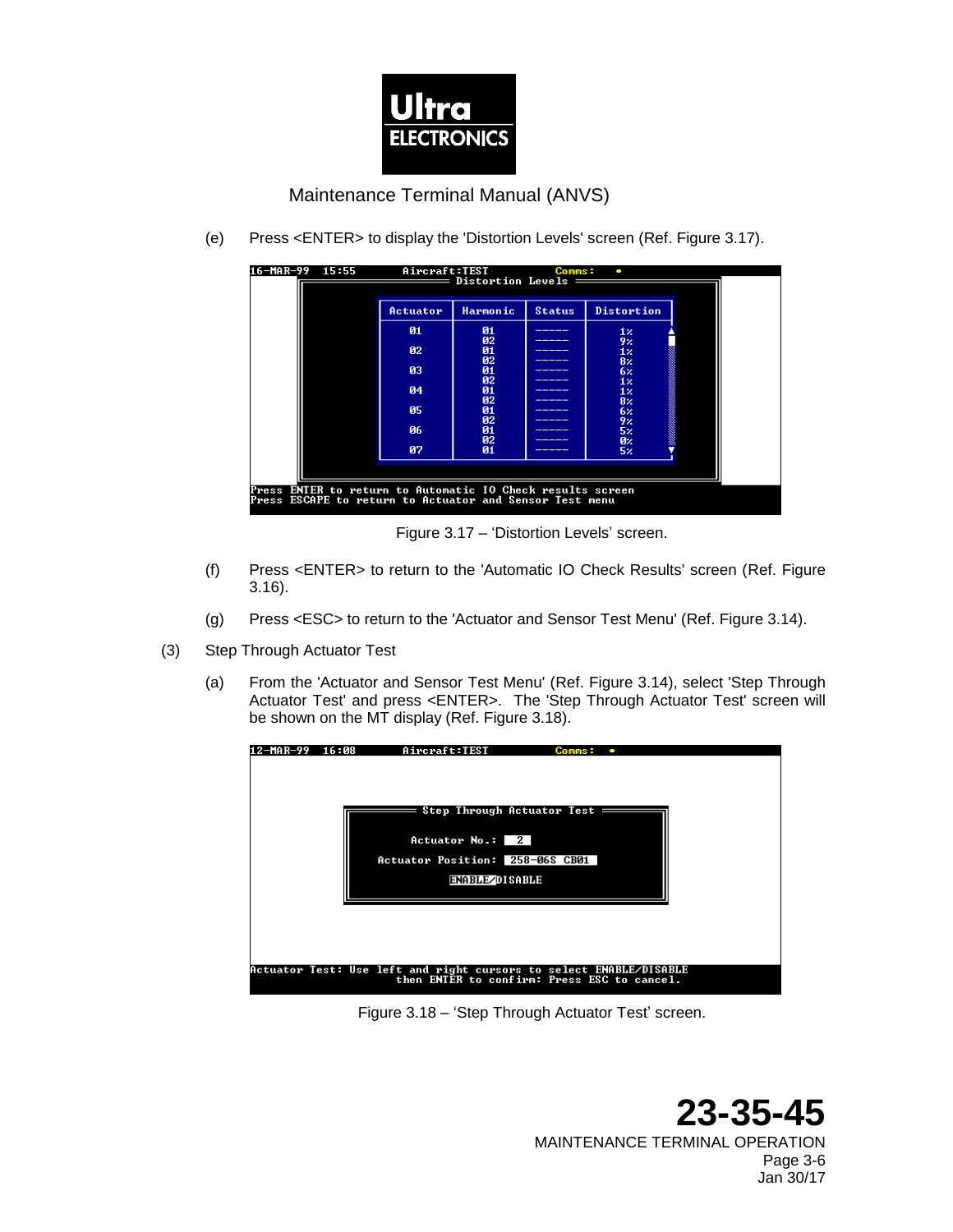

- (b) The ANCU will start at channel 1 and drive a single Actuator. The operator decides whether to enable or disable the actuator by using either the left/right cursor keys on the MT keyboard. Press <ENTER> to confirm the selection or to move to the next actuator.
- (c) The number displayed on the MT screen corresponds to the actuator number The actuator position text shows the physical location of the actuator in the aircraft by frame and stringer number. Also shown is the circuit breaker, from the power distribution box, that supplies 28Vdc to the actuator / power amplifier channel. The test can be terminated earlier by pressing <ESC>.
- (d) If the selected actuator is currently disabled then the message that follows is shown on the MT display
- (e) "Are you sure you wish to produce a tone through this actuator? YES/NO"
- (f) Select 'yes' if you want to include this actuator in this test. Select 'no' to go to the next actuator.
- (g) If any previously disabled actuators are enabled, the MT will perform an Automatic Actuator and Sensor Test unless <ESC> is pressed within 5 seconds. If you do not complete an Automatic Actuator and Sensor Test then any actuators you have just enabled will be automatically disabled again.
- (h) If no previously disabled actuators have been enabled, or if <ESC> is pressed, the MT will show any manually disabled actuators and sensors on the MT display (Ref. Figure 3.19).



Figure 3.19 – 'Manually Disabled Actuators and Sensors' screen.

**23-35-45** MAINTENANCE TERMINAL OPERATION Page 3-7 Jan 30/17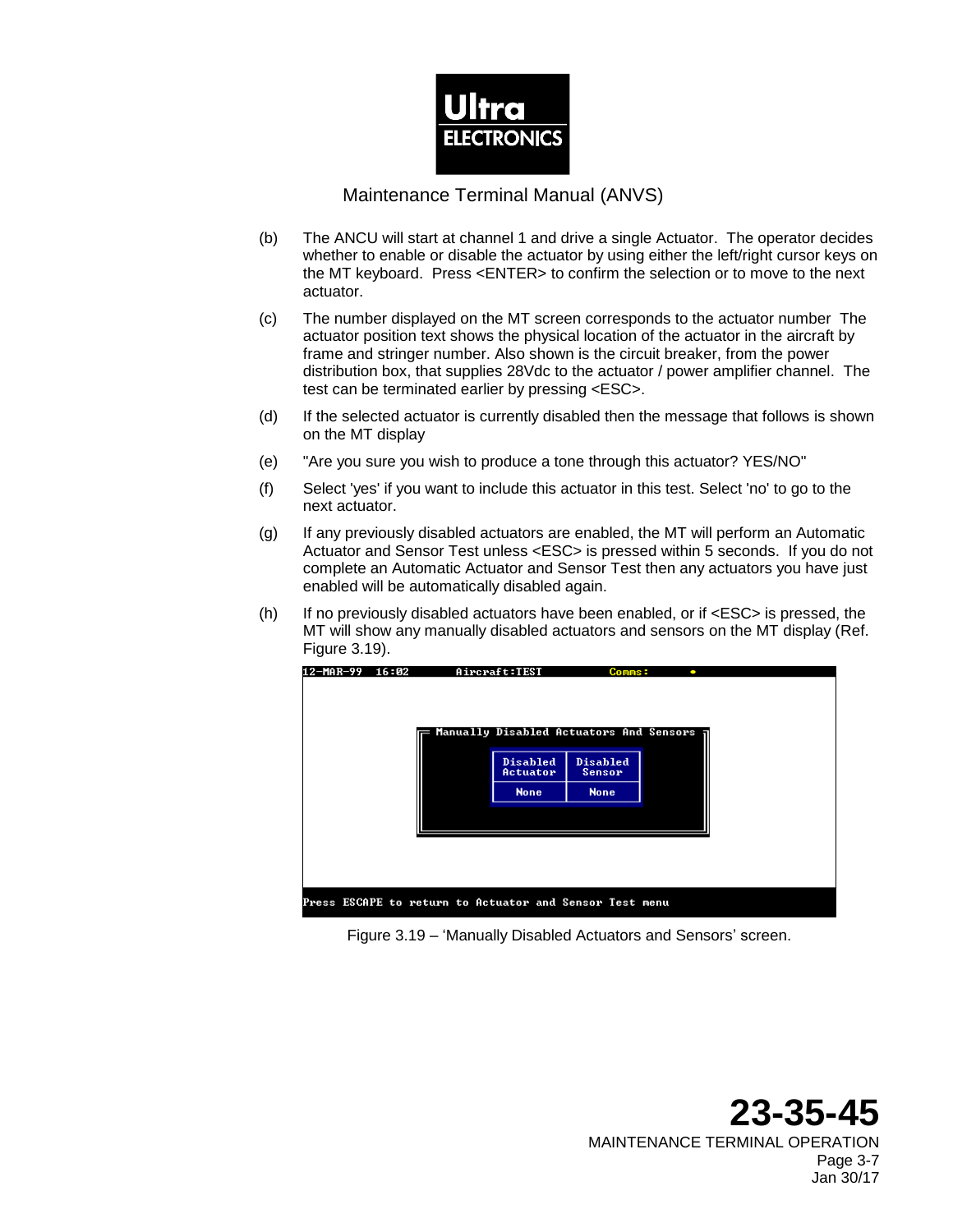

(4) Manual Actuator Test

From the 'Actuator and Sensor Test Menu' (Ref. Figure 3.14), select 'Manual Actuator Test' and press <ENTER>. The MT will ask you to "Enter Actuator Number." Type in the number of the actuator to be tested and press <ENTER>. The 'Manual Actuator Test' screen will be shown on the MT display (Ref. Figure 3.20).

| 12-MAR-99 | 16:09<br>Aircraft:TEST                                                                                            | Comms:<br>0 |
|-----------|-------------------------------------------------------------------------------------------------------------------|-------------|
|           |                                                                                                                   |             |
|           |                                                                                                                   |             |
|           | Manual Actuator Test =                                                                                            |             |
|           | Actuator No.: 2<br>Actuator Position: 258-068 CB01<br>ENABLE/DISABLE                                              |             |
|           |                                                                                                                   |             |
|           |                                                                                                                   |             |
|           |                                                                                                                   |             |
|           | Actuator Test: Use left and right cursors to select ENABLE/DISABLE<br>then ENTER to confirm: Press ESC to cancel. |             |

Figure 3.20 – 'Manual Actuator Test' screen.

The ANCU will drive the selected actuator. The operator decides whether to enable or disable the actuator by using either the left/right cursor keys on the MT keyboard. Press <ENTER> to confirm the selection.

The MT will then prompt the operator for the next actuator number. Either enter a new actuator number or press <ESC> to terminate the test.

If the operator enters an actuator number which does not exist on the system under test, the MT will show the message "The actuator number entered is not within the valid range". Press <ESC> and re-enter the actuator number.

If the selected actuator is currently disabled then the message "Are you sure you wish to produce a tone through this actuator? YES/NO" is shown on the MT display. Select 'YES' if you want to include this actuator in this test. Select 'NO' if you want to omit this actuator and be prompted for another actuator number.

The number displayed on the MT screen corresponds to the actuator number. The actuator position text shows the physical location of the actuator in the aircraft by frame and stringer number. Also shown is the circuit breaker from the power distribution box that supplies 28Vdc to the actuator/power amplifier channel. The test can be terminated by pressing <ESC>.

If any previously disabled actuators are enabled, the MT will perform an Automatic Actuator and Sensor Test unless <ESC> is pressed within 5 seconds. If you do not complete an Automatic Actuator and Sensor Test then any actuators you have just enabled will be automatically be disabled again. If no previously disabled actuators have been enabled, or if <ESC> is pressed, the MT will show any manually disabled actuators and sensors on the MT display (Ref. Figure 3.19).

> MAINTENANCE TERMINAL OPERATION Page 3-8 Jan 30/17

**23-35-45**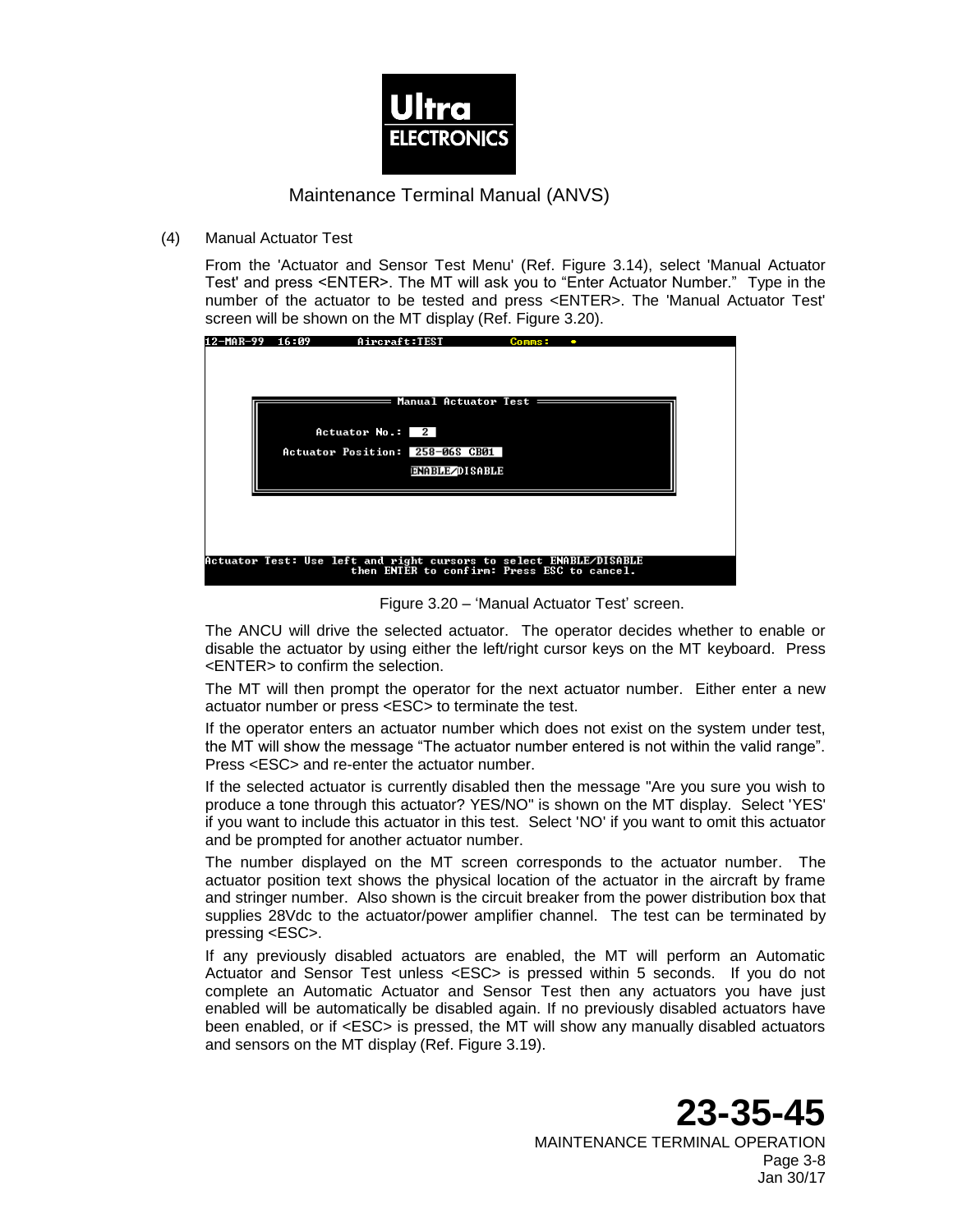

(5) Sensor Test

From the 'Actuator and Sensor Test Menu' (Ref. Figure 3.14), select 'Sensor Test' and press <ENTER>. The 'Sensor Test' screen will be shown on the MT display (Ref. Figure 3.21).

| 08-DEC-1999 11:04          |                                      | Aircraft:0400TST                                                                                                                             | Comms:<br>Sensor Test $=$                                                                                                                    | $\bullet$    |  |
|----------------------------|--------------------------------------|----------------------------------------------------------------------------------------------------------------------------------------------|----------------------------------------------------------------------------------------------------------------------------------------------|--------------|--|
|                            |                                      |                                                                                                                                              |                                                                                                                                              |              |  |
|                            | <b>SENSOR</b>                        | <b>LOCATION</b>                                                                                                                              | <b>STATUS</b>                                                                                                                                | <b>LEUEL</b> |  |
|                            | $\bar{2\over 3}$<br>5<br>6<br>7<br>я | <b>BS04</b><br>Mic<br>723<br>Mic<br>822 BS06<br>Mic 824 BS06<br>Mic 806 BS02<br>Mic 717 BS03<br>Mic 811 BS03<br>Mic 710 BS02<br>Mic 713 BS02 | ENABLE/DISABLE<br>ENABLE/DISABLE<br>ENABLE/DISABLE<br>ENABLE/DISABLE<br>ENABLE/DISABLE<br>ENABLE/DISABLE<br>ENABLE/DISABLE<br>ENABLE/DISABLE |              |  |
| Press ESCAPE when finished |                                      | Use Up/Down Cursors to select desired channel<br>Use Left/Right cursors to select ENABLE/DISABLE                                             |                                                                                                                                              |              |  |

Figure 3.21 – 'Sensor Test' screen.

The ANCU will drive all actuators that are not disabled or failed with a single tone. The MT display will show the input signal to the ANCU from each sensor. The operator decides whether to enable or disable the sensor by using either the left/right cursor keys on the MT keyboard.

The number shown on the MT display corresponds to the sensor number. The sensor location text shows the physical location of the sensor in the aircraft. Press <ESC> to end the test.

If any previously disabled sensors are enabled, the MT will perform an Automatic Actuator and Sensor Test unless <ESC> is pressed within 5 seconds. If you do not complete an Automatic Actuator and Sensor Test then any sensors you have just enabled will be automatically be disabled again.

If no previously disabled sensors have been enabled, or if <ESC> is pressed, the MT will show any manually disabled actuators and sensors on the MT display (Ref. Figure 3.19).

> **23-35-45** MAINTENANCE TERMINAL OPERATION Page 3-9 Jan 30/17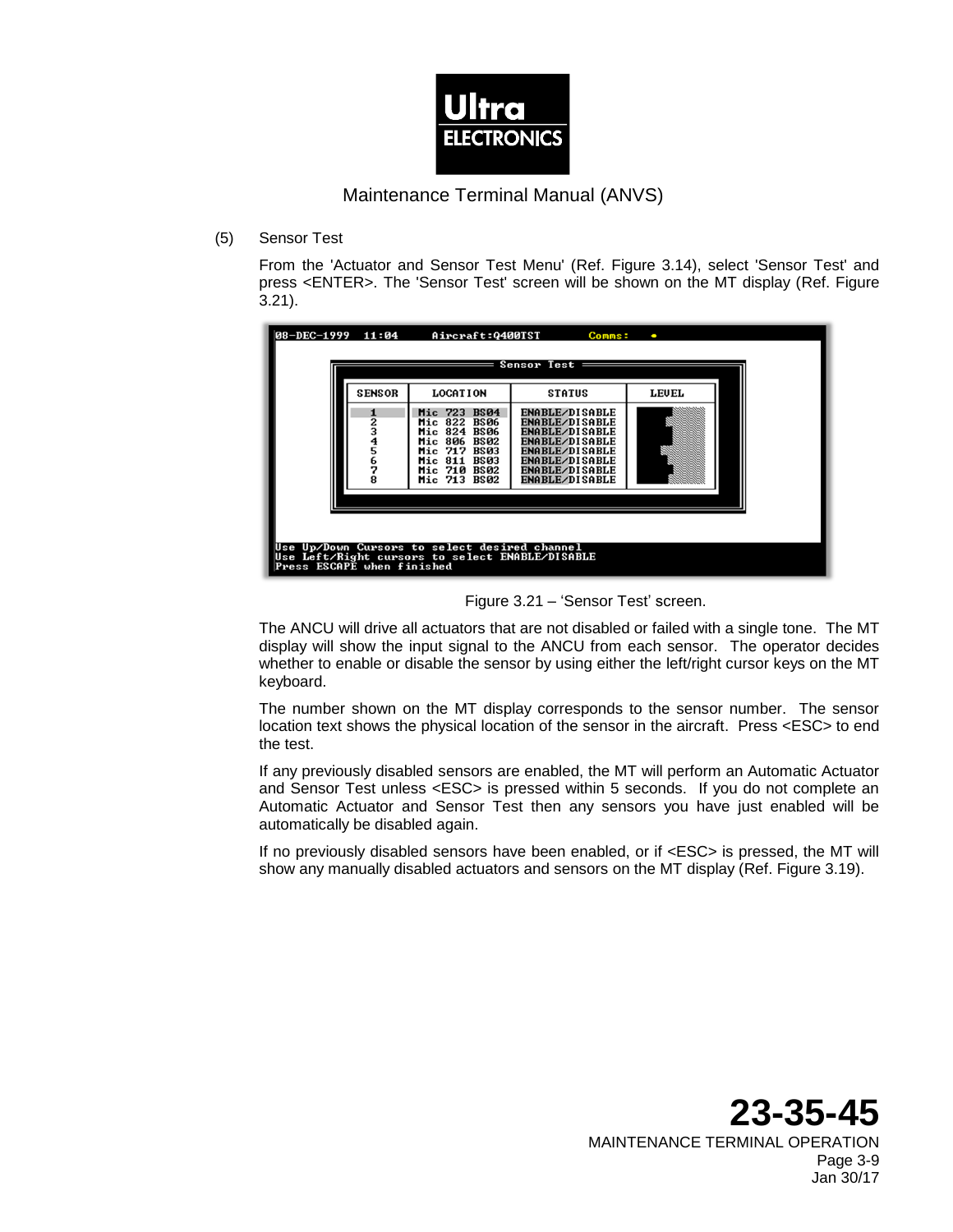

- <span id="page-37-1"></span><span id="page-37-0"></span>E. System Calibration, Loudspeaker Systems
	- (1) System Calibration Menu

Select 'System Calibration Menu' from the 'Main Menu' and press <ENTER>. The 'System Calibration Menu' will be shown on the MT display (Ref. Figure 3.22).

| 12-MAY-2000 14:38                                                     | Aircraft:6502                                                                                                                                                             | Comms:<br>O |
|-----------------------------------------------------------------------|---------------------------------------------------------------------------------------------------------------------------------------------------------------------------|-------------|
|                                                                       |                                                                                                                                                                           |             |
|                                                                       | System Calibration Menu =                                                                                                                                                 |             |
|                                                                       | 1. Calibrate System<br><b>Read Calibration Data From ANCU</b><br>3. Write Calibration Data To ANCU<br>4. Edit Data Files Directory<br>5. Erase Calibration Data From ANCU |             |
|                                                                       |                                                                                                                                                                           |             |
|                                                                       |                                                                                                                                                                           |             |
| Press ENTER to make selection<br>Press ESC to return to previous menu | Use Cursor Keys or numbers to highlight option                                                                                                                            |             |

Figure 3.22 – 'System Calibration Menu' screen.

(2) Calibrating Loudspeaker Systems.

Select 'Calibrate System' from the 'System Calibration Menu' and press <ENTER>.

The message that follows will be shown on the MT display (Ref. Figure 3.23):

- (a) Make sure you have no failed or disabled actuator or sensor channels. No calibration data will be gathered for failed or disabled channels.
- (b) The system will fail when disabled or failed channels are repaired and there is no calibration data available for those channels.

| 12-MAR-99 | 16:04 | Aircraft:TEST                                                            | Comms:                                            |  |
|-----------|-------|--------------------------------------------------------------------------|---------------------------------------------------|--|
|           |       |                                                                          |                                                   |  |
|           |       |                                                                          |                                                   |  |
|           |       | INFORMATION                                                              |                                                   |  |
|           |       | or sensor channels.                                                      | Make sure you have no failed or disabled actuator |  |
|           |       | No calibration data will be gathered for<br>failed or disabled channels. |                                                   |  |
|           |       | Press ENTER to continue<br>Press ESCAPE to cancel                        |                                                   |  |
|           |       |                                                                          |                                                   |  |
|           |       |                                                                          |                                                   |  |
|           |       |                                                                          |                                                   |  |
|           |       |                                                                          |                                                   |  |
|           |       |                                                                          |                                                   |  |

Figure 3.23 - Calibration 'Information' screen 1.

**23-35-45** MAINTENANCE TERMINAL OPERATION Page 3-10 Jan 30/17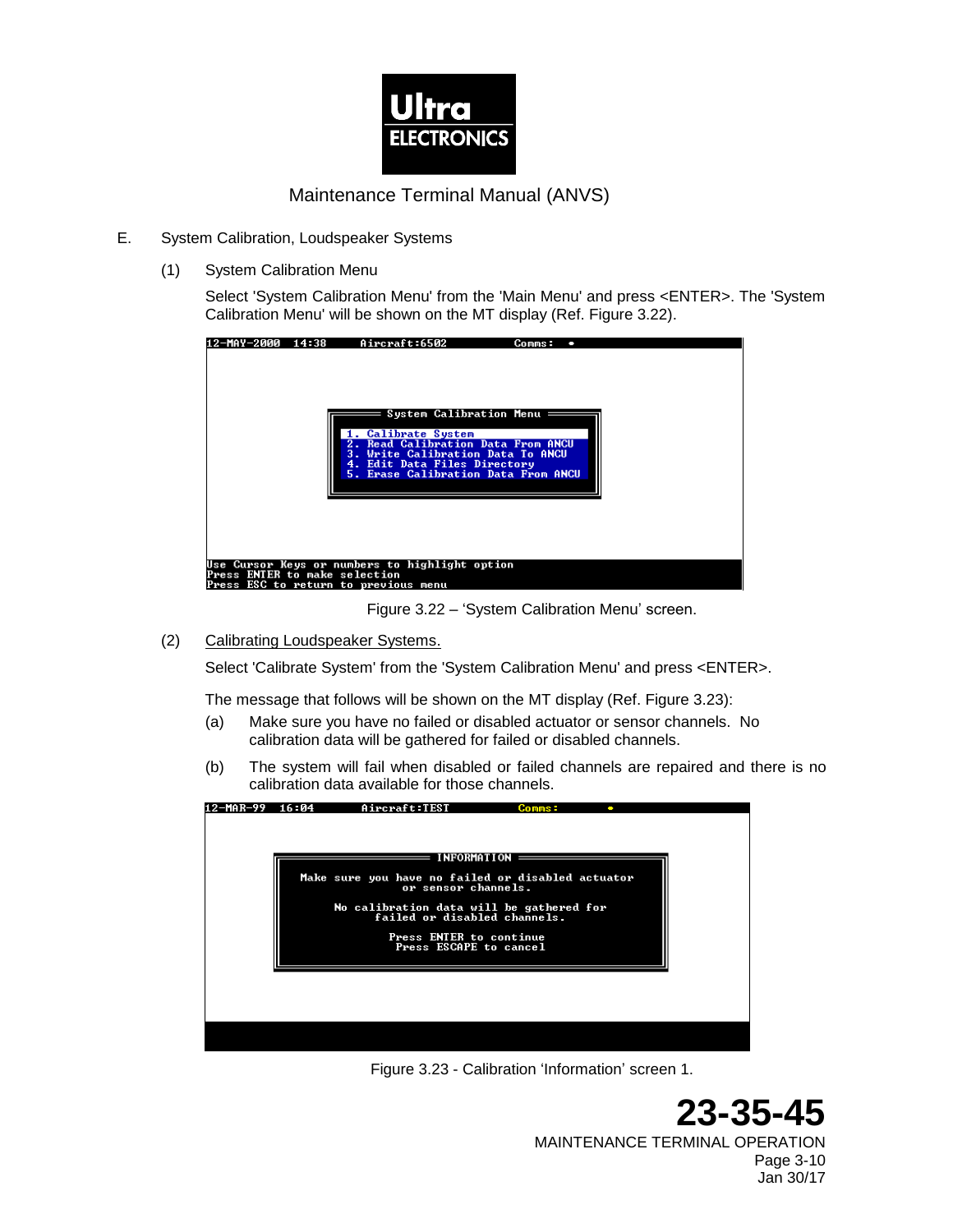

(c) If any actuator or sensor channels are disabled or failed press <ESC>. If all channels are good press <ENTER> to continue. The 'Information' screen that follows will be shown on the MT display.(Ref. Figure - 3.24).



Figure 3.24 - Calibration 'Information' screen 2.

- (d) Press <ENTER> to continue.
- (e) The ANCU will automatically drive all Loudspeakers for periods of 2 to 3 seconds. The 'Performing Calibration' screen will be shown on the MT display (Ref. Figure 3.25).



Figure 3.25 – 'Performing Calibration' screen.

(f) For speaker based Systems all pressure information can be ignored.

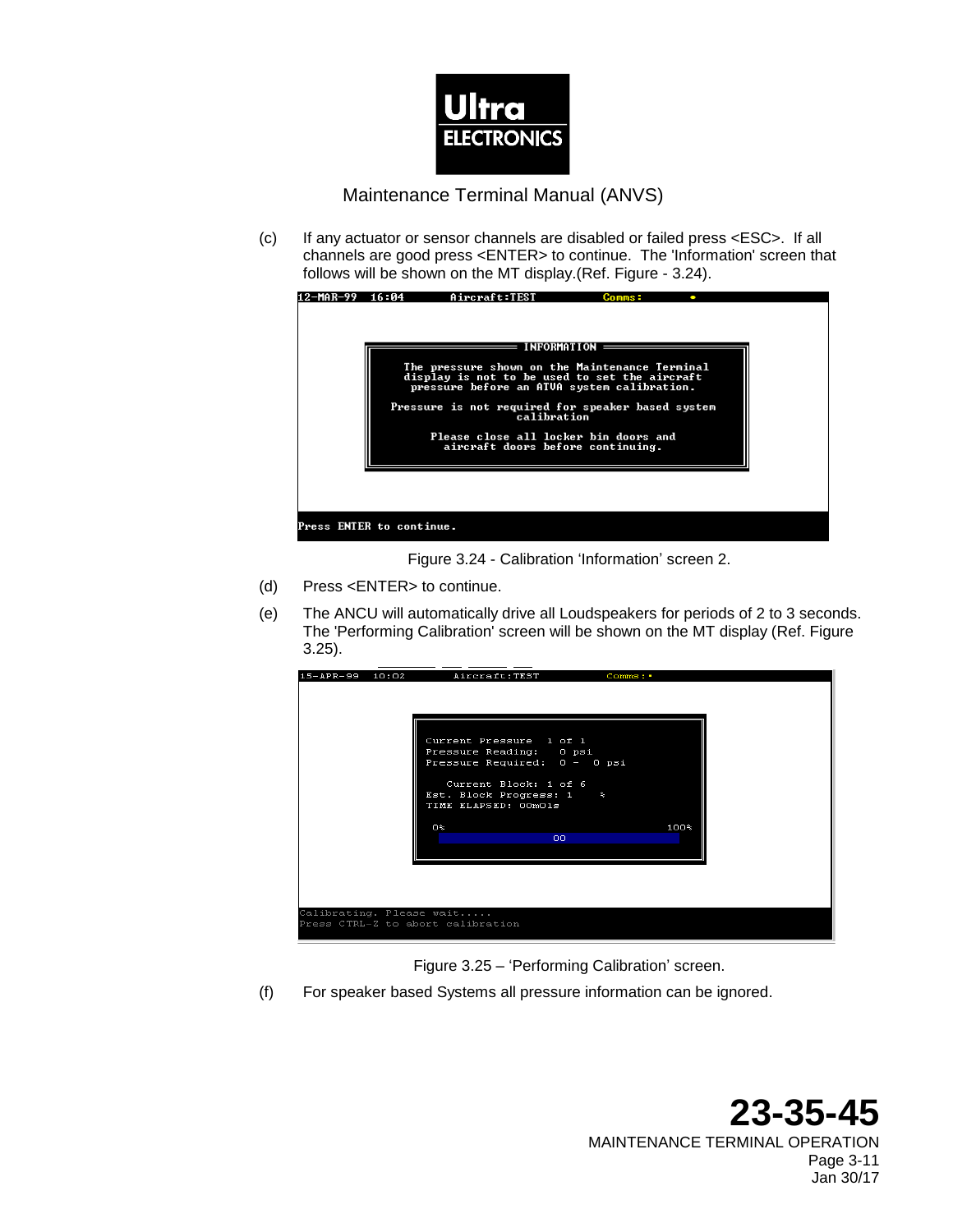

- (g) The calibration is completed in blocks of frequencies. The MT display will show the current block in progress and the total amount of blocks required for the calibration. The progress bar at the bottom of the screen shows the percentage completion for the whole calibration.
- (h) At the completion of the Calibration the MT display will show any actuators or sensors that the system had failed during the calibration.
- (i) Failed actuators and sensors must be repaired and the calibration repeated.
- (j) Press <Enter> to return to the Calibration Menu.
- (k) Before returning to the 'Calibration menu' the controller will be reset.

#### **WARNING – DO NOT SWITCH POWER OFF TO THE ANCU WHILE THE ANCU IS UPDATEING ITS CALIBRATION DATA. IF YOU DO IT WILL CAUSE DAMAGE TO THE ANCU**.

- (l) The controller will then update its calibration data. In some cases this may take a few moments to complete. The MT will display a message indicating that the controller is updating its calibration data. Do not switch power off during this process.
- (m) Press <Enter> to return to the Main Menu.
- <span id="page-39-0"></span>(3) Read Calibration Data from Loudspeaker Systems
	- (a) Select 'Read Calibration Data from ANCU' from the 'System Calibration Menu' and press <ENTER>. The message:

#### **"Reading Calibration Data from ANCU."**

will be shown on the MT display.

(b) At completion the message:

#### **"Calibration Data Read Complete"**

will be shown on the MT display. Press <ESC> or wait 5 seconds to return to the 'System Calibration Menu'.

- (c) The Calibration files will have the same name as the aircraft serial number you entered during the start of the MT session. The calibration files will be stored in a directory as specified in 'Edit Data Files Directory' menu selection.
- <span id="page-39-1"></span>(4) Write Calibration Data onto Loudspeaker Systems
	- (a) Select 'Write Calibration Data to ANCU' from the 'System Calibration Menu' and press <ENTER>. The message:

#### **"Loading Calibration Data onto ANCU."**

will be shown on the MT display.

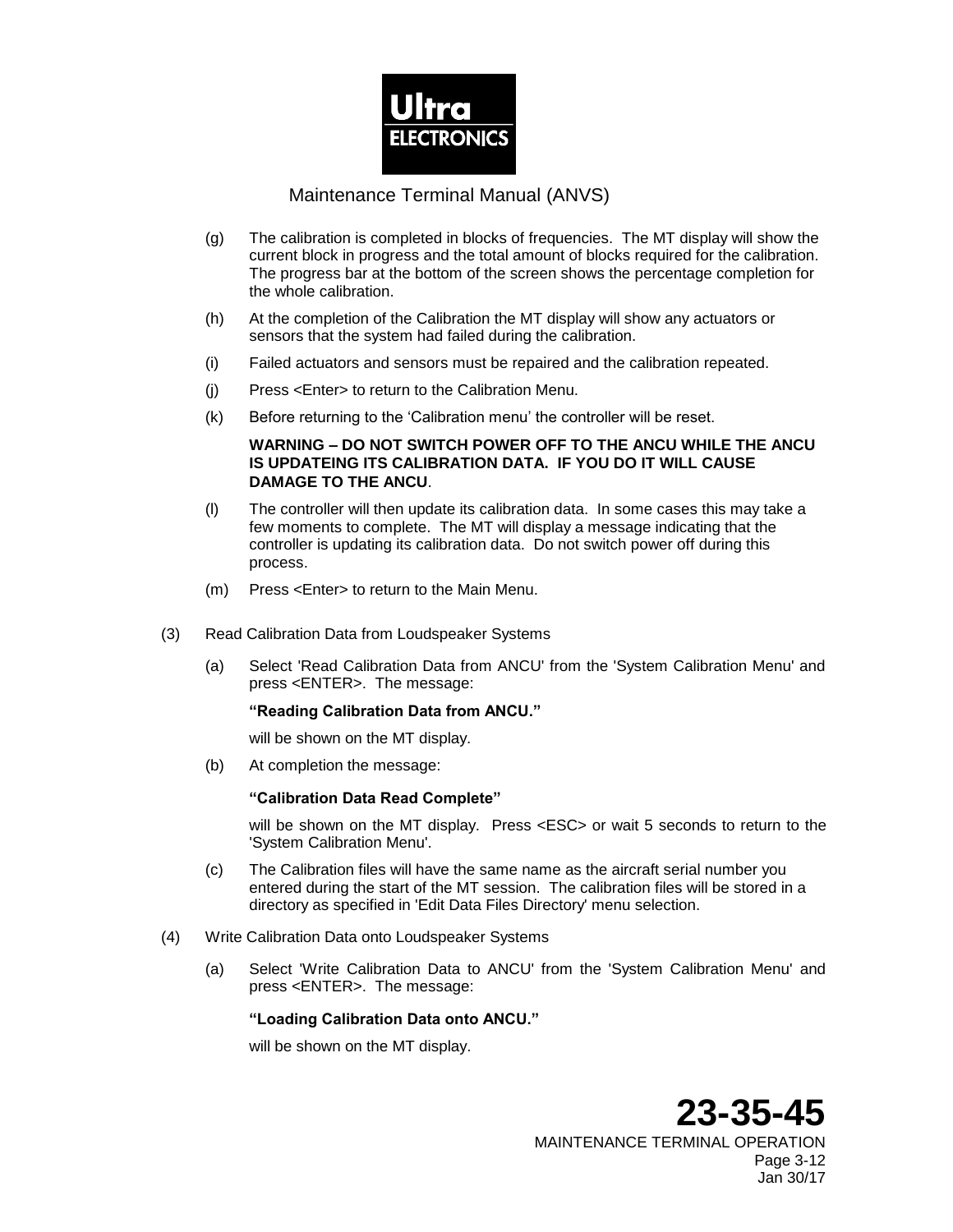

(b) The ANCU will search for Calibration files with the same name as the aircraft serial number you enter during the start of the MT session. The ANCU will only search the directory as specified in 'Edit Data Files Directory' menu selection.

#### **WARNING – DO NOT SWITCH POWER OFF TO THE ANCU WHILE THE ANCU IS UPDATING ITS CALIBRATION DATA. IF YOU DO IT WILL CAUSE DAMAGE TO THE ANCU.**

- (c) At completion the ANCU will reboot and update its calibration data. In some cases this may take a few moments to complete the MT will display a message indicating that the controller is updating its calibration.
- (d) On completion the message:

#### **"Calibration Data Load Complete"**

will be shown on the MT display. Press <ESC> or wait 5 seconds to return to the 'System Calibration Menu'.

- (5) Edit Data Files Directory
	- (a) Select 'Edit Data Files Directory' from the 'System Calibration Menu'.
	- (b) Type in the full path name of a directory where you want to store the calibration data. If the directory does not exist then the MT will create it. The name must be less than 8 characters and must consist of alpha-numeric characters.
	- (c) Press <ENTER> to confirm the directory name or <ESC> to cancel the entry. The MT will return to the 'System Calibration Menu'.
- <span id="page-40-0"></span>F. System Calibration, ATVA Systems.
	- (1) System Calibration Menu
		- (a) Select 'System Calibration Menu' from the 'Main Menu' and press <ENTER>. The 'System Calibration Menu' will be shown on the MT display (Ref. Figure 3.26).



Figure 3.26 – 'System Calibration Menu'

**23-35-45** MAINTENANCE TERMINAL OPERATION Page 3-13 Jan 30/17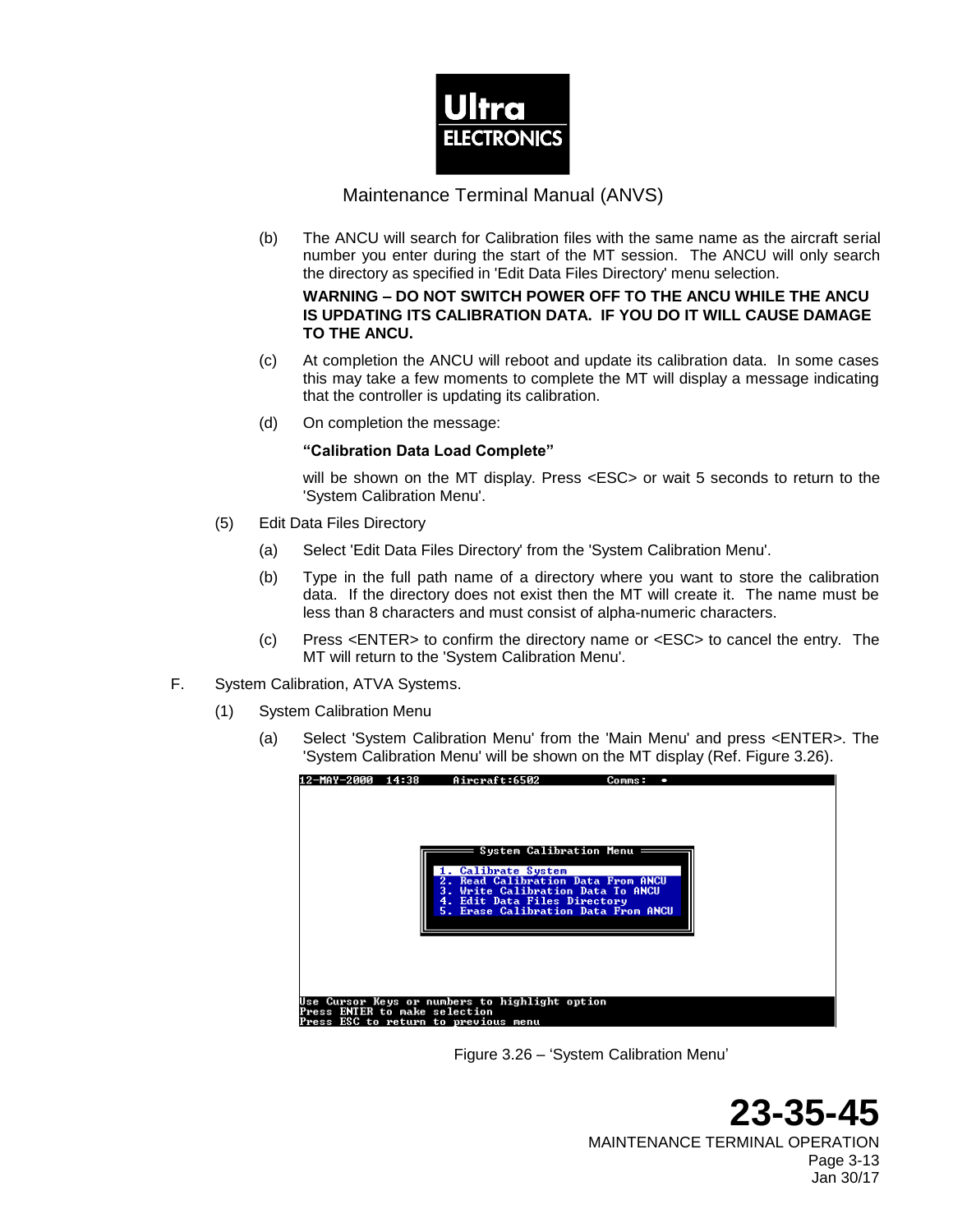

- (2) Calibrating ATVA Systems
	- (a) Select 'Calibrate System' from the 'System Calibration Menu' and press <ENTER>.
	- (b) The 'Information' screen that follows will be shown on the MT display (Ref. Figure 3.23). If you have any disabled or failed actuator or sensor channels do not begin a calibration. Calibration Data will not be gathered for failed or disabled channels. The system will fail when disabled or failed channels are repaired and there is no calibration data available for those channels.

| 12-MAR-99 16:04 | Aircraft:TEST                                                            | Comms:<br>٠ |  |
|-----------------|--------------------------------------------------------------------------|-------------|--|
|                 |                                                                          |             |  |
|                 | <b>INFORMATION</b><br>═                                                  |             |  |
|                 | Make sure you have no failed or disabled actuator<br>or sensor channels. |             |  |
|                 | No calibration data will be gathered for<br>failed or disabled channels. |             |  |
|                 | Press ENTER to continue<br>Press ESCAPE to cancel                        |             |  |
|                 |                                                                          |             |  |
|                 |                                                                          |             |  |
|                 |                                                                          |             |  |
|                 |                                                                          |             |  |

Figure 3.23 - Calibration 'Information' screen 1

- (c) If any actuator or sensor channels are disabled or failed press <ESC>. If all channels are good press <ENTER> to continue. The Pressure Band Select screen will be displayed.
- (d) Use the cursor keys to move the pointer to the required pressure band. Press the SPACE BAR to select the required pressure band. Press<Enter> to continue.
- (e) The 'Information' screen that follows will be shown on the MT display (Ref. Figure 3.24).



Figure 3.24 - Calibration 'Information' screen 2.

**23-35-45** MAINTENANCE TERMINAL OPERATION Page 3-14 Jan 30/17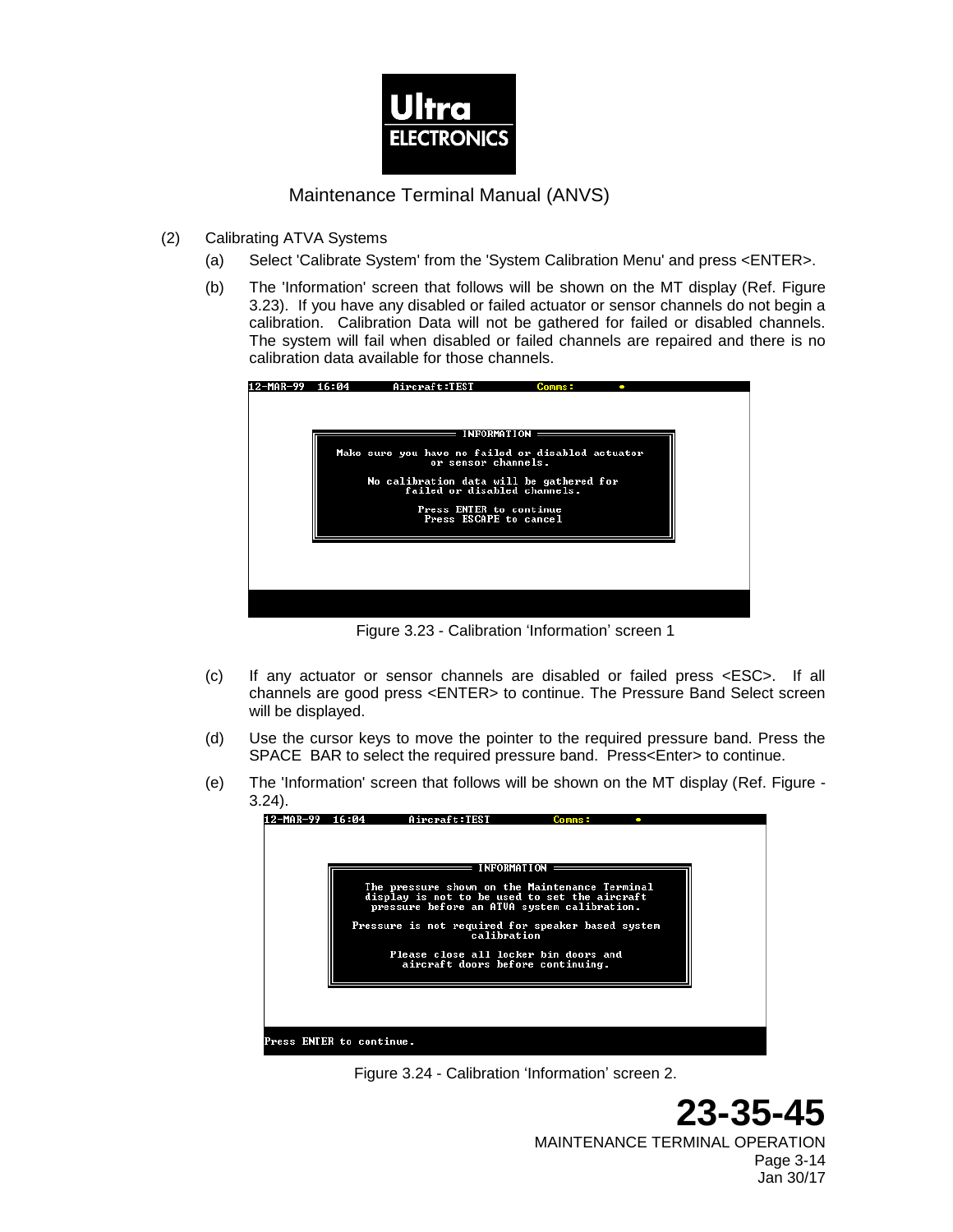

Press <ENTER> to continue.

(a) The ANCU will automatically drive all Actuators in turn for periods of 2 to 3 seconds. The 'Performing Calibration' screen will be shown on the MT display (Ref. Figure 3.25).

| 15-APR-99 10:02          | Aircraft:TEST                       | Comms: - |
|--------------------------|-------------------------------------|----------|
|                          |                                     |          |
|                          |                                     |          |
|                          |                                     |          |
|                          |                                     |          |
|                          |                                     |          |
|                          | Current Pressure 1 of 1             |          |
|                          | Pressure Reading: 0 psi             |          |
|                          | Pressure Required: 0 - 0 psi        |          |
|                          |                                     |          |
|                          | Current Block: 1 of 6               |          |
|                          | Est. Block Progress: 1<br>$\approx$ |          |
|                          | TIME ELAPSED: 00m01s                |          |
|                          |                                     |          |
|                          | Ο%                                  | $100*$   |
|                          | 00                                  |          |
|                          |                                     |          |
|                          |                                     |          |
|                          |                                     |          |
|                          |                                     |          |
|                          |                                     |          |
|                          |                                     |          |
| Calibrating. Please wait |                                     |          |
|                          | Press CTRL-Z to abort calibration   |          |
|                          |                                     |          |

Figure 3.25 – 'Performing Calibration' screen.

- (b) The calibration is completed in blocks of frequencies. The MT display will show the current block in progress and the total amount of blocks required for the calibration. The progress bar at the bottom of the screen shows the percentage completion for the whole calibration.
- (c) At the completion of the Calibration the MT display will show any actuators or sensors that the system had failed during the calibration.
- (d) Failed actuators and sensors must be repaired and the calibration repeated.
- (e) Before returning to the 'Calibration menu' the controller will be reset.

**WARNING – DO NOT SWITCH POWER OFF TO THE ANCU WHILE THE ANCU IS UPDATING ITS CALIBRATION DATA. IF YOU DO IT WILL CAUSE DAMAGE TO THE ANCU.**

- (f) The ANCU will then update its calibration data. In some cases this may take a few moments to complete, and the MT will display a message indicating that the ANCU is updating its calibration data.
- (g) Press <Enter> to return to the 'Main Menu'.

NOTE: Calibration must be done for all pressure bands before the system is used (eg. Pressurised and Unpressurised).

> MAINTENANCE TERMINAL OPERATION Page 3-15 Jan 30/17

**23-35-45**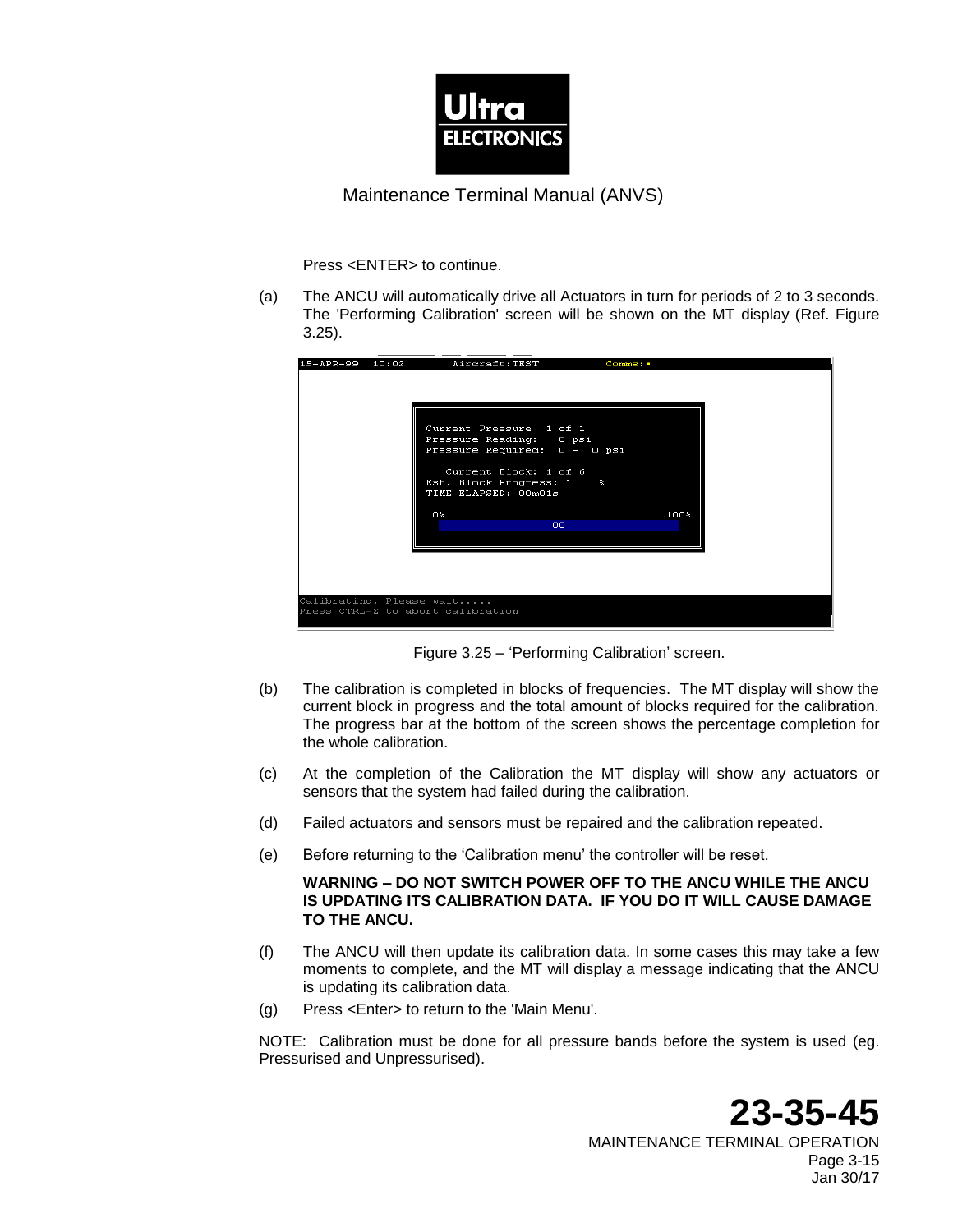

- (3) Read Calibration Data from ATVA Systems
	- (a) Select 'Read Calibration Data from ANCU' from the 'System Calibration Menu' and press <ENTER>. The Pressure Band Select screen will be shown.
	- (b) Use the cursor keys to move the pointer to the required pressure band and press <SPACE> to select required pressure or press <A> to select all pressure bands and then press <ENTER>. The message:

#### **"Reading Calibration Data from ANCU."**

will be shown on the MT display.

(c) At completion the message:

#### **"Calibration Data Read Complete"**

will be shown on the MT display. Press <ESC> or wait 5 seconds to return to the 'System Calibration Menu'.

- (d) The Calibration files will have the same name as the aircraft serial number you entered during the start of the MT session. The calibration files will be stored in a directory as specified in 'Edit Data Files Directory' menu selection.
- (4) Write Calibration Data onto ATVA Systems
	- (a) Select 'Write Calibration Data to ANCU' from the 'System Calibration Menu' and press <ENTER>.
	- (b) The Pressure Band Select screen will be shown. Use the cursor keys to move the pointer to the required pressure band and press <SPACE> to select the required pressure or press <A> to select all pressure bands and then press <ENTER>. The message:

#### **"Loading Calibration Data onto ANCU."**

will be shown on the MT display.

- (c) At completion the ANCU will reboot and update its calibration data. In some cases this may take a few moments to complete, and the MT will display a message indicating that the controller is updating its calibration.
- (d) The ANCU will search for Calibration files with the same name as the aircraft serial number you enter during the start of the MT session. The ANCU will only search the directory as specified in 'Edit Data Files Directory' menu selection.
- (e) At completion the message:

#### **"Calibration Data Load Complete"**

will be shown on the MT display. Press <ESC> or wait 5 seconds to return to the 'System Calibration Menu'.

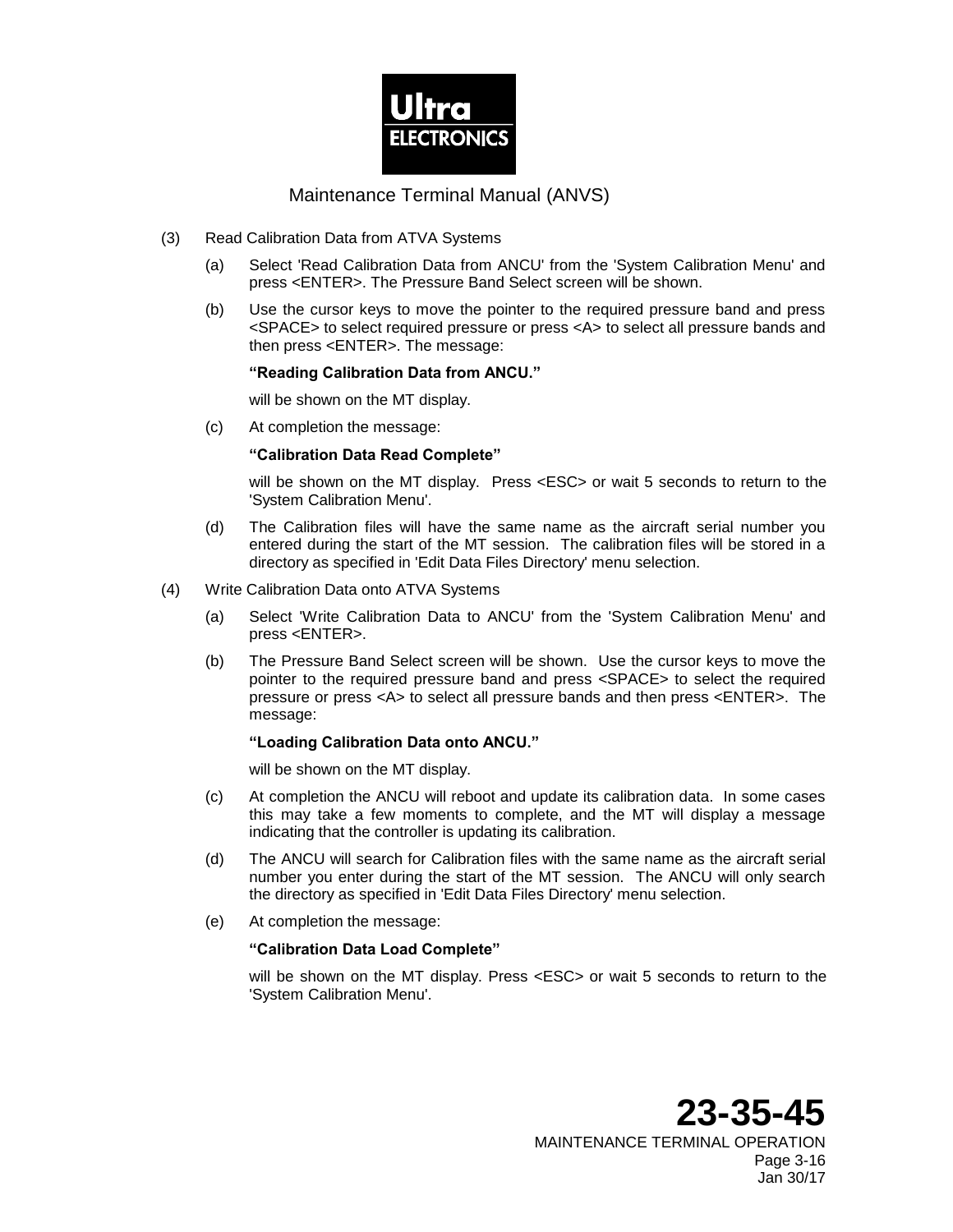

- (5) Edit Data Files Directory
	- (a) Select 'Edit Data Files Directory' from the 'System Calibration Menu'.
	- (b) Type in the full path name of a directory where you want to store the calibration data. If the directory does not exist then the MT will create it. The name must be less than 8 characters and must consist of alpha-numeric characters.
	- (c) Press <ENTER> to confirm the directory name or <ESC> to cancel the entry. The MT will return to the 'System Calibration Menu'.
- (6) Erase Calibration Data
	- (a) Select 'Erase Calibration Data from ANCU' from the 'System Clibration Menu' and press <ENTER>. The 'Erase Calibration Data' screen will be shown on the MT display (Ref. Figure 3.26).
	- (b) If you want to restore the factory default settings then use the left and right arrow keys to make the 'proceed' selection. Press <ENTER> to confirm this selection. The MT will erase any previously stored Calibration Data from the ANCU.
- <span id="page-44-1"></span><span id="page-44-0"></span>G. System Information
	- (1) System Information Menu
		- (a) From the 'Main Menu' select 'System Information Menu' and press <ENTER>. The 'System Information Menu' will be shown on the MT display (Ref. Figure 3.26).

| 12-MAR-99 16:05                                                       | Aircraft:TEST                             | Comms: •                                              |  |
|-----------------------------------------------------------------------|-------------------------------------------|-------------------------------------------------------|--|
|                                                                       |                                           |                                                       |  |
|                                                                       |                                           |                                                       |  |
|                                                                       | System Information Menu $=$               |                                                       |  |
|                                                                       | 1. Display Auxiliary Input Signals        |                                                       |  |
|                                                                       | 2. Display Software and Hardware Versions | 3. Display ANCU Operating Hours and Number of Flights |  |
|                                                                       | 4. Restore Factory Defaults               |                                                       |  |
|                                                                       |                                           |                                                       |  |
|                                                                       |                                           |                                                       |  |
|                                                                       |                                           |                                                       |  |
| Use Cursor Keys or numbers to highlight option                        |                                           |                                                       |  |
| Press ENTER to make selection<br>Press ESC to return to previous menu |                                           |                                                       |  |

Figure 3.26 – 'System Information Menu' screen.

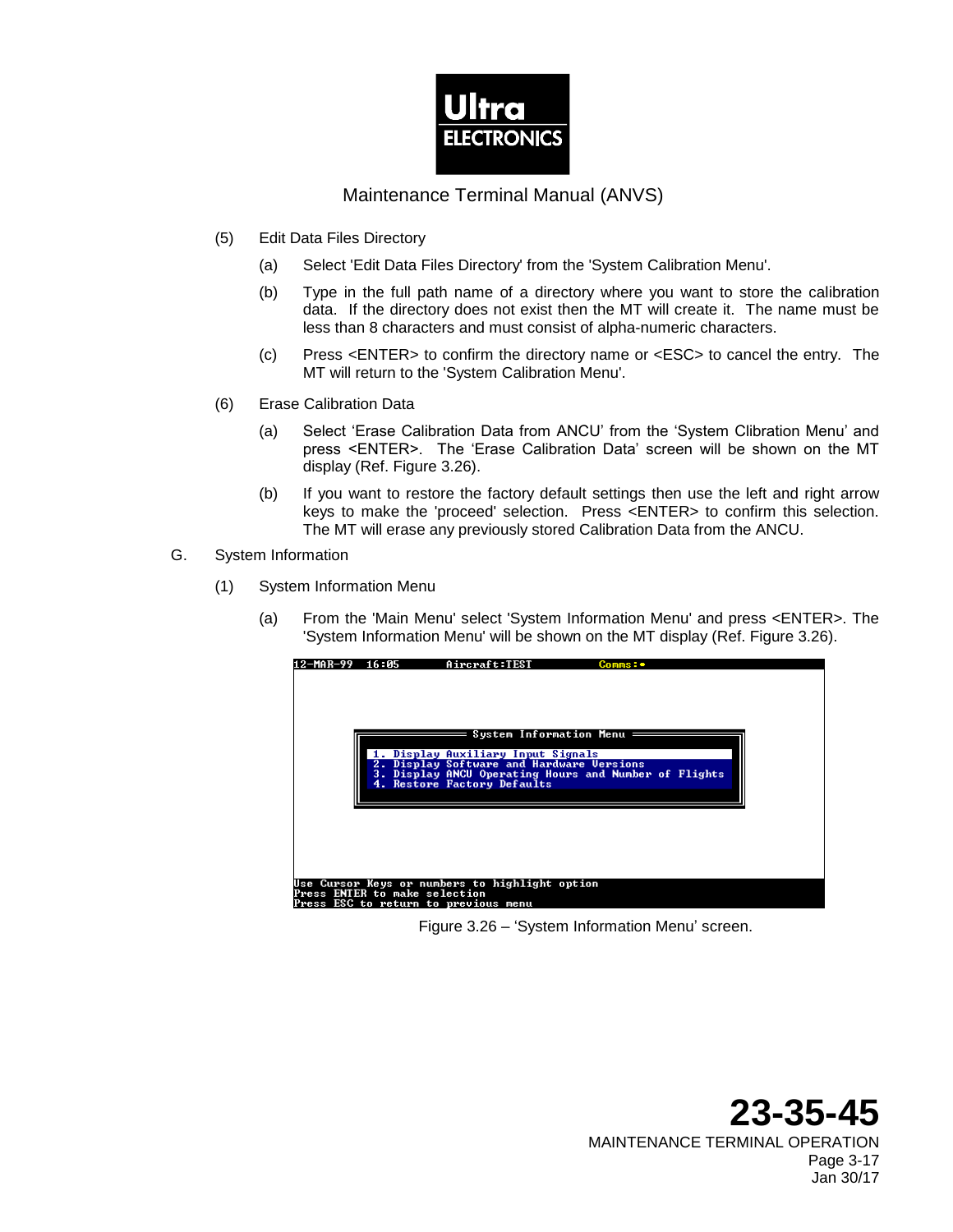

- (2) Display Auxiliary Input Signals Screen
	- (a) Select 'Display Auxiliary Input Signals' from the 'System Information Menu' and press <ENTER>. The 'Auxiliary Input Signals' screen will be shown on the MT display (Ref. Figure 3.27).

| 08-DEC-1999 11:02<br>Aircraft:Q400TST<br>$Comms: \bullet$                                                                                                                |  |
|--------------------------------------------------------------------------------------------------------------------------------------------------------------------------|--|
| Auxiliary Input Signals =<br>AIRCRAFT ID SETTING<br>AIRCRAFT TYPE<br><b>LAYOUT</b><br><b>UNKNOWN</b><br>11101001 (0xE9)<br>9400                                          |  |
| CABIN SETTING<br>PRESSURE READING<br><b>WEIGHT ON WHEELS</b><br><b>PAUSE/CONTROL</b><br><b>ON GROUND</b><br><b>PAUSED</b><br>$2.5$ psi<br>и<br><b>TACHO</b><br>FREQ (Hz) |  |
| 0.00<br>0.00                                                                                                                                                             |  |
|                                                                                                                                                                          |  |
| Press SPACE to freeze values, or ESCAPE to cancel.                                                                                                                       |  |

Figure 3.27 - Auxiliary Input Signals Screen

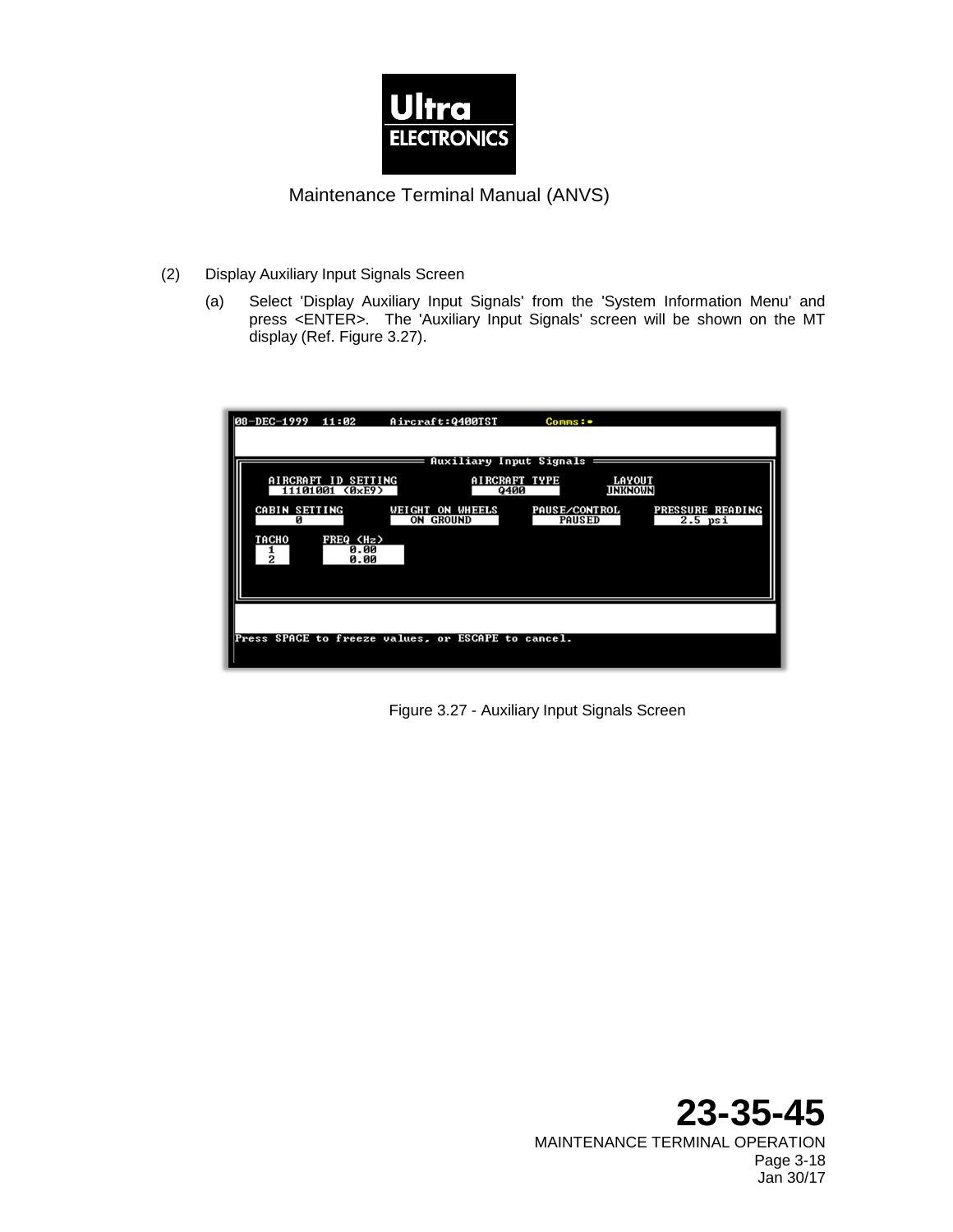

(b) The information displayed on the screen is:

| Aircraft ID<br>Setting | From the Aircraft ID wiring on the aircraft wiring harness J1<br>connector             |
|------------------------|----------------------------------------------------------------------------------------|
| Cabin Setting          | From the Cabin Switch wiring on the aircraft wiring harness<br>J1 connector            |
| Aircraft Type          | As entered at start-up                                                                 |
| Layout                 | Taken from configuration parameters being used.                                        |
| Weight on<br>Wheels    | From the Weight on Wheels input from the aircraft wiring<br>harness J1 connector       |
| Pause/Control          | From Pause/Control input from the aircraft wiring harness J1<br>connector where fitted |
| Pressure<br>Reading    | From the Pressure input from the aircraft wiring harness J1<br>connector where fitted  |
| Tachometer<br>Readings | From the Tachometer signal wiring on the aircraft wiring<br>harness J1 connector       |

- (c) The ANCU tests the auxiliary input signals on the aircraft J1 connector as part of its Built in Self Test. If any of these signals fail the built in test, use the 'System Diagnostics' screen to view that signal. The sensors or wiring associated with the failed parameter(s) must be checked. When this has been done confirm the auxiliary input signal and clear the fault.
- (d) Press <ESC> to return to the 'System Information Menu'.
- (3) Display Software and Hardware Version Numbers
	- (a) Select 'Display Software and Hardware Version Numbers' from the 'System Information Menu' and press <ENTER>. The 'Display Software and Hardware Version Numbers' screen will show details of the software and hardware installed in the ANCU (Ref. Figure 3.28).

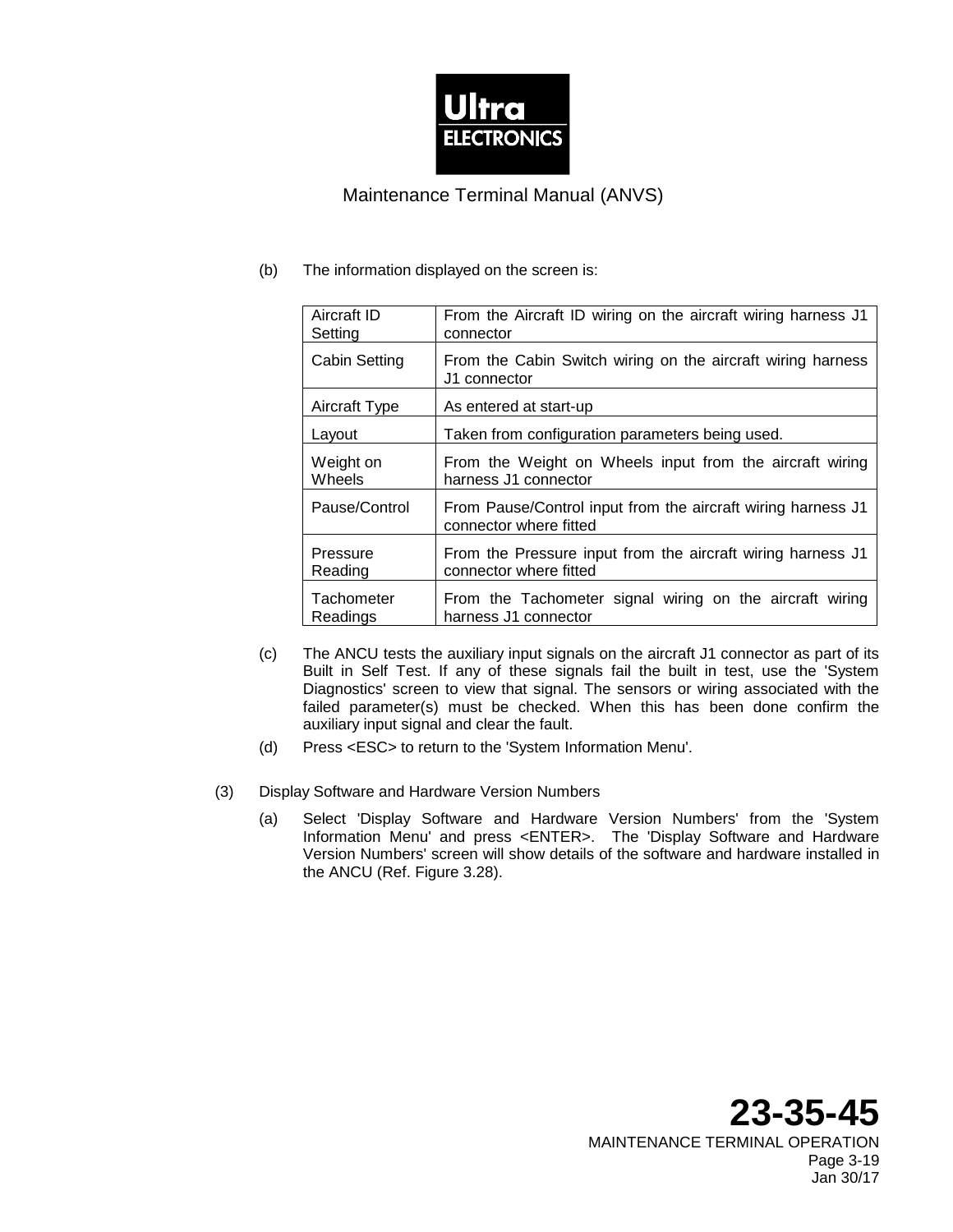

Figure 3.28 - Software and Hardware Version Numbers Screen

- (b) Press <ESC> to return to the 'System Information Menu'.
- (4) Display ANCU Operating Hours and Number of Flights
	- (a) Select 'Display ANCU Unit Operating Hours and number of Flights' from the 'System Information Menu' and press <ENTER>. The Display Control Unit Operating Hours and Flights screen will show information on the System Lifetime and the Total Flights (Ref. Figure 3.29).



Figure 3.29 - Operating Hours and Number of Flights Screen

(b) Press <ESC> to return to the 'System Information Menu'.

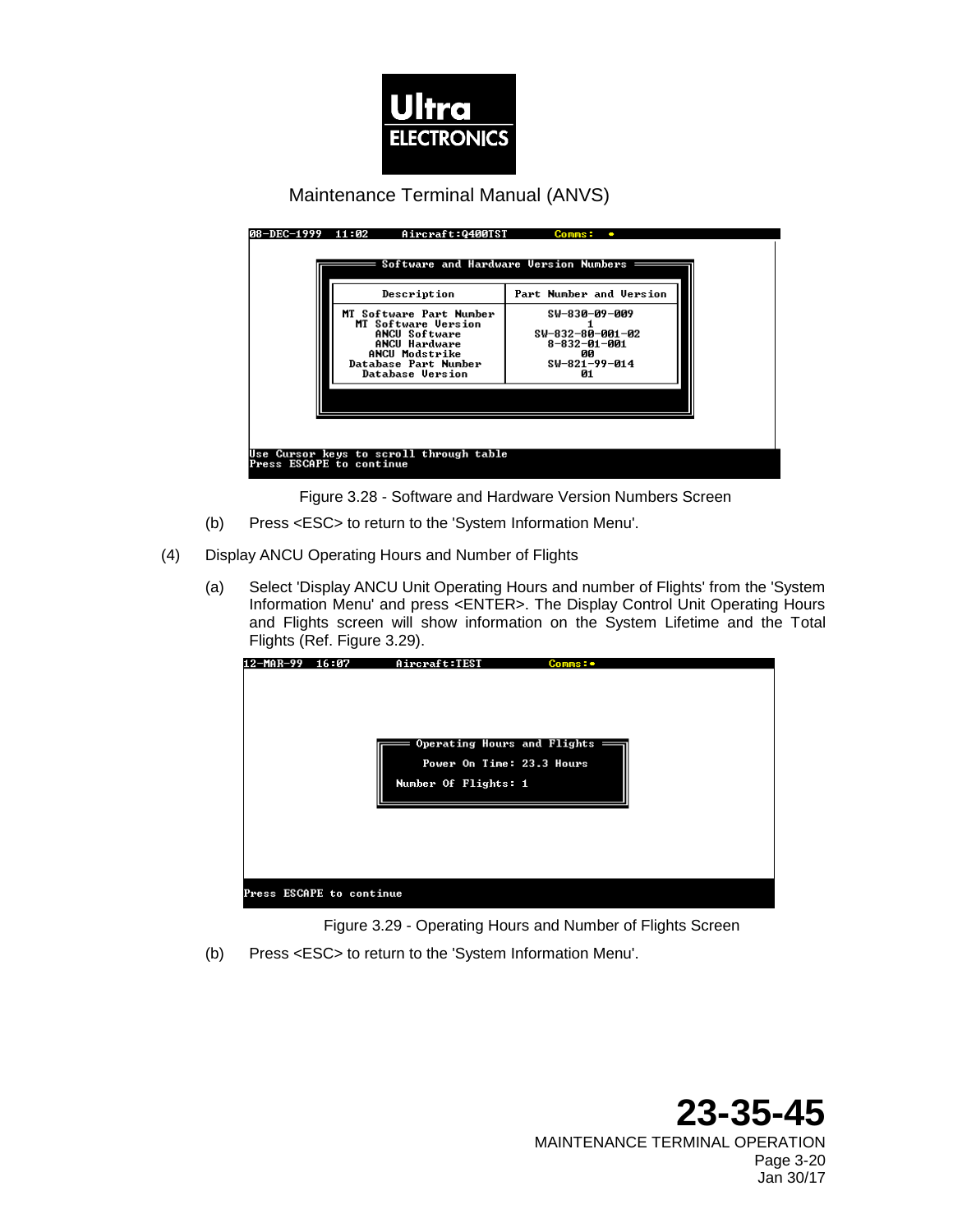

- (5) Restore Factory Defaults
	- (a) Select 'Restore Factory Defaults' from the 'System Information Menu' and press <ENTER>. The 'Restore Factory Defaults' screen will be shown on the MT display (Ref. Figure 3.30).
	- (b) If you want to restore the factory default settings then use the left and right arrow keys to make the 'proceed' selection. Press <ENTER> to confirm this selection. The MT will erase any previously stored Calibration Data and Configuration Parameters from the ANCU, this option is password protected.

| <b>WARNING -</b><br>All Non-Volatile Memory Data including<br>the Calibration Data and Configuration Data<br>will be lost.<br>The control system will not work<br>until these have been restored.<br><b>CANCEL/PROCEED</b> |  |
|----------------------------------------------------------------------------------------------------------------------------------------------------------------------------------------------------------------------------|--|
|                                                                                                                                                                                                                            |  |
|                                                                                                                                                                                                                            |  |
|                                                                                                                                                                                                                            |  |
|                                                                                                                                                                                                                            |  |
|                                                                                                                                                                                                                            |  |
|                                                                                                                                                                                                                            |  |
|                                                                                                                                                                                                                            |  |
| Use cursor keys to select desired response                                                                                                                                                                                 |  |

Figure 3.30 - Restore Factory Defaults Screen

- <span id="page-48-0"></span>H. Engineering Menu
	- (1) The Engineering Menu is for use by Ultra Electronics Service Engineers only. This option is password protected.
- <span id="page-48-2"></span><span id="page-48-1"></span>I. Built In Self Test
	- (1) From the 'Main Menu' select 'Built In Self Test'. The message:

#### **"Performing Built In Self Tests"**

will be shown on the MT display.

(2) If the ANCU does not pass the Built In Self Test the test is stopped at the point the fail occurred. The message:

#### **"Built In Self Test Failed"**

will be shown on the MT display. Press <ENTER> to show the 'Built In Self Test results' screen on the MT display (Ref. Figure 3.31).

- (3) The statement "unchecked" in the results column means that this test was not completed before the Built In Self Test failed.
- (4) "Fail" means that this item has failed the Built In Self Test.

**23-35-45** MAINTENANCE TERMINAL OPERATION Page 3-21 Jan 30/17